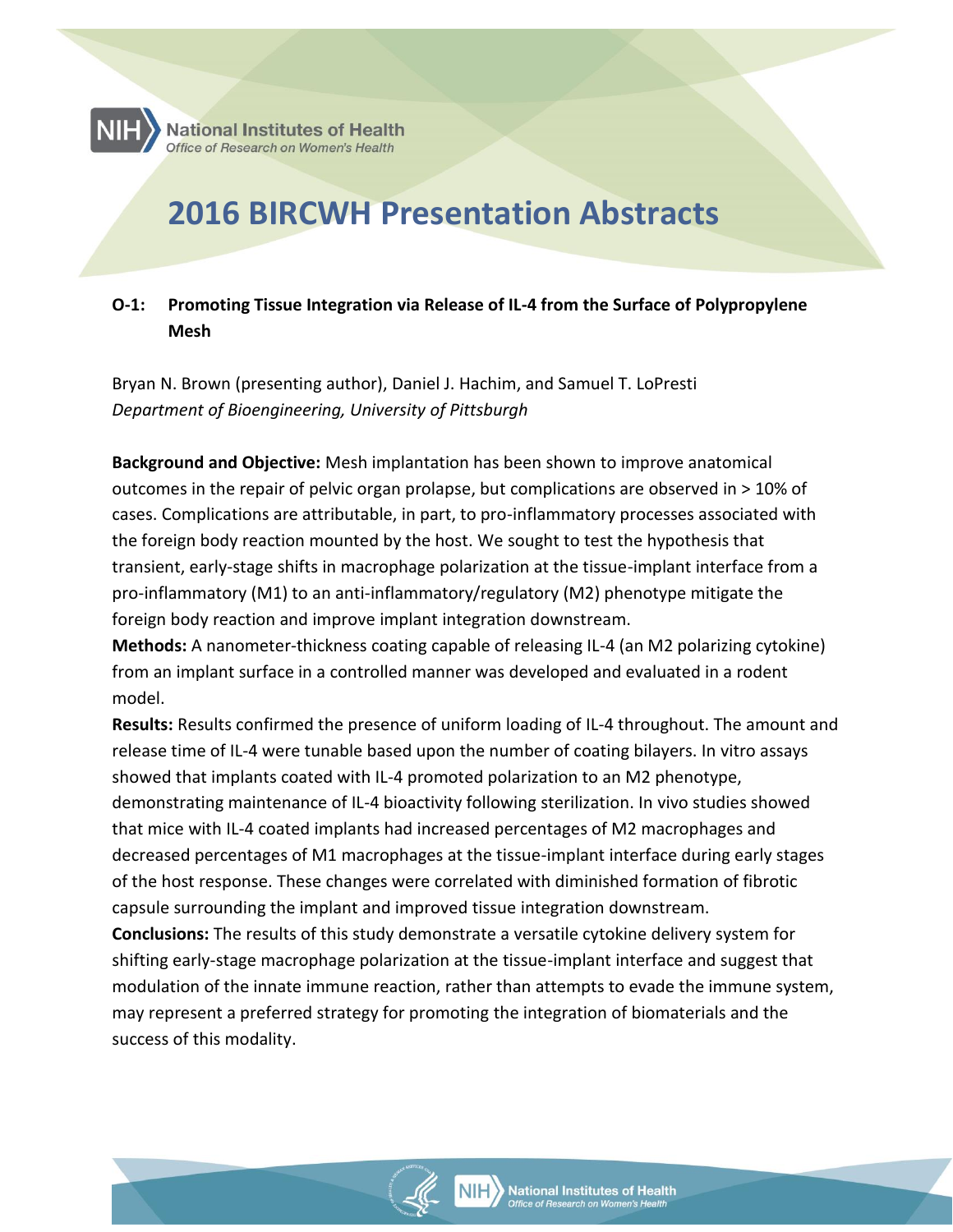#### **O-2: Impact of Sex and Menopausal Status on Episodic Memory Circuitry in Early Midlife**

Emily G. Jacobs (presenting author),<sup>1,2</sup> Blair Weiss,<sup>1</sup> Sue Whitfield-Gabrieli,<sup>3</sup> Anne Klibanski,<sup>2,4</sup> and Jill M. Goldstein<sup>1,2</sup>

*<sup>1</sup>Brigham and Women's Hospital; <sup>2</sup>Harvard Medical School, Harvard University; <sup>3</sup>Massachusetts Institute of Technology; <sup>4</sup>Massachusetts General Hospital* 

**Background and Objective:** Cognitive studies of the neuroscience of aging traditionally target participants aged 65 years or older. However, epidemiological surveys show that women report increased forgetfulness earlier in midlife, as they transition to menopause. In this populationbased fMRI study, we stepped back by over a decade to characterize the changes in memory circuitry that occur in early midlife, as a function of sex and women's reproductive stage. **Methods:** Participants (N = 200, age range 45–55 years) performed a verbal encoding task during fMRI scanning. Reproductive histories and serologic evaluations were used to determine menopausal status. Next, we examined the impact of sex and reproductive stage on functional connectivity across task-related brain regions.

**Results:** Findings revealed a pronounced impact of reproductive stage on task-evoked hippocampal responses, despite minimal difference in chronological age. Postmenopausal women showed enhanced bilateral hippocampal connectivity relative to premenopausal and perimenopausal women. Across women, lower 17β-estradiol concentrations were related to more-pronounced alterations in hippocampal connectivity and poorer performance on a subsequent memory retrieval task, strongly implicating sex steroids in the regulation of this circuitry. Subgroup analyses revealed that high-performing postmenopausal women (relative to low and middle performers) exhibited a pattern of brain activity akin to premenopausal women.

**Conclusions:** These findings underscore the importance of considering reproductive stage, not simply chronological age, to advance our understanding of memory circuitry function in the middle decades of life. In keeping with preclinical studies, these findings in humans suggest that the decline in ovarian estradiol production during menopause plays a significant role in shaping memory circuitry.

# **O-3: Increased Fetal Inflammatory Gene Expression in Cell-Free Fetal RNA Is Associated with Earlier Gestational Age at Birth**

Neeta L. Vora (presenting author),<sup>1</sup> Lisa Smeester,<sup>2</sup> Kim Boggess,<sup>1</sup> and Rebecca C. Fry<sup>2</sup>

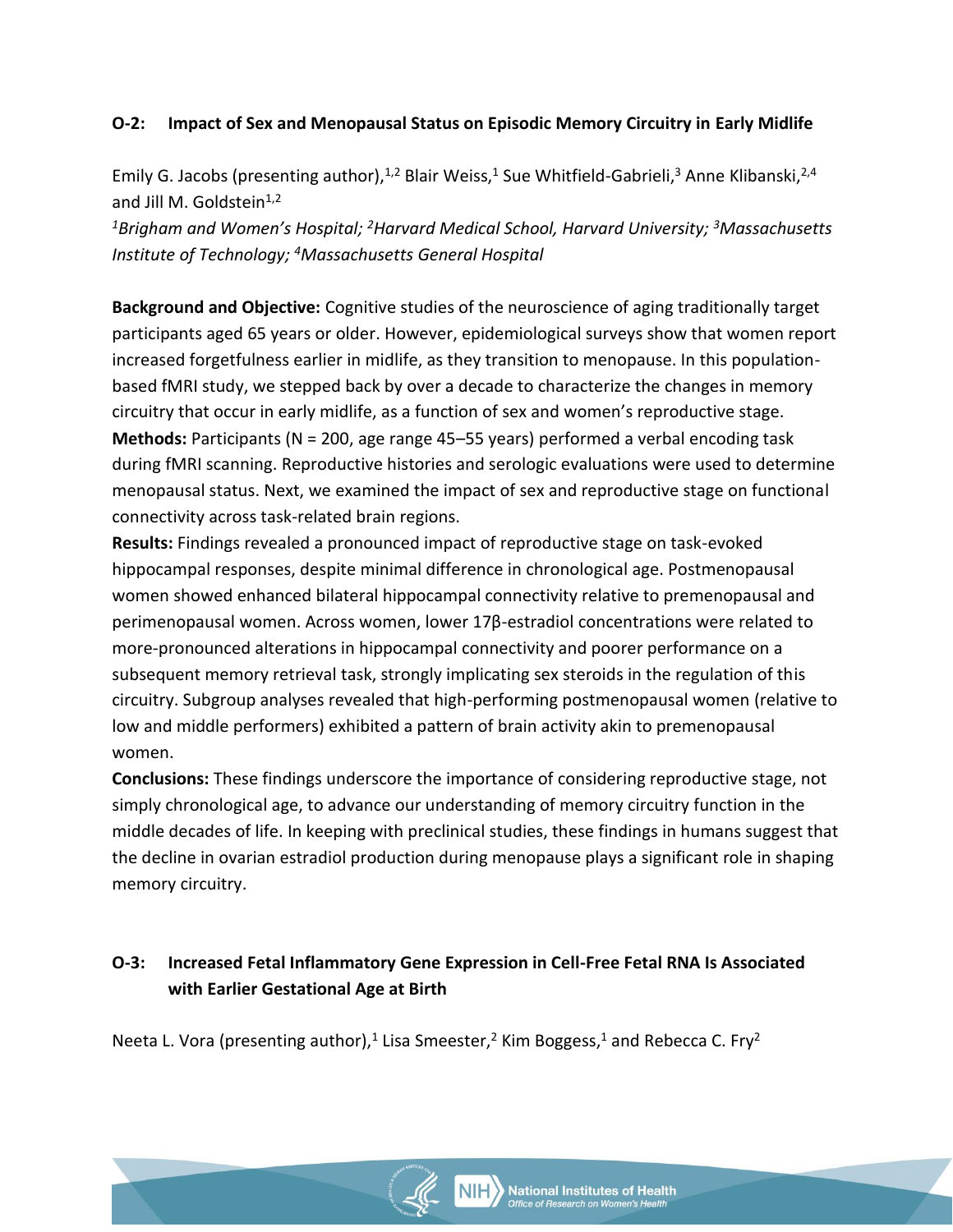*<sup>1</sup>Department of Obstetrics & Gynecology, University of North Carolina at Chapel Hill; <sup>2</sup>Department of Environmental Sciences and Engineering, UNC Gillings School of Global Public Health* 

**Background and Objective:** There is emerging data that variants in the DNA of the fetus, not the mother, may be the trigger for some preterm births. The purpose of this study was to measure second-trimester fetal gene expression related to common preterm birth pathways (hypothalamic-pituitary axis, inflammatory, oxidative stress) using cell-free fetal RNA (cffRNA) extracted from second-trimester amniotic fluid supernatant in women who had spontaneous preterm birth (sPTB) and contrast it with women who delivered at term.

**Methods:** We performed a retrospective case-control study to compare fetal gene expression using cffRNA. CffRNA was extracted from amniotic fluid-derived stem cells of women with singletons who had second-trimester genetic amniocenteses. Twenty-one gravidas who had sPTB (< 34 weeks) and 21 term controls (> 37 weeks) were matched for fetal sex, race, gestational age at amniocentesis, and medication exposure. Exclusion criteria included abnormal chromosomes or structural anomalies. CffRNA was extracted and hybridized to an 84 gene custom Nanostring platform including genes related to preterm birth pathways. **Results:** Beta-2-microglobulin (*B2M*) gene expression was significantly and negatively associated with gestational age (GA) at delivery ( $P = .036$ ,  $β = -.20$ ). Differences in concentrations of nitric oxide synthase 1 and D-aspartate oxidase approached statistical significance in an analysis by GA at delivery ( $P = .053$ ;  $\beta = -.25$  and  $P = .0504$ ;  $\beta = -.31$ , respectively).

**Conclusions:** Higher gene expression of *B2M*, a marker of the fetal inflammatory response, was noted in fetuses that ultimately had sPTB compared to those at term. Future research will determine whether alterations of fetal gene expression related to inflammation antedate clinical symptoms.

*Financial support: Cefalo-Bowes Research Award from UNC-Chapel Hill Department of Obstetrics and Gynecology; RO3 HD080788; P42 ES005948; R01 ES019315; Building Interdisciplinary Research Careers in Women's Health K12 HD001441-16.* 

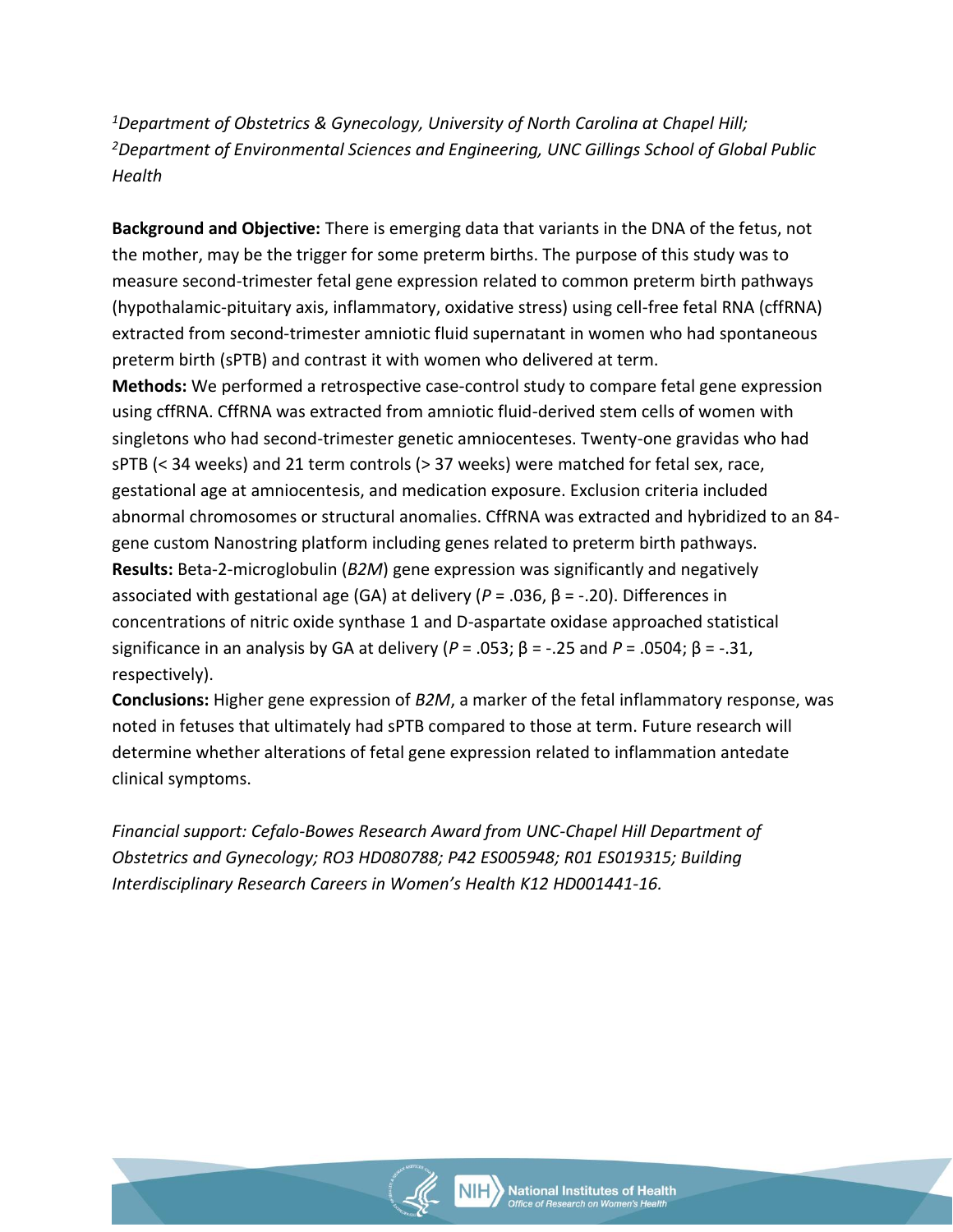# **2016 BIRCWH Poster Abstracts**

#### **P-1: Hormonal Response to Acute Stress by Menstrual Phase in Smokers and Nonsmokers**

Alicia Allen (presenting author),<sup>1</sup> Sam Carlson,<sup>1</sup> Lynn Eberly,<sup>2</sup> Sharon Allen,<sup>1</sup> Mustafa al'Absi,<sup>3</sup> and Dorothy Hatsukami<sup>4</sup>

*<sup>1</sup>Department of Family Medicine and Community Health, <sup>2</sup>Division of Biostatistics, <sup>3</sup>Department of Behavioral Medicine, and <sup>4</sup>Department of Psychiatry, University of Minnesota* 

**Background and Objective:** The complex relationship between stress and smoking is known to vary by sex. Our understanding of the role of the menstrual cycle in this relationship is underdeveloped. Studying how the menstrual cycle influences stress response will inform the design of novel smoking cessation interventions for women. We sought to gather preliminary evidence on differences by menstrual phase and smoking status in the hormonal (e.g., progesterone, cortisol) response to acute stress.

**Methods:** This controlled crossover study enrolled healthy women aged 18–40 years with regular menstrual cycles. Participants completed 2 4-hour lab sessions, 1 each during the follicular and luteal menstrual phases. Each lab session consisted of a modified Trier Social Stress Task (TSST) at time 0 and blood sample collection at time -5, 5, 10, and 30 minutes. Analyses included linear mixed regression models.

**Results:** Participants (n = 27; 35% smokers) were, on average, 29.7 ± 1.3 years old, and more than half were nonwhite (59%). Overall, regardless of menstrual phase, after the TSTT, hormonal increases were noted in progesterone (e.g., at 5 minutes in luteal phase: +1.9 ng/ml  $\pm$ .86, *P* = .04) and decreases were noted in cortisol (e.g., at 30 minutes in luteal phase: -26.2 ng/ml ± 7.03, *P* < .01). Menstrual phase and smoking status were not significantly related to any of the observed changes, however.

**Conclusions:** These observations suggest that the hormonal response to stress may not vary by menstrual phase or smoking status. This project was limited by a small sample size, however. Future work should explore the hormonal changes that take place during smoking cessation.

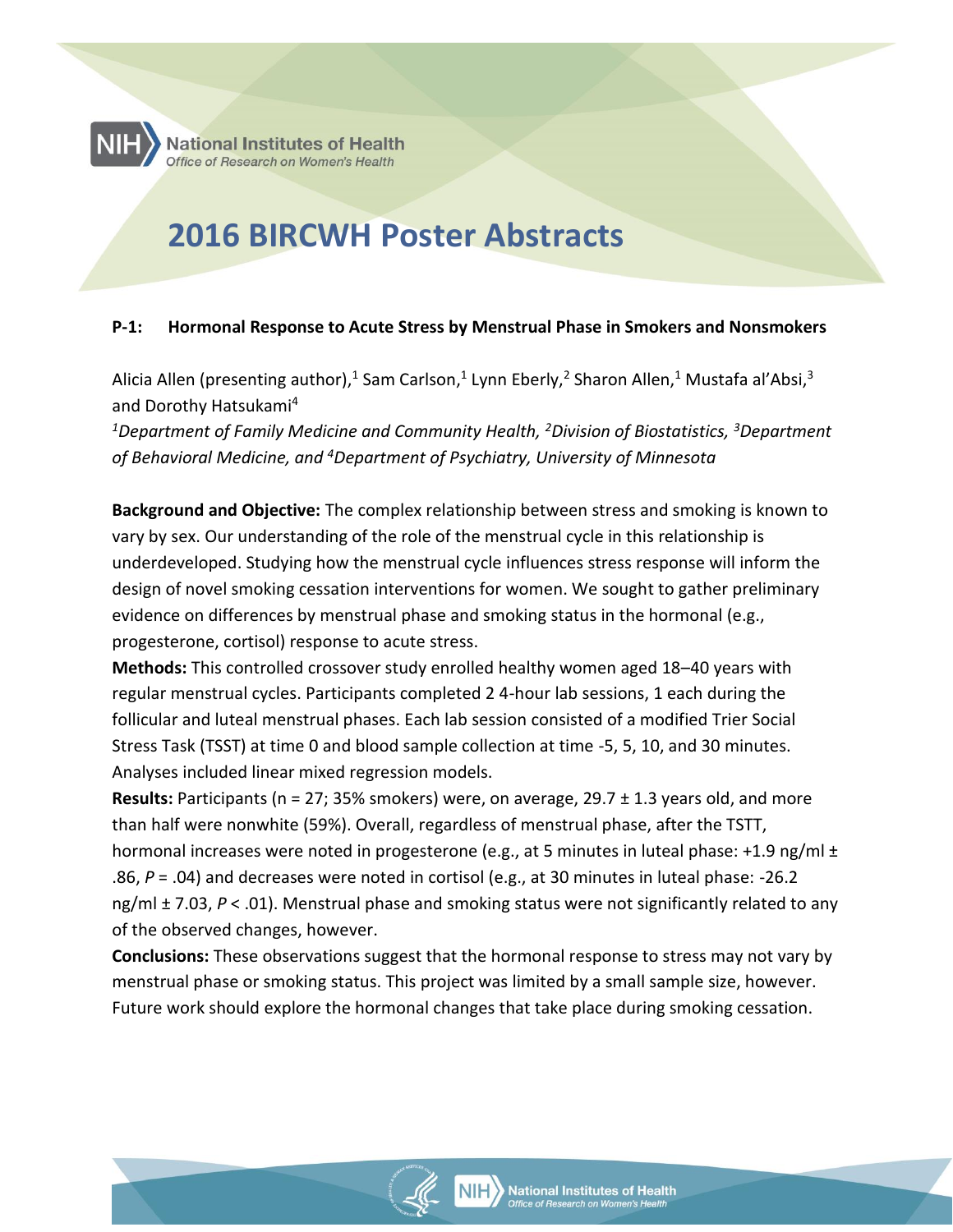# **P-2: Unusual Maintenance of X-Chromosome Inactivation Predisposes Female Lymphocytes to Increased Expression From the Inactive X**

Montserrat C. Anguera (presenting author), Jianle Wang, and Camille Syrett *Department of Biomedical Sciences, School of Veterinary Medicine, University of Pennsylvania* 

**Background and Objective:** Females have a greater immunological advantage compared with men, yet they are more prone to autoimmune disorders. The basis for this sex bias lies in the X chromosome, which contains many immunity-related genes. Female mammals use Xchromosome inactivation (XCI) to generate a transcriptionally silent inactive X chromosome (Xi) enriched with heterochromatic modifications and XIST/Xist RNA, which equalizes gene expression between the sexes.

**Methods:** We examined the maintenance of XCI in lymphocytes from healthy females by using circulating lymphocytes from human donors and mouse models of lupus disease. **Results:** We found that mature naïve T and B cells have dispersed patterns of XIST/Xist RNA, and they lack the typical heterochromatic modifications of the Xi. In vitro activation of lymphocytes triggered the return of XIST/Xist RNA transcripts and some chromatin marks (H3K27me3, ubiquitin-H2A) to the Xi. Lupus patients and mouse models of lupus have mislocalized patterns of Xist RNA on the Xi. Using single-cell RNA FISH, we observed biallelic expression of X-linked autoimmunity-related genes in female lymphocytes. **Conclusions:** We propose that the Xi in female lymphocytes is predisposed to become partially

reactivated and to overexpress immunity-related genes, providing the first mechanistic evidence for the enhanced immunity of females and their increased susceptibility to autoimmunity.

#### **P-3: The Co-occurrence of ADHD and Anxiety in Adolescence: Differences by Gender**

Dara E. Babinski (presenting author),<sup>1</sup> Daniel A. Waschbusch,<sup>1</sup> James G. Waxmonsky,<sup>1</sup> and Douglas L. Leslie<sup>2</sup>

*<sup>1</sup>Department of Psychiatry and <sup>2</sup>Department of Public Health Sciences, College of Medicine, Pennsylvania State University* 

**Background and Objective:** Although nearly 25% of children with attention-deficit/hyperactivity disorder (ADHD) are diagnosed with an anxiety disorder, very little is known about anxiety in girls with ADHD, particularly during adolescence, when anxiety emerges substantially more among girls than boys. This study examined effects of gender and ADHD on the severity of

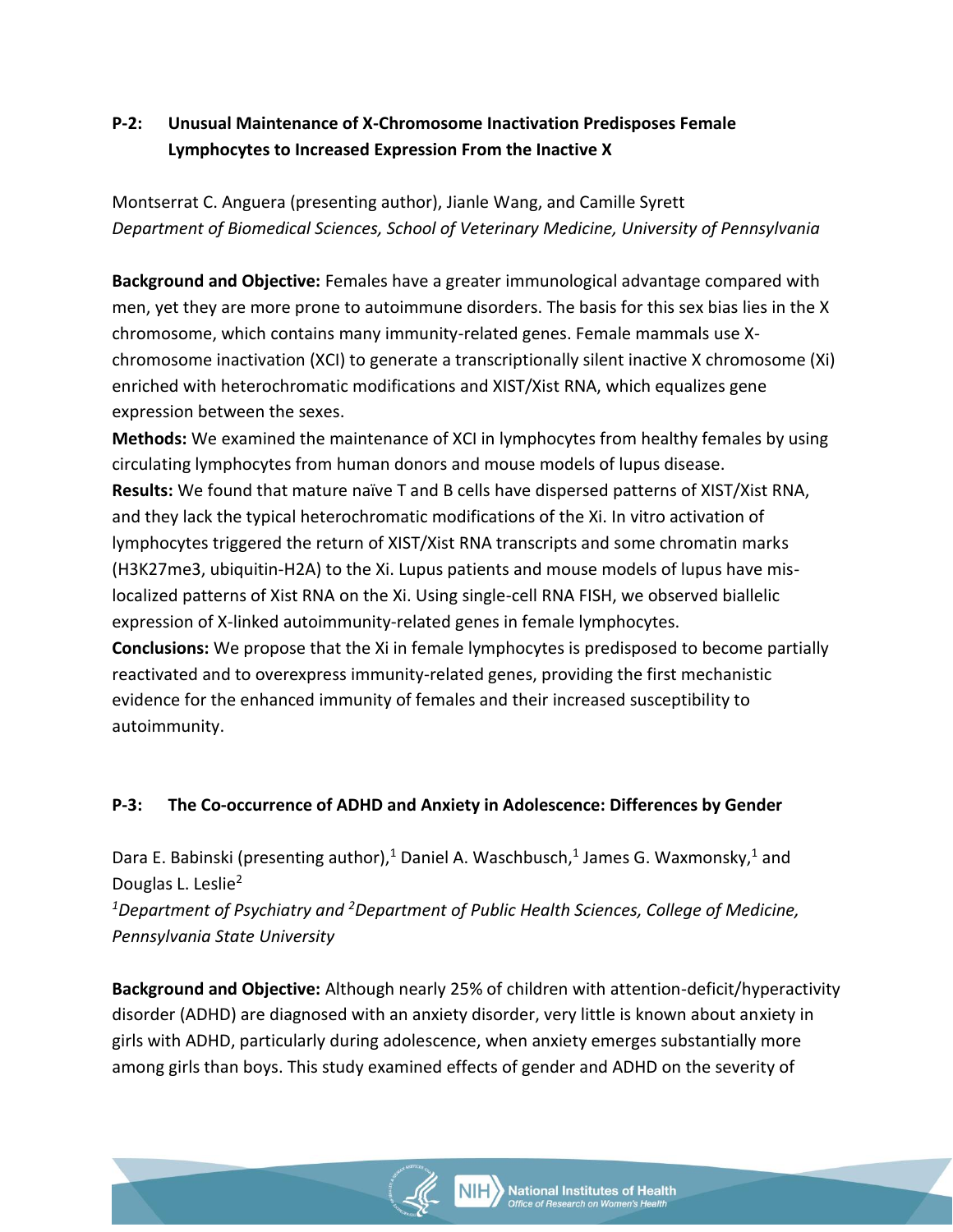anxiety in adolescents. Differential associations among ADHD, anxiety, and daily life impairments by gender were also explored.

**Methods:** Data were used from the Multimodal Treatment of ADHD (MTA) Study, which included 579 adolescents with ADHD and a comparison group of 289 adolescents without diagnosed ADHD. In adolescence, anxiety was assessed using self-reports on the Multidimensional Anxiety Scale for Children, ADHD severity was assessed by parents and teachers using the SNAP Questionnaire, and parent-reported impairment was measured by the Columbia Impairment Scale.

**Results:** Girls' ratings of anxiety (M = 87.25, SD = 18.23) were significantly greater than boys' ratings regardless of ADHD status (M = 80.24, SD = 29.54; *P* < .01). For boys, ADHD (*B* = .70, *P* < .01) and anxiety severity (*B* = .08, *P* < .05) explained unique variance in impairment, but only ADHD severity (*B* = .74, *P* < .01) significantly explained variance in parent-rated impairment among females. These findings remained significant even when controlling for the severity of oppositional defiant behavior.

**Conclusions:** This work suggests that gender and developmental stage are important considerations in clarifying the nature of co-occurring ADHD and anxiety. Future work examining the life course of ADHD in girls is greatly needed.

# **P-4: Phenome-wide Association Studies Identify a New Association of Atrial Fibrillation in Males with Systemic Lupus Erythematosus**

April Barnado (presenting author),<sup>1</sup> Robert Carroll,<sup>2</sup> Carolyn Casey,<sup>1</sup> Josh C. Denny,<sup>1,2</sup> and Leslie J. Crofford<sup>1</sup>

*<sup>1</sup>Department of Medicine and <sup>2</sup>Department of Biomedical Informatics, Vanderbilt University*

**Background and Objective:** Systemic lupus erythematosus (SLE) is an autoimmune disease with a female-to-male ratio of 9:1. Although SLE is more prevalent in females, males with SLE may have increased disease severity and mortality, but they are understudied. Phenome-wide association studies (PheWAS) are a systematic and efficient approach to identifying novel clinical associations within subgroups of patients. We sought to assess differences in comorbidities between males and females with SLE by performing the first electronic health record (EHR)-based PheWAS to compare ICD-9 code-based phenotypes in males and females. **Methods:** SLE cases were identified in the EHR using our validated algorithm. A PheWAS compared males and females while adjusting for covariates in a logistic model and correcting for multiple testing using the Bonferroni method.

**Results:** We identified 986 females and 111 males with SLE. Adjusting for race/ethnicity and current age, males were more likely than females to have cardiovascular ICD-9 codes, including

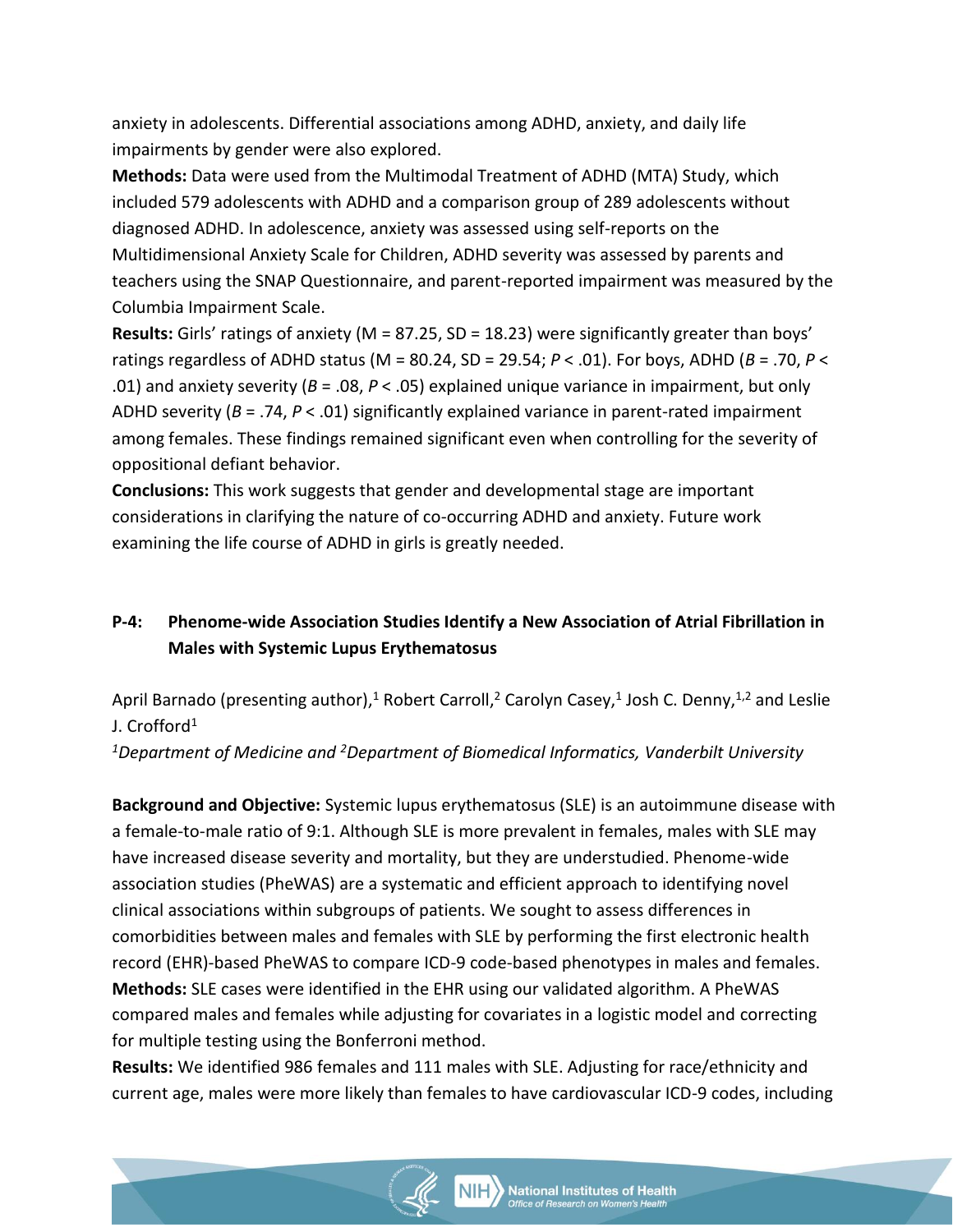atrial fibrillation (odds ratio [OR] = 4.50, 95% CI, 2.32, 8.72; *P* = 8.6 x 10-6); other chronic ischemic heart disease (OR = 4.40 [2.24, 8.64];  $P = 1.7 \times 10^{-5}$ ); and atrial fibrillation and flutter, (OR = 4.08 [2.12, 7.83]; *P* = 2.4 x 10-5).

**Conclusions:** We report the first association of atrial fibrillation in males with SLE. While there is a five-fold increased risk of cardiovascular disease overall in SLE, the risk of atrial fibrillation, specifically in males, has not been identified. These findings demonstrate the ability of PheWAS to uncover novel phenotype associations within subgroups of a disease.

#### **P-5: Assessing for Gender Differences in the Walking Patterns of Transfemoral Amputees by Pelvic Accelerometry Tracking**

Gerasimos Bastas (presenting author) *Department of Physical Medicine and Rehabilitation, School of Medicine, Vanderbilt University* 

**Background and Objective:** Known gender-based differences in whole-body movements suggest that men and women use different neuromuscular control strategies during walking, athletic activities, and negotiating stairs. Such differences are primarily identified in the biomechanics of the pelvis and hip. This study's objective was to investigate the effect of gender on the performance of transfemoral amputees (TFAs) in walking with a prosthesis. **Methods:** We performed pelvic accelerometry tracking with an inertial measurement unit placed over the fifth lumbar vertebra in 5 female and 6 male TFAs and in gender-matched controls. Analyses included within- and between-gender comparisons of estimated gait metrics. **Results:** Male and female TFAs exhibited similar self-selected speeds. Female TFAs had a greater inter-limb offset for timing of acceleration/deceleration events (vs. gender-matched controls [*P* = .04]) and exhibited delayed attainment of maximal braking force (deceleration) on their sound limb, compared with the male TFAs (at 16% of the gait cycle vs. 10% for men [*P* = .017] and 10% for female controls [*P* = .03]).

**Conclusions:** Pelvic accelerometry suggests that current prosthetics afford similar walking profiles for female and male TFAs. The delay of female TFAs in the attainment of the maximal braking force suggests a possible gender difference in the coordination of the weight transfer event from prosthetic to sound limb. Furthermore, their significantly skewed inter-limb offset for acceleration/deceleration events may have broader implications for socket design (stability) and reaction to a prosthetic component.

#### **P-6: Implications of Racial Discrimination for Health Among Adolescent Females on Probation**

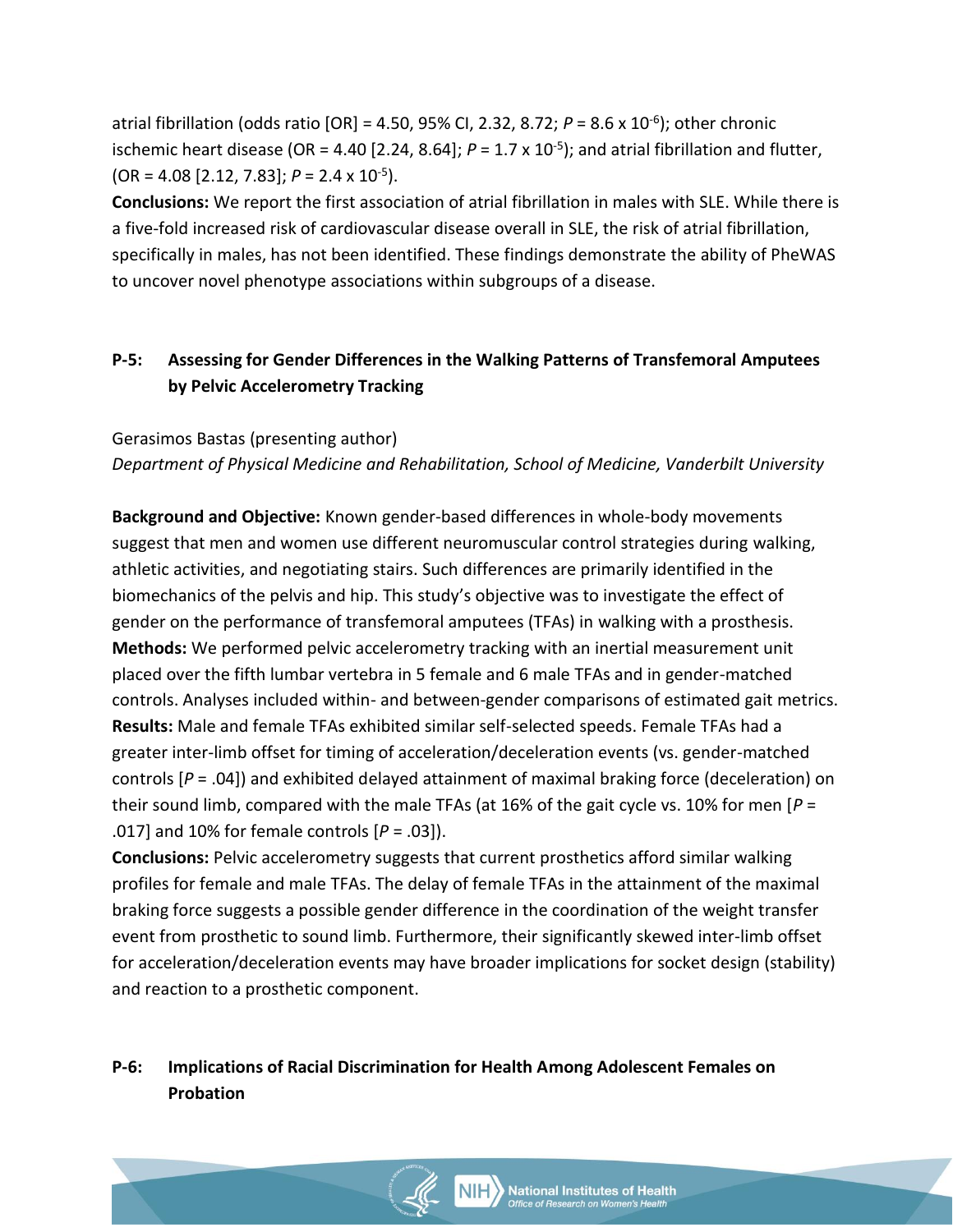Aerika Brittian (presenting author),<sup>1</sup> Geri Donenberg,<sup>2</sup> and Erin Emerson<sup>2</sup> *<sup>1</sup>Department of Educational Psychology and <sup>2</sup>School of Public Health, University of Illinois at Chicago* 

**Background and Objective:** Racial discrimination poses notable risks to health and development for girls of color. It is well documented that girls of color are not only disproportionately afflicted by mental health disparities; they are also overrepresented in the juvenile justice system. However, few studies have examined implications of racial stress for health among female youth on probation. The objectives of this mixed-methods study were to: 1) investigate the prevalence of female youth's experiences with racial discrimination; 2) assess the implications of racial discrimination for mental health and externalizing behaviors; and 3) explore how resilience may occur among this population through the use of cultural resources and coping abilities.

**Methods:** Participants for this study included 65 females (aged 13–18 years; 93% African American) who participated in a federally funded randomized controlled trial testing the efficacy of an HIV/AIDS/STI, mental health, and substance use program.

**Results:** Qualitative findings elucidated the most prevalent racial experiences (e.g., *People acted as if they were afraid of you*). Regression analyses indicated that racial discrimination was associated with increased internalizing of symptoms and externalizing behaviors, but these effects were not moderated by ethnic identity or coping abilities.

**Conclusions:** Contrary to prior research in community samples, although discrimination was identified as a notable risk factor for female youth's internalizing of symptoms and externalizing behaviors, none of the hypothesized factors were found to buffer the effects of discrimination on health outcomes. Therefore, our future research will focus on identifying modifiable characteristics that promote resilience among girls of color involved in the juvenile justice system, in order to reduce health disparities among this population.

#### **P-7: Lipoprotein(a) Is Associated with Subclinical Atherosclerosis in HIV-infected Young Women**

Enkhmaa Byambaa (presenting author) *Department of Internal Medicine, Medical Center, University of California, Davis* 

**Background and Objective:** Lipoprotein(a) (Lp[a]), is an independent causal risk factor for cardiovascular disease (CVD), where levels are regulated by the apolipoprotein(a) (apo[a]) gene. HIV-infected individuals are at significantly elevated CVD risk compared with HIV-uninfected

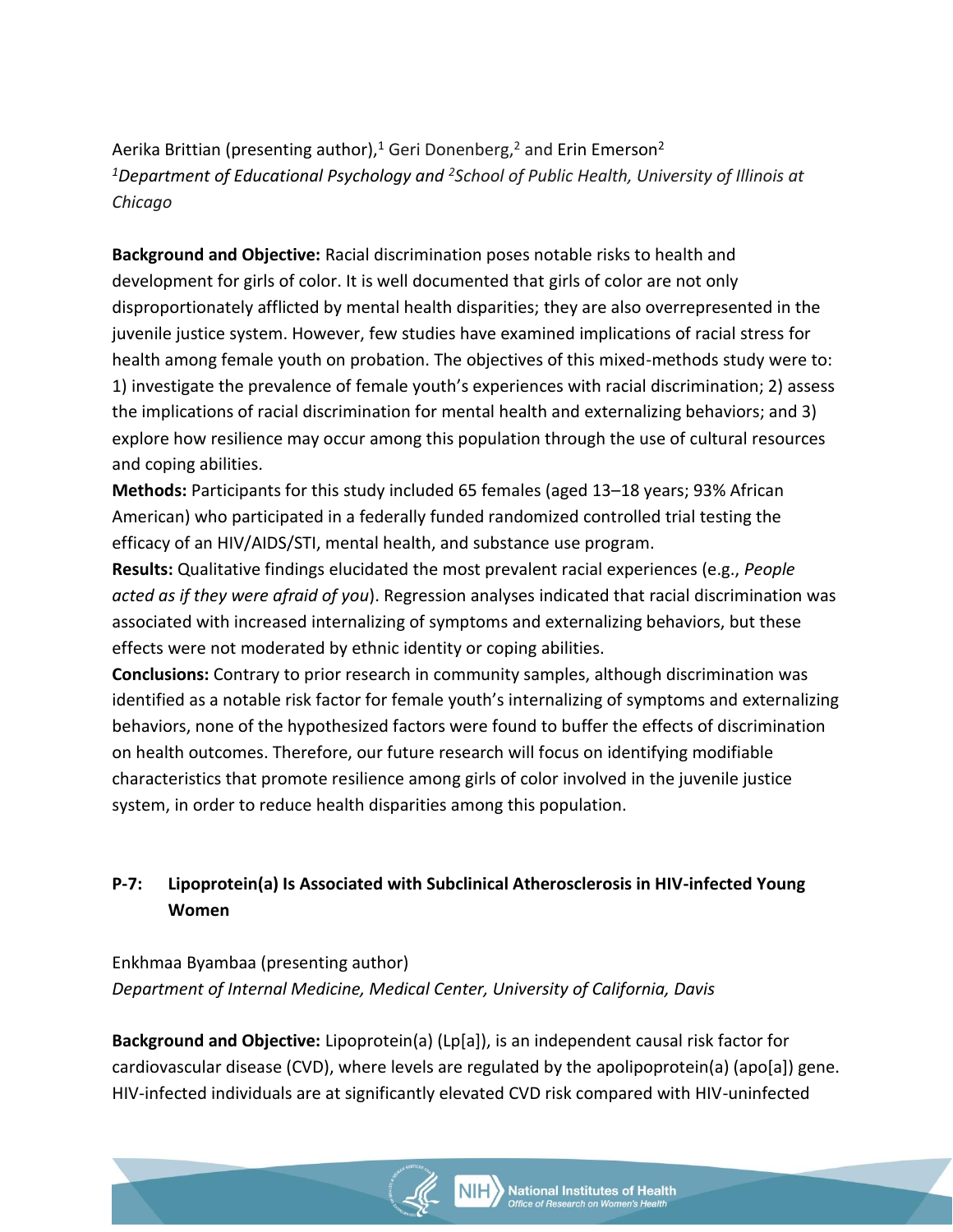individuals. The role of Lp(a) in HIV-related CVD remains unclear. We investigated the association between Lp(a) level, apo(a) size polymorphism, and subclinical atherosclerosis in HIV-infected and HIV-uninfected women in the Women's Interagency HIV Study. **Methods:** Lp(a) level, apo(a) sizes, and carotid artery intima-media thickness (cIMT) were determined in 150 HIV-infected and 100 HIV-uninfected women. Lp(a) levels were square-root transformed to achieve normality. Linear regression models were used to evaluate the association of Lp(a) with cIMT, adjusting for confounders.

**Results:** The mean ages for the HIV+ and HIV- groups were 31 ± 4 and 30 ± 4 years, respectively. The majority of women were African American (69% and 76% in the HIV+ and HIV- group, respectively). HDL-cholesterol, triglyceride, and Lp(a) levels were significantly lower in the HIV+ group than in the HIV- group. Prevalence of atherogenic small size apo(a)  $\approx$  22 kringles) was  $\sim$  20% in both groups. Notably, Lp(a) level was predictive of cIMT in the HIV+ group (*P* = .029), but not in the HIV- group (*P* = .584). After accounting for confounders (age, race, smoking, BMI, blood pressure, HCV co-infection, menopause, blood lipids, treatment status, CD4+ T-cell count, and HIV/RNA viral load), the association remained significant  $(P = .049)$ .

**Conclusions:** Lp(a) level is associated with subclinical atherosclerosis in young HIV-infected women. Further research is needed to identify mechanisms underlying Lp(a)-associated increased CVD risk in HIV-infected individuals.

# **P-8: Sex Differences in Morphometry of the Anatomical Structures of the First Carpometacarpal Joint**

Abhijit J. Chaudhari (presenting author),<sup>1</sup> Brent H. Foster,<sup>2</sup> Dylan A. Noblett,<sup>1</sup> Robert D. Boutin,<sup>1</sup> Robert M. Szabo,<sup>3</sup> Christopher O. Bayne,<sup>3</sup> Richard M. Leahy,<sup>5</sup> Nancy E. Lane,<sup>4</sup> and Anand A. Joshi<sup>5</sup>

*<sup>1</sup>Department of Radiology, <sup>2</sup>Department of Biomedical Engineering, <sup>3</sup>Department of Orthopedic Surgery, and <sup>4</sup>Department of Medicine, School of Medicine, University of California, Davis; <sup>5</sup>Signal and Image Processing Institute, University of Southern California* 

**Background and Objective:** First carpometacarpal (CMC) joint osteoarthritis (OA) is more prevalent in women than men. We hypothesized that the sexes will exhibit morphometric differences in the anatomical structures of the first CMC joint. Knowledge of these differences will assist in understanding first CMC OA pathogenesis for each sex and inform strategies for its clinical management. We wanted to create an MRI protocol for evaluating the tissues of the first CMC joint and to develop computational tools for characterizing tissue morphometric variation by sex.

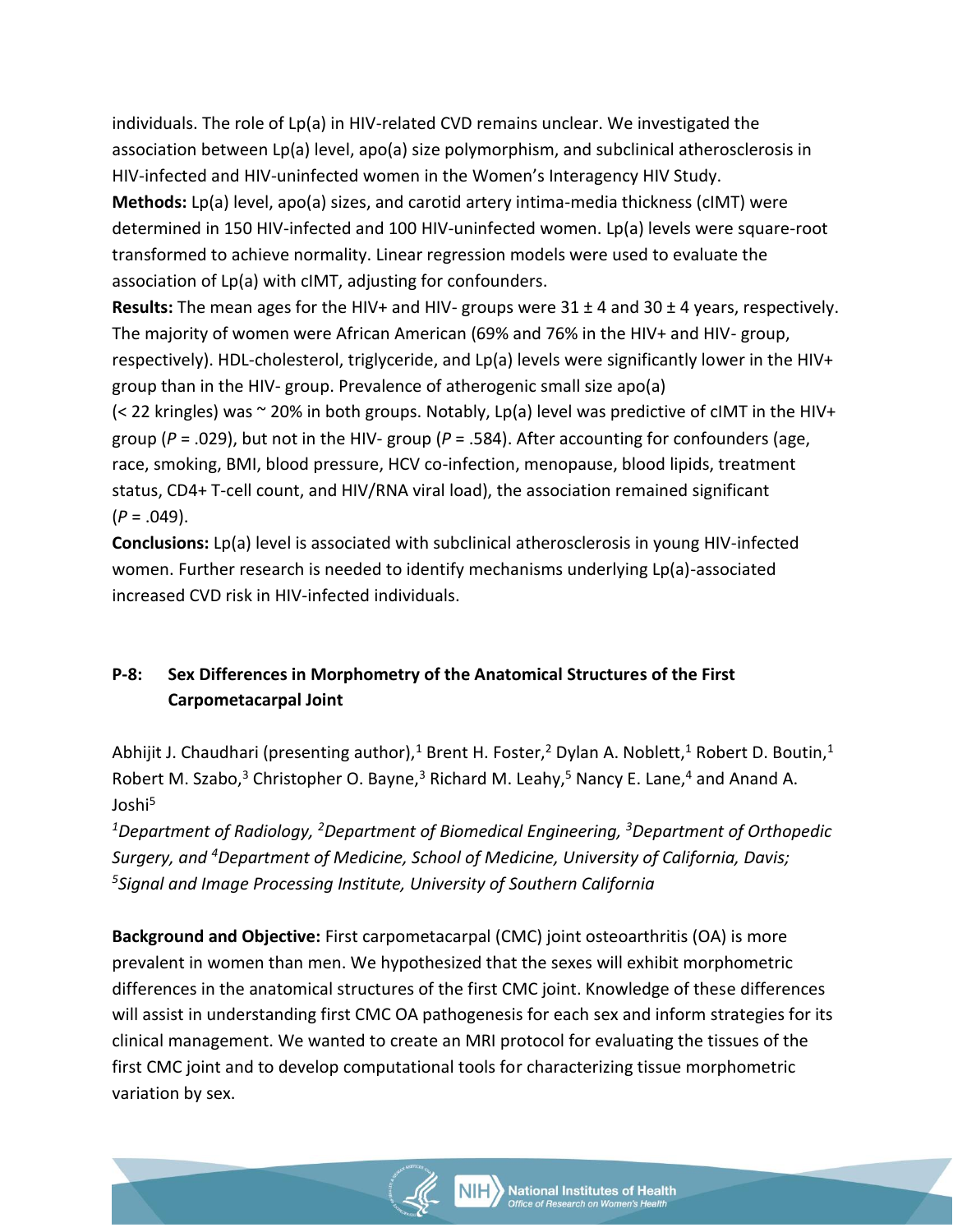**Methods:** We acquired high-resolution, 3D MRIs of the first CMC joint tissues. We developed methods to delineate the first CMC joint tissues and to compare their morphology based on sex. Next, we evaluated 6 healthy women, 6 healthy age-matched men, and 4 women with first CMC OA.

Results: Healthy women had an overall lower cartilage volume (median = 103.3 mm<sup>3</sup>) compared with healthy men (median =  $125.1$  mm<sup>3</sup>), while the volumetric subluxation of the first metacarpal bone was higher in healthy women (median = 2.1 mm) compared with healthy men (median = 1.6 mm). In women with first CMC OA, the cartilage volume was lower (median  $=$  38.8 mm<sup>3</sup>) and volumetric subluxation higher (median  $=$  2.7 mm), compared with both healthy women and healthy men.

**Conclusions:** In this pilot study the proposed methods appear to provide high sensitivity for detecting sex-specific morphometric differences in the tissues of the first CMC joint. We will continue to assess the role of these differences for sex-specific OA risk assessment and for developing sex-specific conservative/surgical treatment algorithms.

#### **P-9: Pharmacokinetics of Lamotrigine Across Pregnancy: Considerations for Treatment of Women with Bipolar Disorder**

Crystal T. Clark (presenting author),<sup>1</sup> Katherine L. Wisner,<sup>1</sup> Catherine Stika,<sup>2</sup> Stephanie Schuette,<sup>1</sup> and Michael J. Avram<sup>3</sup>

*<sup>1</sup>Department of Psychiatry, <sup>2</sup>Department of Obstetrics and Gynecology, and <sup>3</sup>Department of Anesthesiology, Feinberg School of Medicine, Northwestern University*

**Background and Objective:** Lamotrigine is used for the maintenance treatment of bipolar disorder. Decreased serial ratios of lamotrigine serum concentration to dose across pregnancy compared with nonpregnant lamotrigine levels suggest that lamotrigine concentration decreases throughout pregnancy. We sought to characterize changes in lamotrigine clearance and total body volume across pregnancy in women with bipolar disorder.

**Methods:** After obtaining IRB-approved written informed consent, 3 pregnant women with bipolar disorder were admitted to a clinical research unit 2 to 3 times during their pregnancies and, when possible, at least once within 3 months postpartum for pharmacokinetic studies. Fifteen blood samples were obtained, including 1 prior to the patient's lamotrigine dose and 14 between 1 and 24 hours after drug administration. Plasma drug concentrations were measured by liquid chromatography-tandem mass spectrometry and were modeled with 2-compartment pharmacokinetic models.

**Results:** Elimination clearance and volume of distribution both increased across pregnancy, but at different rates. In the first  $15 \pm 4$  (mean  $\pm$  SD) weeks of pregnancy, elimination clearance

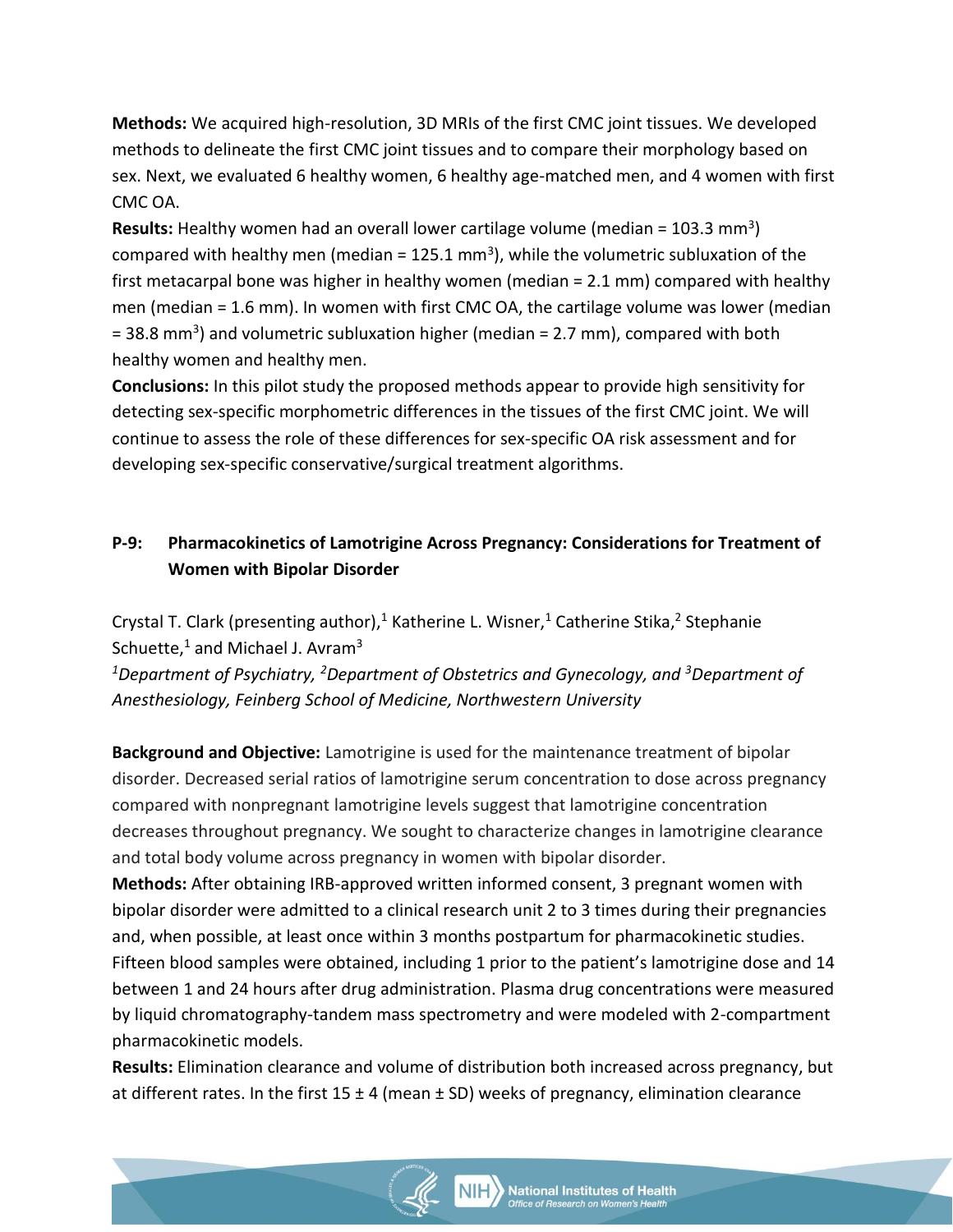increased 65%  $\pm$  29%, while the volume of distribution increased only 11%  $\pm$  7%. By 28  $\pm$  5 weeks of pregnancy, elimination clearance increased 103% ± 46%, while the volume of distribution increased just 38% ± 8%.

**Conclusions:** The increase in volume of distribution throughout pregnancy was only a fraction of the increase in elimination clearance. Dosing simulations suggest that increases in the dose of lamotrigine are required to accommodate the changes in lamotrigine concentration because of changes in elimination clearance throughout pregnancy.

# **P-10: Connecting Appalachians to Lung Cancer Screening: Leveraging Social Networks to Reduce Lung Cancer Disparities**

Katherine S. Eddens (presenting author),<sup>1</sup> Timothy Mullett,<sup>2</sup> Jamie Studts,<sup>3</sup> Nancy Schoenberg,<sup>3</sup> and Li Chen<sup>4</sup>

*<sup>1</sup>Department of Health Behavior, College of Public Health; <sup>2</sup>Division of Cardiothoracic Surgery; <sup>3</sup>Department of Behavioral Science, College of Medicine; and <sup>4</sup>Division of Cancer Biostatistics, Markey Cancer Center, University of Kentucky* 

**Background and Objective:** Appalachian Kentucky counties have the highest rates of lung cancer incidence and mortality among women in the United States. Annual screening for lung cancer is recommended for eligible high-risk adults following shared decision making with a health care provider. Appalachian women are less likely than non-Appalachians to be screened for breast, cervical, and colorectal cancer within recommended guidelines, and Appalachians rely on strong kin and community networks for trusted information. This study examines the influence of communication networks on intention to screen for lung cancer in an Appalachian population that meets eligibility criteria for lung cancer screening (LCS).

**Methods:** Using network data collection software created by Dr. Eddens (OpenEddi), we will recruit 400 individuals from Appalachian communities and (1) assess the feasibility of using OpenEddi in this population; (2) assess knowledge, attitudes, and beliefs about LCS; (3) describe communication and social support networks of LCS-eligible individuals; (4) build a predictive model of LCS intention for high-risk Appalachians; and (5) examine sex differences in these intentions and predictors.

**Results:** Preliminary results among Appalachian women showed that these women find OpenEddi easy and fun to use, and the study found small, dense networks predominantly consisting of ties with kin. Participants reported better understanding of the composition and use of their communication networks when they had viewed a graph of their network. **Conclusions:** Using OpenEddi is feasible in a population of rural Appalachian women, and visualizing personal communication networks helps women understand social network

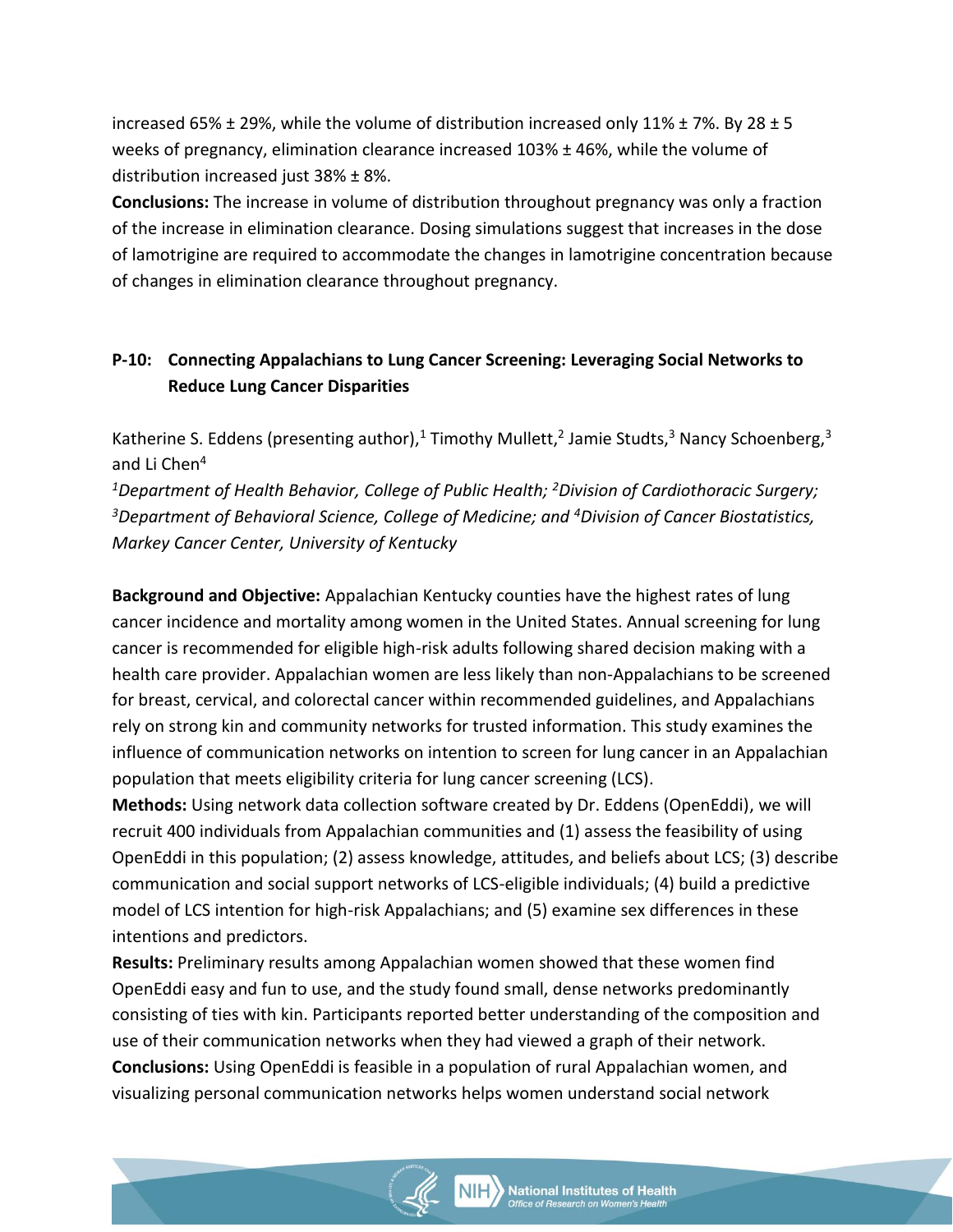structure. Results of this study will inform effective communication network–based translational interventions to promote shared decision-making regarding LCS.

#### **P-11: A Community Engaged Approach to Reducing Smoking in Women's Residential Treatment Facilities for Substance Use Disorder**

Amanda Fallin (presenting author), Alana Miller, Kristin Ashford, and Ellen J. Hahn *College of Nursing, University of Kentucky* 

**Background and Objective:** Smoking prevalence is high (77% to 93%) among individuals with substance use disorders (SUDs), but those who stop smoking are more likely to report longterm recovery from drug or alcohol addiction. Also, pregnant smokers with SUDs are at high risk for negative maternal and infant outcomes. This study explored facilitators and barriers to smoking cessation among pregnant and parenting women with SUDs, with the intent of informing future tailored interventions.

**Methods:** Four clients at an SUD residential treatment facility for pregnant and parenting women participated as members of community research teams to engage the community using photovoice and social determinants mapping and assisting with leading focus groups. Next, focus groups with clients ( $n = 42$ ) and individual interviews with staff ( $n = 10$ ) were conducted. Focus groups and individual interviews were voice recorded, transcribed verbatim, and content analyzed using MAXQDA.

**Results:** Three themes emerged from client focus groups: (1) desire to quit smoking, (2) experience with periodic nicotine abstinence (e.g., while in prison), and (3) lack of confidence managing stress and other drug addiction without smoking. Staff reported that a tobacco-free policy and offering tobacco treatment would (1) help women remain tobacco free after periods of abstinence and (2) improve grounds safety. Three major barriers were (1) tobacco use as a coping strategy, (2) smoking cessation as a stressor, (3) and infringing on clients' personal choice.

**Conclusions:** Most clients wanted to stop using tobacco, but they lacked confidence. Despite barriers to incorporating tobacco treatment and policy, staff members were generally positive. Tailored tobacco treatment approaches for women's residential SUD treatment facilities are being explored.

# **P-12: Perceptions of Barriers and Benefits to Adolescent Pre-exposure Prophylaxis (PrEP) Utilization and Clinical Trial Participation: A Study of African American Mothers and Their Daughters**

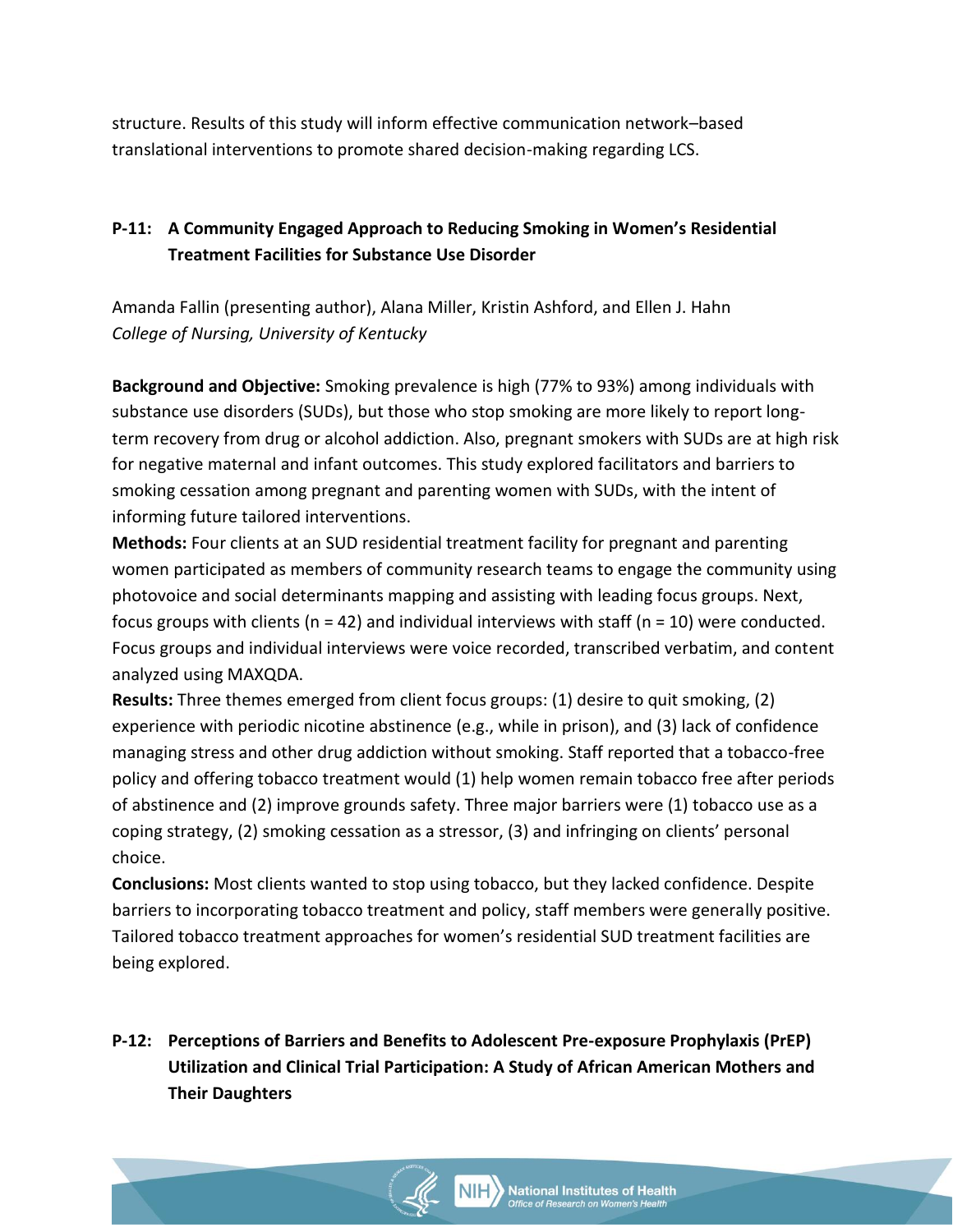Faith E. Fletcher (presenting author),<sup>1</sup> Celia Fisher,<sup>4</sup> Brenikki Floyd,<sup>1</sup> Angelica Ehioba,<sup>1</sup> Meredith Buchberg,<sup>5</sup> and Geri Donenberg<sup>2</sup>

*<sup>1</sup>Division of Community Health Sciences and <sup>2</sup>Community Outreach Intervention Projects and Healthy Youths Program, School of Public Health, and <sup>3</sup>Department of Medicine, University of Illinois at Chicago; <sup>4</sup>Department of Psychology, Center for Ethics Education, HIV Prevention Research Ethics Training Institute, Fordham University; <sup>5</sup>Department of Periodontics, Health Science Center at San Antonio, University of Texas* 

**Background and Objective:** Pre-exposure prophylaxis (PrEP) is a recently developed prevention strategy that involves the administration of Truvada to HIV-negative individuals who present high exposure or susceptibility to HIV. Currently, PrEP is not approved for adolescents, and data on adolescents and PrEP are lacking. Thus, PrEP's potential as an HIV prevention strategy for adolescent populations is unknown. Given the social, behavioral, and ethical issues surrounding PrEP use for adolescents, the purpose of this study was to assess perceptions of barriers and benefits related to African American girls' (aged 14–17 years) participation in PrEP clinical trials and potential utilization of various modes of PrEP delivery.

**Methods:** Fifteen African American mother/daughter pairs (N = 30) were recruited from a 2 armed, family-based randomized controlled trial to participate in a focus group discussion and questionnaire related to adolescents' PrEP utilization and clinical trial participation. The focus group discussion was guided by a 15-minute PrEP educational module, which included a hypothetical clinical trial informed by 2 local community advisory boards.

**Results:** Most mothers expressed a willingness to allow their daughters to take PrEP once approved for adolescents, but they indicated concerns about clinical trial participation, primarily because of a lack of available evidence related to the long-term side effects of PrEP for adolescents. Conversely, daughters expressed a willingness to participate in PrEP clinical trials, citing both individual and society-level benefits.

**Conclusions:** Study findings uncover the need to implement ethically sound strategies to strengthen the availability, accessibility, and acceptability of new scientific advances in HIV for HIV-vulnerable adolescent populations.

# **P-13: Nociceptive Neurons Differentially Drive Type I and Type II Allergic Airway Inflammation**

Simmie Foster, $1,3$  Sebastien Talbot, $2,4$  and Clifford Woolf $2,4$ 

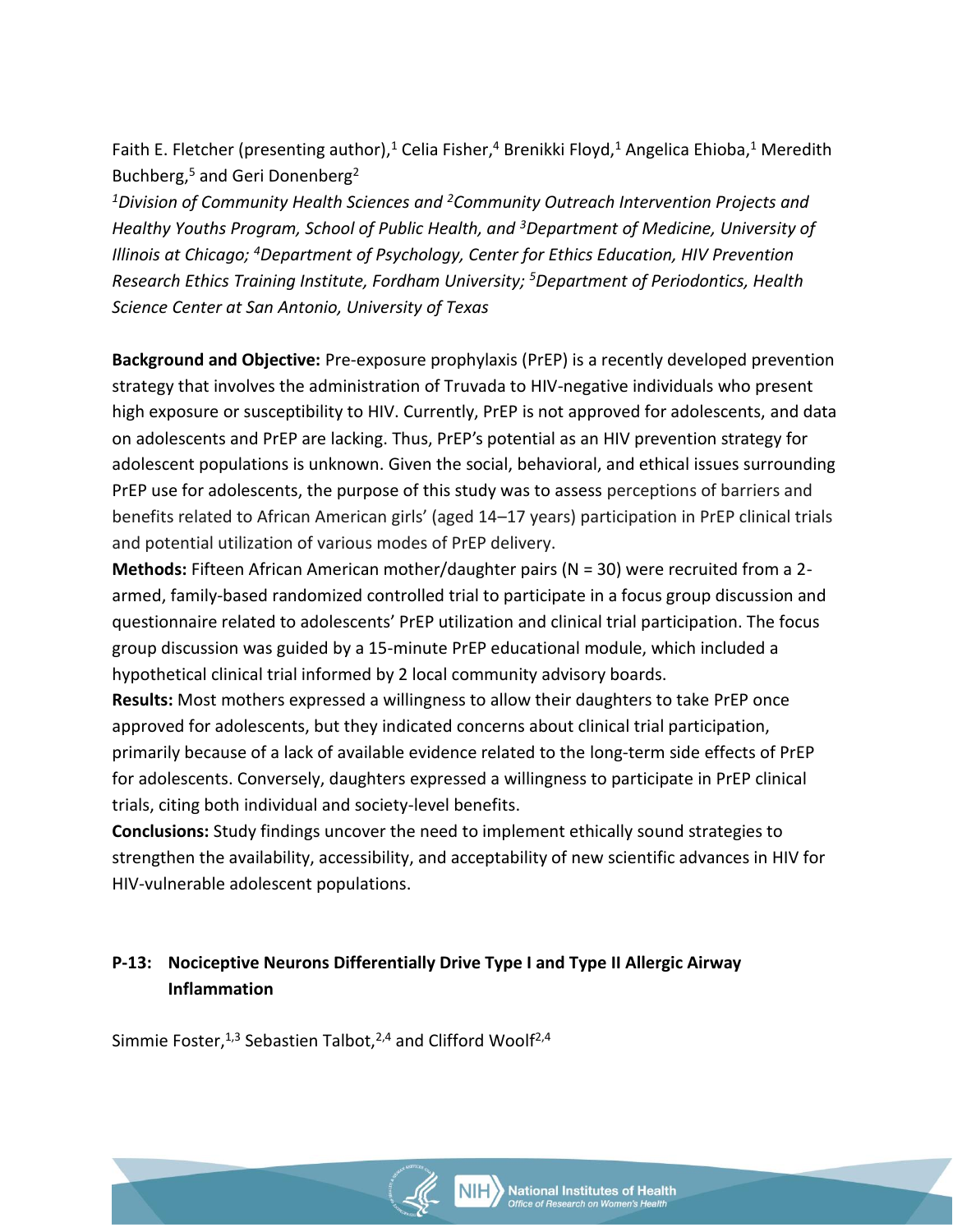*<sup>1</sup>Department of Psychiatry and <sup>2</sup>Department of Neurobiology, Harvard Medical School, Harvard University; <sup>3</sup>Depression Clinical Research Program, Massachusetts General Hospital; <sup>4</sup>F.M. Kirby Neurobiology Center, Boston Children's Hospital*

**Background and Objective:** Asthma is an immunological disorder characterized by mucous production, airway hypersensitivity, and inflammation. Lifetime prevalence of asthma is greater in women, and adult women are twice as likely as men to develop asthma. Intriguingly, recent evidence points to nociceptors as major drivers of many inflammatory diseases, including asthma. Immune responses may be broadly divided into type 1 responses against viruses and bacterial pathogens and type 2 responses, including allergies and asthma; women tend to have increased type 2 immunity at baseline. In this study we asked if nociceptor activity contributes differently to type 1 versus type 2 airway inflammation.

**Methods:** To answer our research question, we first established mouse models of type 1 or type 2 allergic airway inflammation in wild-type mice or nociceptor-ablated mice. In addition, we pharmacologically silenced nociceptors in wild-type mice with established airway inflammation. We then measured immune cell recruitment and antibody production in the different treatment groups.

**Results:** As we have shown previously, ablating nociceptors in classic type 2 airway disease reduced inflammatory infiltrate and airway remodeling. In contrast, we found that silencing or ablating nociceptors in a type 1 model had no effect on inflammation.

**Conclusions:** Our results indicate that nociceptors may preferentially participate in type 2 inflammation in the lung. Future studies will examine specifically the contribution of nociceptors to type 1 and type 2 immunity in males and females, and they will address the issue of whether excessive nociceptor drive contributes to the greater prevalence of inflammatory disease in females. We expect 1) wild-type female mice to have more severe type 2 disease than wild-type males (whereas type 1 disease may have a more even sex distribution), and 2) nociceptor ablation to reduce disease severity more in females than males.

#### **P-14: Evaluating the Repertoire of Immune Checkpoint Markers Expressed Within Ovarian Cancers**

Stéphanie Gaillard (presenting author),<sup>1</sup> John Yi,<sup>2</sup> Chelsae Dumbauld,<sup>2</sup> Jessie Ehrisman,<sup>3</sup> Andrew Berchuck,<sup>3</sup> and Kent Weinhold<sup>2</sup>

*<sup>1</sup>Department of Medicine, <sup>2</sup>Department of Surgery, and <sup>3</sup>Department of Obstetrics and Gynecology, Medical Center, Duke University* 

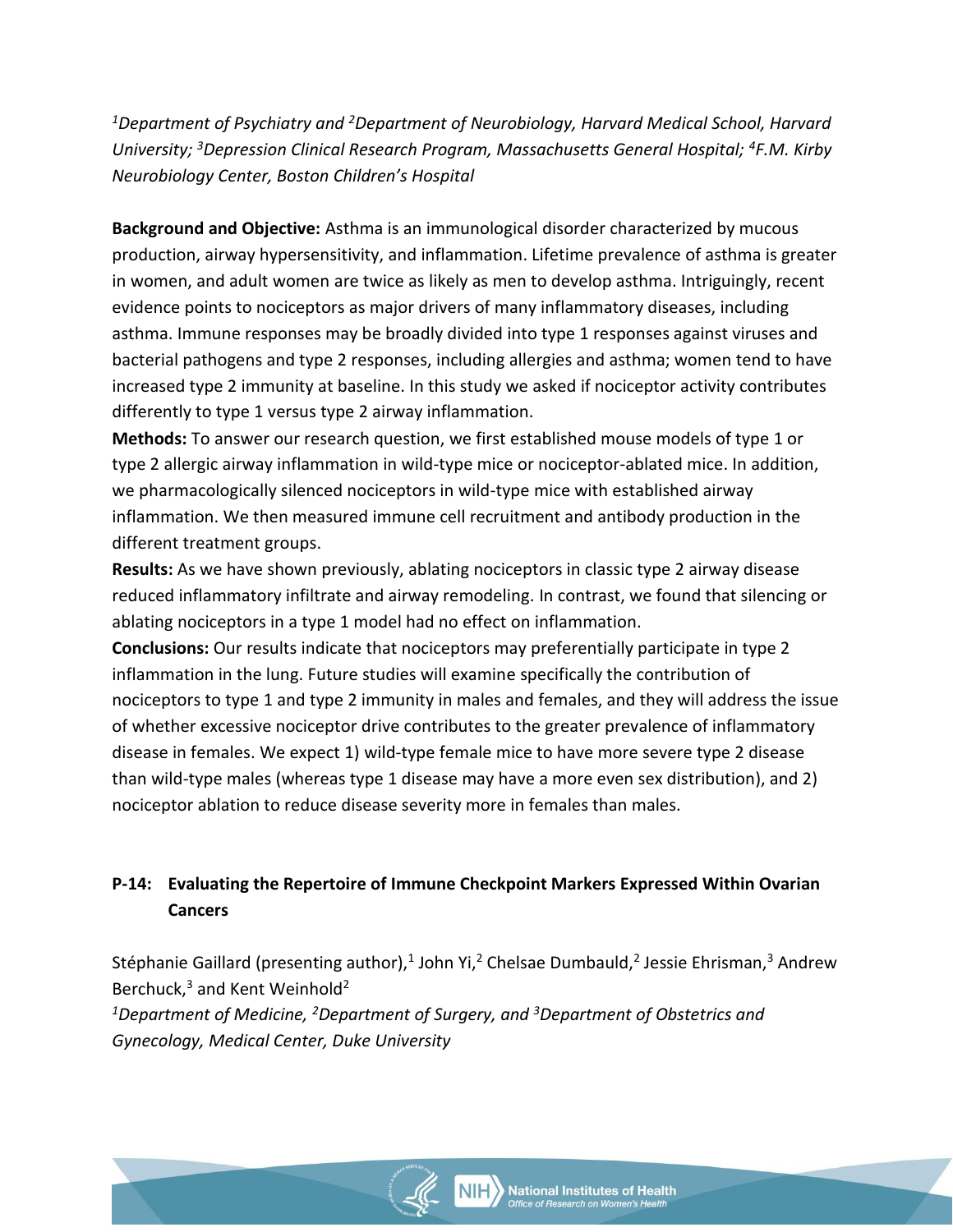**Background and Objective:** Multiple costimulatory and inhibitory interactions regulate tumordirected T-cell responses. Identification of immune-suppressive checkpoints, such as PD-1/PD-L1 and CTLA-4, has led to the development of a new drug class of immune checkpoint inhibitors. The repertoire of immune checkpoint markers expressed within ovarian cancer is not known. This information is essential to identifying potential targets for immune checkpointdirected therapy in ovarian cancer. We sought to quantify the expression of immune checkpoint markers in ascites and peripheral blood (PB) from patients with ovarian cancer. **Methods:** Paired PB and ascites samples were collected from patients with epithelial ovarian cancer (n = 8). Cells isolated from PB and ascites were used for immune profiling of 9 checkpoint cell surface markers on CD4+ and CD8+ T cells by multiparameter flow cytometry. In parallel, 14 soluble checkpoint markers were quantitated in plasma and ascites fluid, using an Affymetrix ProcartaPlex Human Immuno-oncology checkpoint panel.

**Results:** In 15 of the 21 markers evaluated, expression was higher in ascites than in paired PB. For example, 50%–92% of CD4+ T-cells from ascites expressed PD-1, compared with 13%–47% of CD4+ T cells from PB. Similarly, Tim-3 was expressed on 1.1%–25% of CD4+ T cells in ascites, compared with 0.95%–2.5% of CD4+ T cells in PB. Trends were similar for soluble checkpoint molecules.

**Conclusions:** There is significant variability in the expression of immune checkpoint modulators within ovarian cancers, but immune cells within ovarian cancer-associated ascites typically express much higher levels of immune checkpoint markers than paired peripheral T cells. These markers may be effective therapeutic targets for ovarian cancer.

# **P-15: Angiogenic Factors Predict Placental Weight and Birth Weight in Bangladeshi Pregnancies**

Alison D. Gernand (presenting author),<sup>1</sup> Abdullah Al Mahmud,<sup>2</sup> Eszter Papp,<sup>3</sup> Joy Shi,<sup>3</sup> and Daniel E. Roth<sup>3,4,5</sup>

*<sup>1</sup>Department of Nutritional Sciences, Pennsylvania State University; <sup>2</sup>Center for Child and Adolescent Health, International Center for Diarrhoeal Disease Research, Dhaka, Bangladesh; <sup>3</sup>Center for Global Child Health and <sup>4</sup>Department of Pediatrics, Hospital for Sick Children, Toronto, Ontario; <sup>5</sup>Departments of Nutritional Sciences and Pediatrics, University of Toronto, Toronto, Ontario* 

**Background and Objective:** Angiogenic proteins are produced by the placenta and are essential for vascular development. Their concentrations in maternal blood during pregnancy have been associated with preeclampsia. Little is known about these factors in pregnancies in low-income countries or their relationship to placental and fetal growth. In Bangladesh, a setting with high

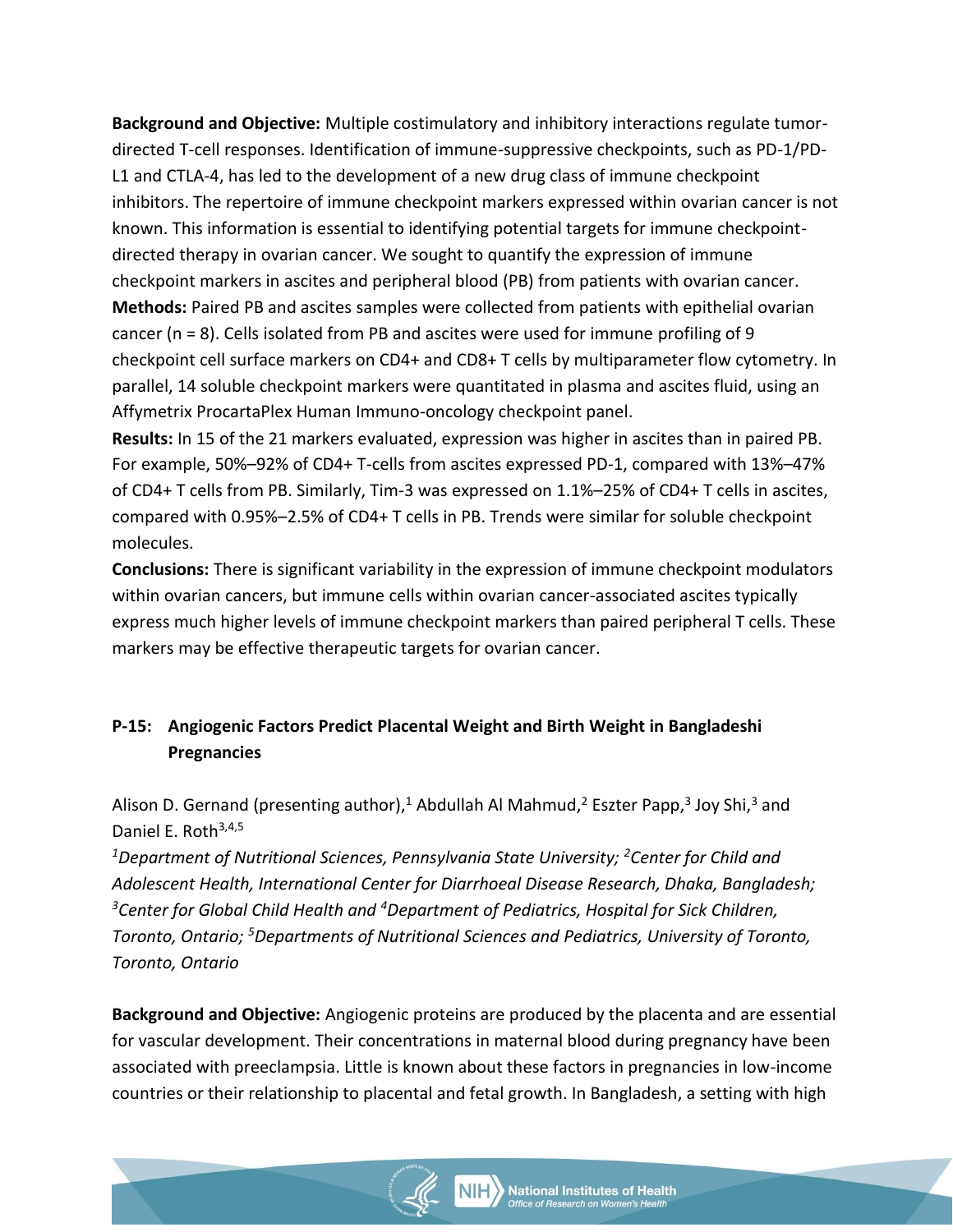rates of fetal growth restriction, we examined associations between biomarkers of angiogenesis and placental and infant weight at birth.

**Methods:** In an ongoing trial that enrolled pregnant women at 17–24 weeks' gestation in Dhaka, we measured 10 angiogenic biomarkers in maternal plasma collected at 30 weeks' gestation (n = 367). Biomarkers included vascular endothelial growth factor, placental growth factor (PlGF), angiopoietin-2, fibroblast growth factor-2, and endoglin. Characteristics of the mothers were collected at enrollment, and placentas and infants were measured at delivery. **Results:** Mean (standard deviation) placental and birth weight were 368 (69) grams and 2,741 (353) grams, respectively. Twenty-two percent of infants were low birth weight (< 2,500 grams). PlGF and angiopoietin-2 were each positively associated with placental weight (*P* = .001 and .040, respectively), and endoglin was negatively associated with placental weight (*P* = .018), controlling for other angiogenic factors; infant sex; and maternal age, education, and height. PlGF was positively and endoglin was negatively associated with birth weight (each at *P* ≤ .002) after adjusting for confounders. There was no interaction by fetal sex.

**Conclusions:** Key angiogenic proteins at 30 weeks' gestation were predictive of placental and infant weight at birth. These biomarkers should be further explored as markers of placental development and pregnancy outcomes.

# **P-16: Impact of Short-term and Continuous Estradiol Exposure Following Cessation of Ovarian Function on Arterial Remodeling in the Hippocampus**

Elin Grissom (presenting author)<sup>1</sup> and Sarah Lindsey<sup>2</sup>

*<sup>1</sup>Department of Psychology and Program in Neuroscience and <sup>2</sup>Department of Pharmacology, Tulane University* 

**Background and Objective:** Estradiol is neuroprotective for cerebral arteries, maintaining the flexibility of vessels to allow for adequate blood flow. Restricted blood flow in the hippocampus due to thickening of artery walls and stiffening of vessels has been linked to cognitive impairments, particularly in postmenopausal women. Investigations of postmenopausal estrogen replacement, or hormone therapy, have found that the timing and duration of hormone therapy affected whether the effects of estrogen on cognitive and cardiovascular function were positive or negative. Given the mixed results of previous studies, the objective of the current project was to assess the impact of short-term and continuous estradiol replacement on arterial wall thickness and disruption of surrounding neural tissue in the hippocampus.

**Methods:** Aging female rats were ovariectomized and divided into 3 groups: a vehicle control group, a short-term estradiol group that received 40 days of estradiol exposure followed by 40

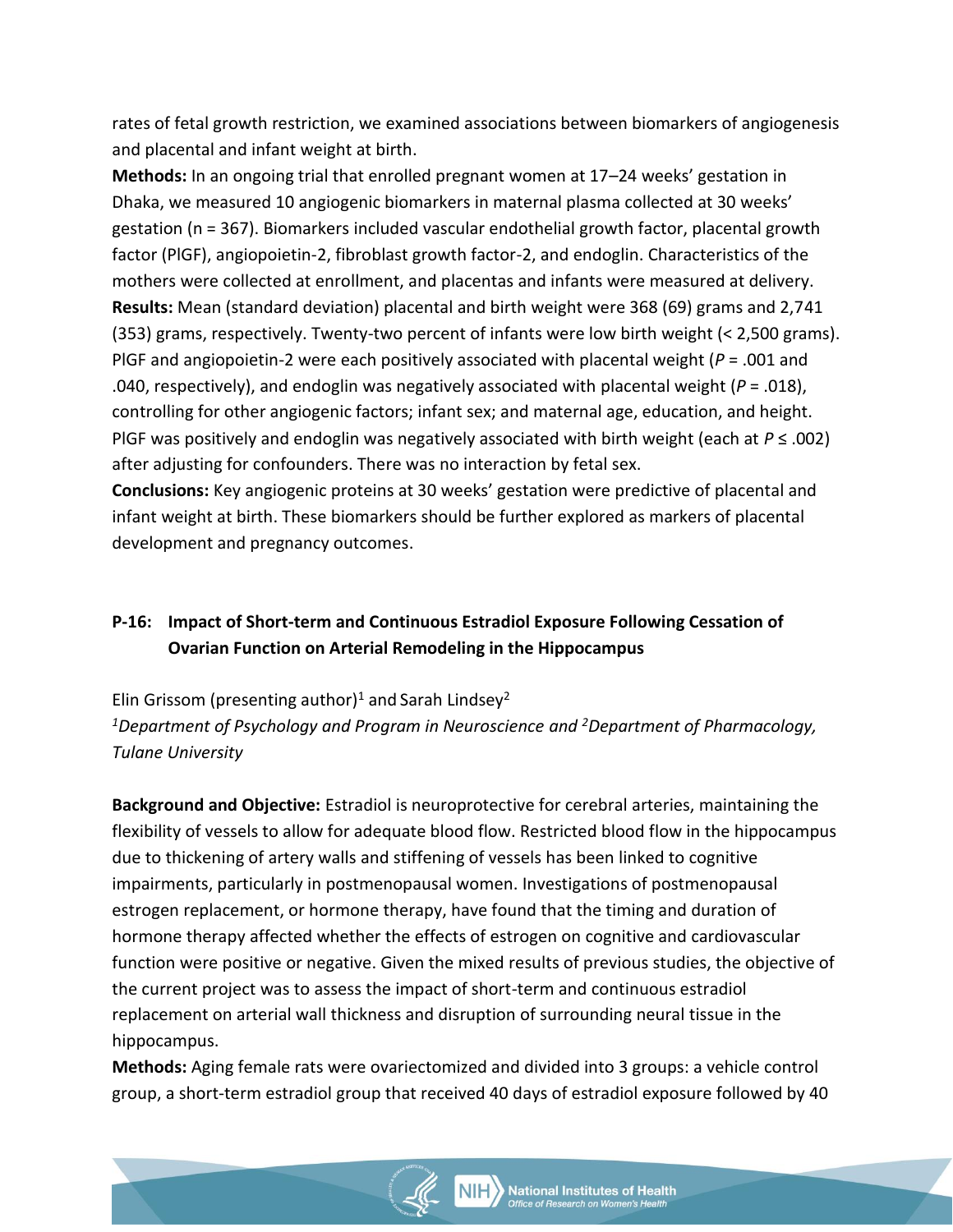days with no estradiol, and a continuously exposed group that received estradiol throughout the experiment. Arteries in the hippocampus were visualized using a hematoxylin and eosin stain, and vessel wall thickness and disruption of surrounding neuropil were measured as indicators of arteriolosclerosis.

**Results:** Rats in the control group had greater indicators of hippocampal arterial remodeling and a higher number of arteries with indicators of severe arteriolosclerosis compared with both the short-term and continuous estradiol groups.

**Conclusions:** These findings indicate that estradiol likely serves to protect arteries in the hippocampus after the cessation of ovarian function and that a short course of estradiol replacement is sufficient to elicit these beneficial effects.

#### **P-17: Pubertal Timing as a Moderator of the Effects of Discrimination Experiences on Disruptive Behavior of Adolescent Girls**

Colleen A. Halliday-Boykins (presenting author)<sup>1</sup> and Sandra Graham<sup>2</sup> *<sup>1</sup>Department of Psychiatry and Behavioral Sciences, Medical University of South Carolina; <sup>2</sup>Department of Education, University of California, Los Angeles* 

**Background and Objective:** Understanding the effects of racial discrimination on adolescent girls' disruptive behavior requires an understanding of the unique ways that racial discrimination operates for girls. Gendered forms of racial discrimination have the potential to explain variation in adolescent girls' behavior beyond general racial discrimination. Further, because how adolescents are treated and how they react to others depends in part upon their social, cognitive, and physical development, the effects of discrimination likely vary based on physical maturation. Girls experiencing puberty early may be particularly vulnerable to social and contextual stressors, such as experiences with discrimination. The purpose of this investigation was to examine the extent to which early pubertal development moderated the effects of gender, racial, and of gendered racial discrimination on girls' disruptive behavior. **Methods:** Participants were 922 girls (43.0% Latina, 27.3% Black/African American, 8.6% White/Caucasian, 7.7% Asian American/Pacific Islander) recruited during 6<sup>th</sup> grade and followed through 12<sup>th</sup> grade. Data were gathered from self-reports for pubertal development, disruptive behavior, and experiences with discrimination. Aggressive behavior was assessed via teacher reports. Data were analyzed using multilevel growth curve analyses.

**Results:** Early puberty magnified the adverse effects of racial discrimination and of gendered racial discrimination on self-reported conduct problems over time. Both racial and gendered racial discrimination were associated with teacher-reported aggression, but these relationships were not moderated by pubertal timing.

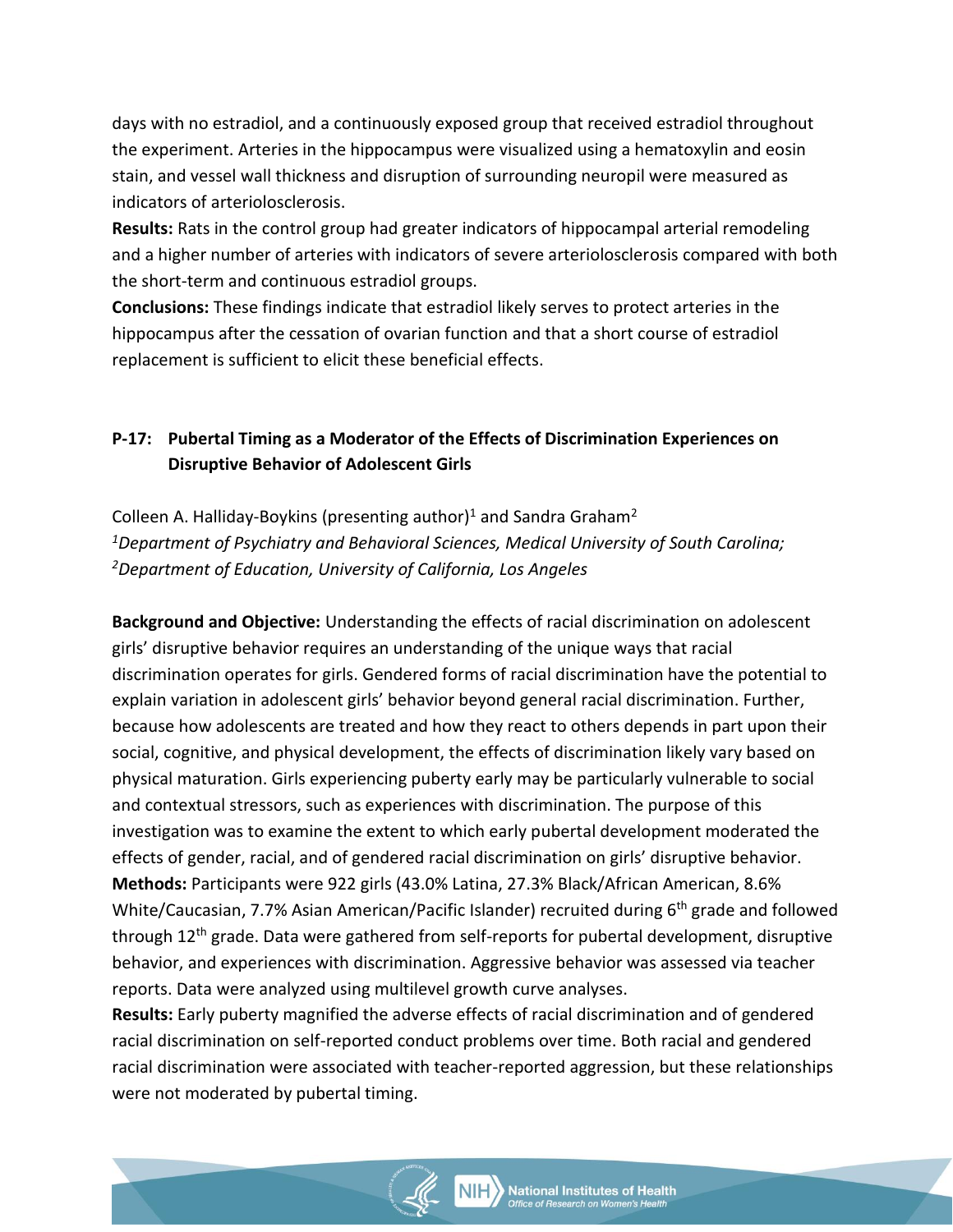**Conclusions:** Girls who mature early might be especially vulnerable to experiences of discrimination. Gendered racial discrimination warrants further study in understanding girls' disruptive behavior and other mental and behavioral health outcomes.

#### **P-18: Female Mice Are More Susceptible to Influenza A Virus Infection and Demonstrate Increased Inflammation and Lung Elastance**

E. Scott Halstead (presenting author), Todd M. Umstead, Michael L. Davies, Linlin Yang, Sanmei Hu, and Zissis C. Chroneos

*Department of Pediatrics, Hershey Pulmonary Immunology and Physiology Core; and Department of Microbiology and Immunology, College of Medicine, Pennsylvania State University* 

**Background and Objective:** During the 2009 H1N1 influenza A virus (IAV) pandemic, female sex and pregnancy were risk factors for mortality. Similar sex differences in IAV pathogenicity have been observed in female mice, although the underlying mechanisms have not been well characterized. In this study we sought to measure sex differences in (1) susceptibility to influenza virus; (2) lung inflammation via cytokine and FACS analysis; and (3) lung mechanics at baseline and after influenza virus infection.

**Methods:** C57BL/6 background wild-type equivalent mice were infected intranasally with the A/8/Puerto Rico/34 influenza strain. Using 14-parameter flow cytometry, the cellular immune response and cytokines/chemokines were measured in bronchoalveolar lavage fluid via Luminex. **Results:** Female mice were two-fold more susceptible to IAV, with a lethal dose 50% (LD50) of 548 fluorescent focus units (FFU) compared with 1,212 FFU for male mice. During IAV infection, female mice demonstrated elevated levels of IL-2, IL-18, IP-10, TNF-alpha, and GM-CSF in the airways, corresponding with the presence of more inflammatory monocytes. At baseline, female lungs demonstrated higher elastance, i.e., stiffer lungs (19.5  $\pm$  0.88 vs. 15.9  $\pm$ 0.33 cmH2O/mL, \**P* < .02), and while both sexes demonstrated an increase in lung elastance with IAV infection, the increase was more dramatic in female mice (67%) than in males (43%). **Conclusions:** During IAV infection, female mice demonstrated increased inflammation that correlated with increased lung tissue elastance. Future studies will investigate the role of sex hormone-related nuclear factors in IAV inflammation, which may inform future clinical diagnostic and therapeutic studies.

#### **P-19: The Disinhibition Factor: Sexual Well-Being Outcomes Among New IUD and Implant Users After 1 and 3 Months**

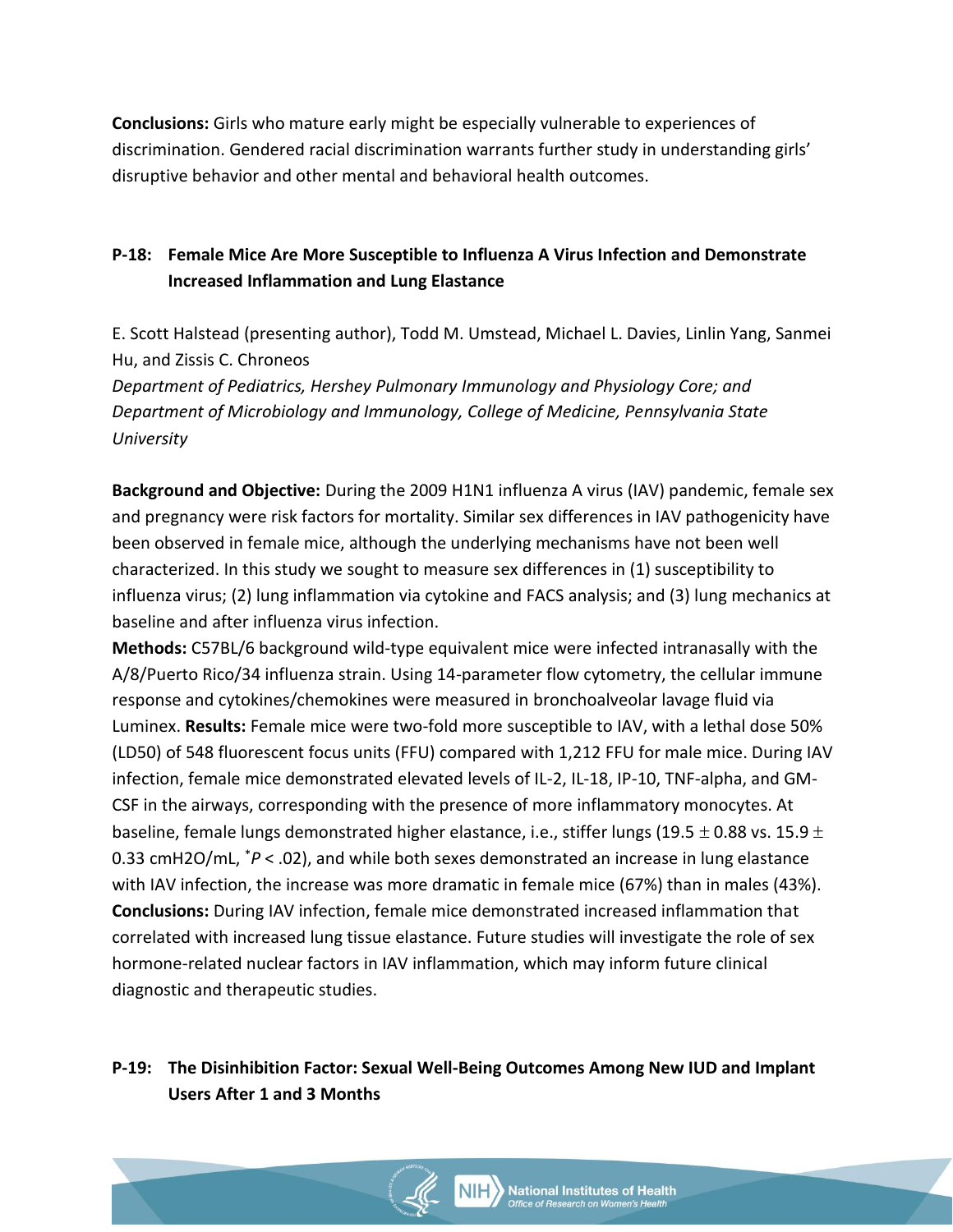Jenny A. Higgins (presenting author),<sup>1</sup> Jessica N. Sanders,<sup>3</sup> Mari Palta,<sup>2</sup> and David K. Turok<sup>3</sup> *<sup>1</sup>Department of Gender and Women's Studies and <sup>2</sup>Department of Population Health, University of Wisconsin; <sup>3</sup>Department of Obstetrics and Gynecology, University of Utah* 

**Background and Objective:** Although contraceptives are designed for sexual activity, little research documents contraceptives' sexual acceptability. This gap is especially notable for intrauterine devices (IUDs) and implants, the most effective but most underutilized methods available. We sought to document how IUDs and implants affect women's sexual well-being among new-start contraceptive users.

**Methods:** A baseline survey collected sociodemographic and health information, contraceptive selection criteria, and sexual function measures—including the Female Sexual Function Index (FSFI) and the New Sexual Satisfaction Scale (NSSS). After 1 and 3 months, follow-up surveys assessed FSFI, NSSS, and perceived impact of the method used on sexuality (positive, negative, or no change). We assessed differences from baseline and trends over time by conditional logistic regression.

**Results:** Among 159 new-start contraceptive users, 20% selected a copper IUD, 46% the levonorgestrel IUD, and 34% the contraceptive implant. Most women said it was extremely important that contraception *doesn't reduce libido* (77%) and *doesn't interrupt sex* (73%). FSFI and NSSS scores did not change significantly over time. However, across all three methods, participants *were* significantly more likely to report subjective improvements in their sexual lives (χ<sup>2</sup> *P* < .0001). At 1 month, 38% of women reported improvement in their sex life from enrollment, compared to 15% reporting sexual detractions. By 3 months, 40% of women reported improvements. Sexual improvements were associated with increased sexual disinhibition. Detractions were largely accounted for by increased vaginal bleeding. **Conclusions:** For new IUD and implant users, *perceptions* of their method's sexual impact may be more important than conventional measures of sexual functioning. While increases in bleeding were associated with women's sexual dislike of their method, IUDs and implants show potential for improving sexuality by enhancing women's security against unintended pregnancy.

# **P-20: Concordance Between Parental and Provider Reports of HPV Vaccination Among 13 to 17-Year-Olds Participating in NIS-Teen, 2008–2013**

Jacqueline M. Hirth (presenting author),<sup>1</sup> Yong-Fang Kuo,<sup>2</sup> Tabassum H. Laz,<sup>5</sup> Richard E. Rupp,<sup>3</sup> Jonathan M. Starkey,<sup>4</sup> Mahbubur Rahman,<sup>6</sup> and Abbey B. Berenson<sup>1</sup>

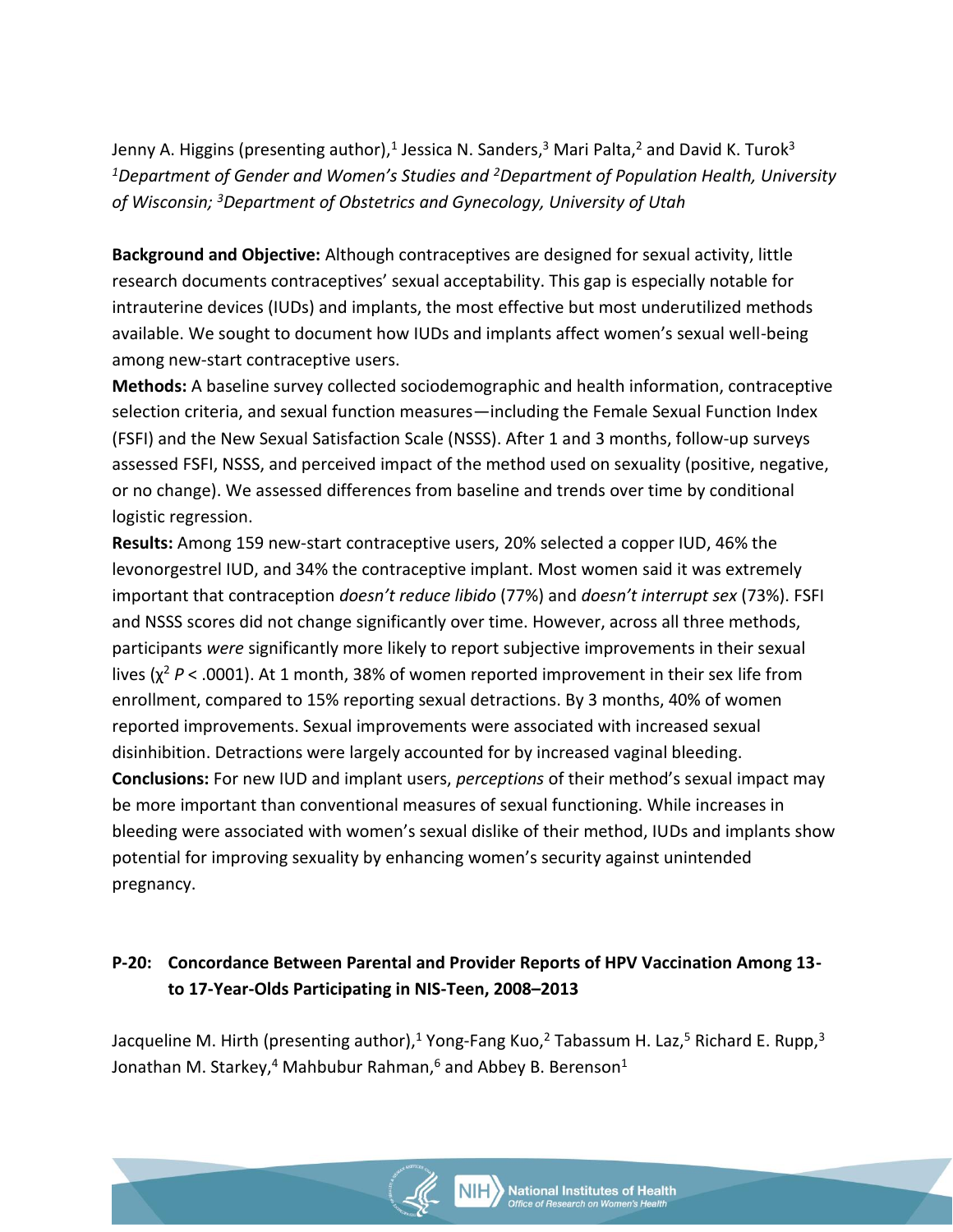*<sup>1</sup>Center for Interdisciplinary Research in Women's Health, Department of Obstetrics and Gynecology, <sup>2</sup>Division of Epidemiology and Biostatistics, Preventive Medicine and Community Health, <sup>3</sup>Department of Pediatrics, and <sup>4</sup> Institute for Translational Sciences, Medical Branch, University of Texas; <sup>5</sup>Health Research and Consulting Services, Dhaka, Bangladesh; <sup>6</sup>Center for Clinical Epidemiology, St. Luke's International University, Tokyo, Japan*

**Background and Objective:** Parental reports of human papillomavirus (HPV) vaccination are often used to determine adolescents' vaccination status, but the accuracy of parental reports may have changed since the vaccine was introduced. The purpose of this study was to examine concordance of the parent's and provider's report of HPV vaccination.

**Methods:** The NIS-Teen was used to examine the accuracy of parental reports for HPV vaccination among female teenagers aged 13–17 years between 2008 and 2013. Parental reports were compared with the provider's report. We also examined the proportion of parents that overreported and underreported HPV vaccination in their teenaged children. Multivariable logistic regression models examined associations between adolescent characteristics and concordance of the parent's and provider's report of HPV vaccination.

**Results:** Overall, there was 84% concordance between the parent's and provider's report. Concordance varied, however, by race/ethnicity, geographic region, year of the survey interview, and income. Variations in agreement were mainly due to differences in underreporting. Parents of Hispanic (adjusted odds ratio [aOR] = .66; 95% confidence interval [CI], .57, .75) and black teens (aOR = .66; 95% CI, .58, .76) were less likely to correctly report their vaccination status than were parents of white teens. Parents living in the West (aOR = .73; 95% CI, .65, .94) were less likely to correctly report vaccination status, compared with those living in the Northeast, and lower income was associated with lower odds of agreement with the provider's report. A later interview year was also associated with a decrease in correct recall of HPV vaccination.

**Conclusions:** Correct parental report of HPV vaccination in this study was moderate, with much of the disagreement coming from underreporting. These findings indicate that studies that use reports by parents of the vaccination of their teenagers may not be accurate, and that accuracy varies according to sociodemographic variables.

# **P-21: A Multiple-Goal Lifestyle Intervention Prevents Excessive Gestational Weight Gain in High-Risk Women**

Holly R. Hull, Jeannine Goetz, Debra Sullivan, and Susan Carlson *Medical Center, University of Kansas* 

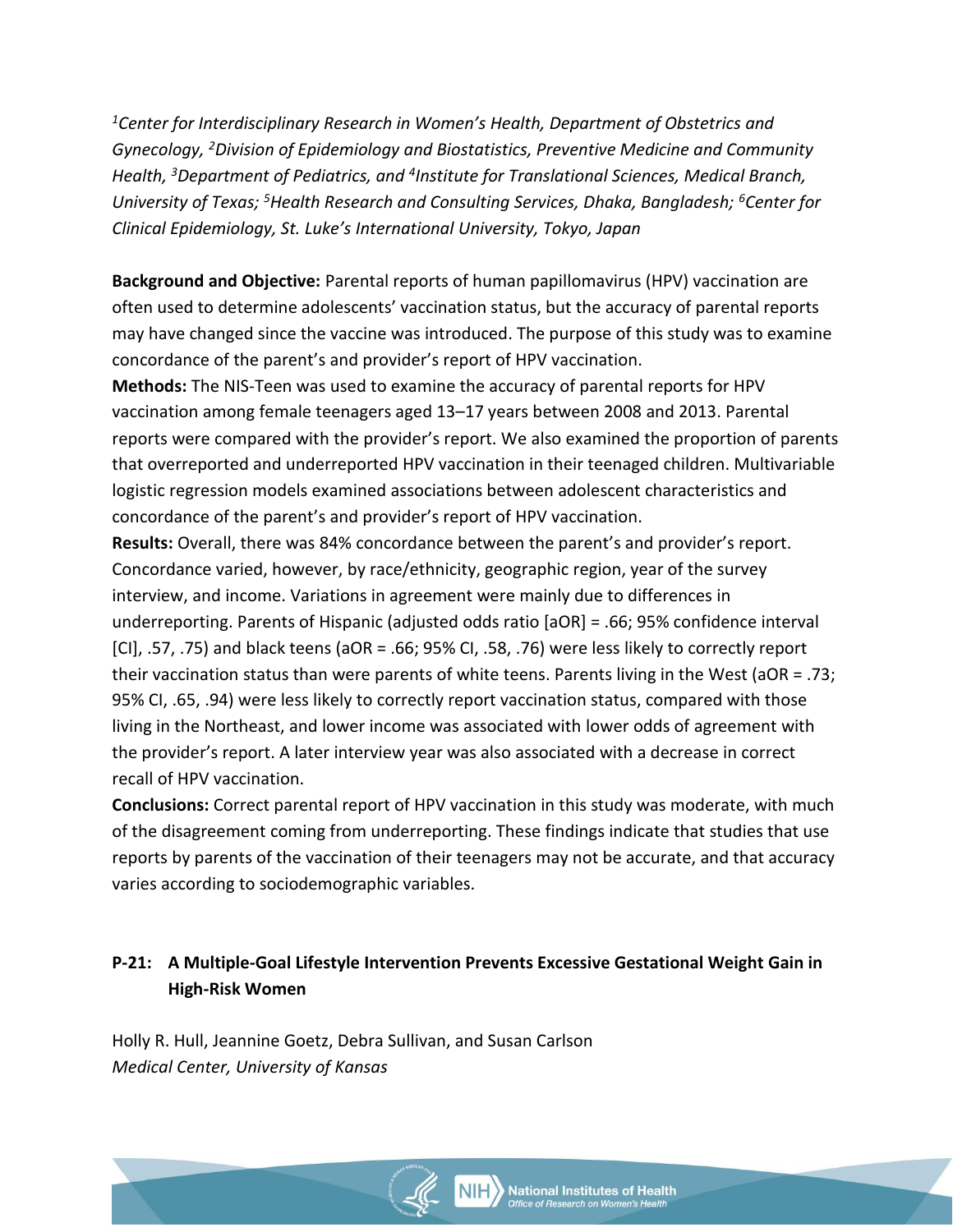**Background and Objective:** Overall, 55% of women gain excessive gestational weight. There has been limited success reported in published interventions to prevent excessive gestational weight gain (GWG). This study examined the effectiveness of a multiple-goal (MG) lifestyle intervention to prevent excessive GWG.

**Methods:** Pregnant women were recruited at 14 to 18 weeks, and the intervention started at 18 weeks. The intervention included 18 weekly 60-minute lessons led by a registered dietitian. Program evaluation was completed using structured interviews in the MG group.

**Results:** Fourteen women were enrolled into the MG group, and 12 women were enrolled into the usual care (UC) group. No women were lost from the MG group, and 3 were lost from the UC group. The mean pre-pregnancy BMI ( $kg/m<sup>2</sup>$ ) was 29.3 in the UC group and 28.4 in the MG group. In the MG group, 29% of the women gained excessively, while 78% of the UC group did so (*P* < .05). Additionally, the UC group gained more weight (18.4 kg vs. 11.8 kg; *P* = .010). When the MG group ( $n = 9$ ) was asked, "What changes did you make due to the intervention?" 33% responded, "consumed more fruits/vegetables" and "controlled portions," while 22% said "consumed less sugar." When asked what they liked about the program, 44% replied "monitoring body weight." When asked what they would recommend for future interventions, responses included "keep a variety of topics" and "set one goal for the entire program." **Conclusions:** Women participating in the MG group had lower rates of excessive GWG and lower overall GWG.

#### **P-22: Chronic Type 2 Inflammation Promotes a Unique B Cell Activation Environment**

Kathryn Hulse (presenting author),<sup>1</sup> Scott Feldman,<sup>1</sup> Jason Chen,<sup>1</sup> Richard Kasjanski,<sup>1</sup> Atsushi Kato,<sup>1</sup> Julie Poposki,<sup>1</sup> James Norton,<sup>1</sup> Lydia Suh,<sup>1</sup> Roderick G. Carter,<sup>1</sup> Robert C. Kern,<sup>2</sup> Stephanie Shintani-Smith,<sup>2</sup> David B. Conley,<sup>2</sup> Anju T. Peters,<sup>1</sup> Leslie C. Grammer III,<sup>1</sup> Kathleen E. Harris,<sup>1</sup> Bruce Tan,<sup>2</sup> Margrit Urbanek,<sup>3</sup> and Robert Schleimer<sup>1,2</sup>

*<sup>1</sup>Division of Allergy-Immunology, <sup>2</sup>Department of Otolaryngology ─ Head and Neck Surgery, and <sup>3</sup>Division of Endocrinology, Metabolism and Molecular Medicine, Feinberg School of Medicine, Northwestern University* 

**Background and Objective:** Chronic rhinosinusitis with nasal polyps (CRSwNP) is characterized by type 2 inflammation and elevated B cells, antibodies, and expression of the extrafollicular B cell marker Epstein-Barr virus-induced protein 2 (EBI2). Although women seem to have more severe disease than men, the mechanisms that drive CRSwNP are not clear. We sought to determine how B cells in nasal polyps become activated.

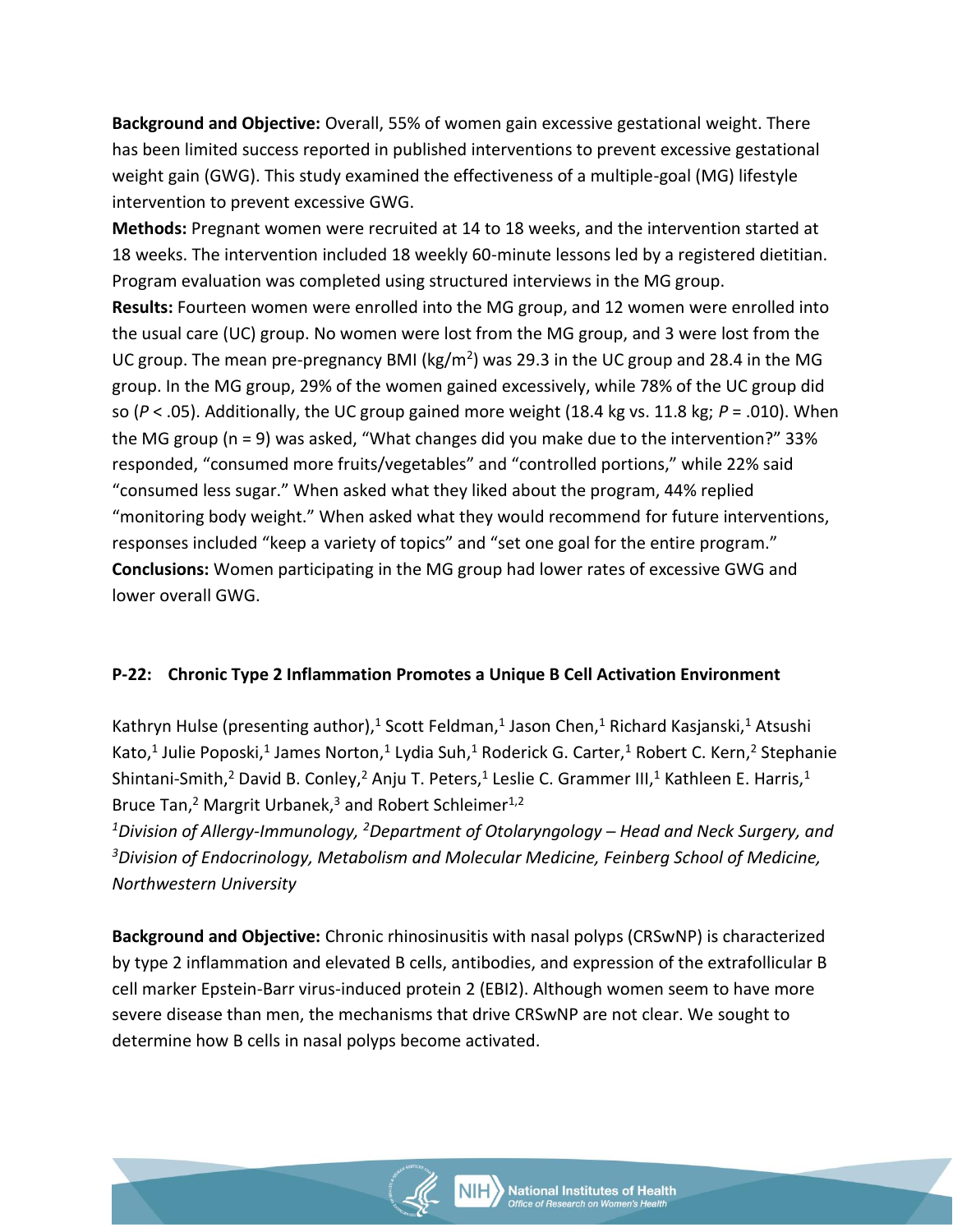**Methods:** Cells were isolated from nasal polyps or tonsil tissue, and B cell phenotype was assessed by flow cytometry. The frequency of antibody-secreting cells was measured by ELISpot assay, and qRT-PRR was used to determine gene expression.

**Results:** Compared with tonsils, polyps contained elevated levels of plasmablasts (PB) and EBI2+ PB (*P* < .001 and *P* < .01, respectively), but fewer naïve and germinal center B cells (*P* < .001). Expression of germline transcripts, a marker of local B cell activation, was equivalent in polyps and tonsils, suggesting high levels of local B cell activation in polyps. In vitro, polyps produced significantly higher levels of antibodies compared with tonsils (*P* < .01), and polyps contained a higher frequency of antibody-secreting cells (*P* < .05). Interestingly, co-culture of B cells with group 2 innate lymphoid cells (ILC2s) increased the frequency of EBI2+ B cells  $(P < .05)$ .

**Conclusions:** These findings indicate that B cell activation in polyps is distinct from the classical activation that occurs in tonsils. Further, they suggest that type 2 inflammation, and in particular, ILC2s, may play an important role in activation of B cells during chronic airway inflammation.

#### **P-23: Public Health Messages About Perinatal Marijuana Use in an Evolving Policy Context**

Marian Jarlenski (presenting author),<sup>1</sup> Jennifer Zank,<sup>1,2</sup> Jill Tarr,<sup>3</sup> and Judy Chang<sup>3,4</sup> *<sup>1</sup>Department of Health Policy and Management, Graduate School of Public Health, <sup>2</sup>Children's Hospital of Pittsburgh, <sup>3</sup>Magee-Womens Research Institute, and <sup>4</sup>Department of Obstetrics, Gynecology and Reproductive Sciences and Department of Internal Medicine, University of Pittsburgh*

**Background and Objective:** Marijuana is the most commonly used substance in pregnancy in the U.S., and in utero exposure poses health risks for infants. More than one-third of U.S. births occur in states where marijuana use is legal for medical or recreational purposes. The objective of this study was to analyze the volume and content of health communications published by state and federal public health agencies about perinatal marijuana use.

**Methods:** In early 2016, we systematically searched 51 state and 4 federal public health agencies' websites for information about perinatal marijuana use. Two investigators independently coded the published public health content using a 12-item instrument (κ range = .58–1.00).

**Results:** On the 55 public health websites searched, 1 federal agency and 10 state agencies had published information about perinatal marijuana use. Most content was targeted to the public, although 3 agencies had content targeted to health care providers. Among public health agencies with published content about perinatal marijuana use, 8 mentioned health effects of

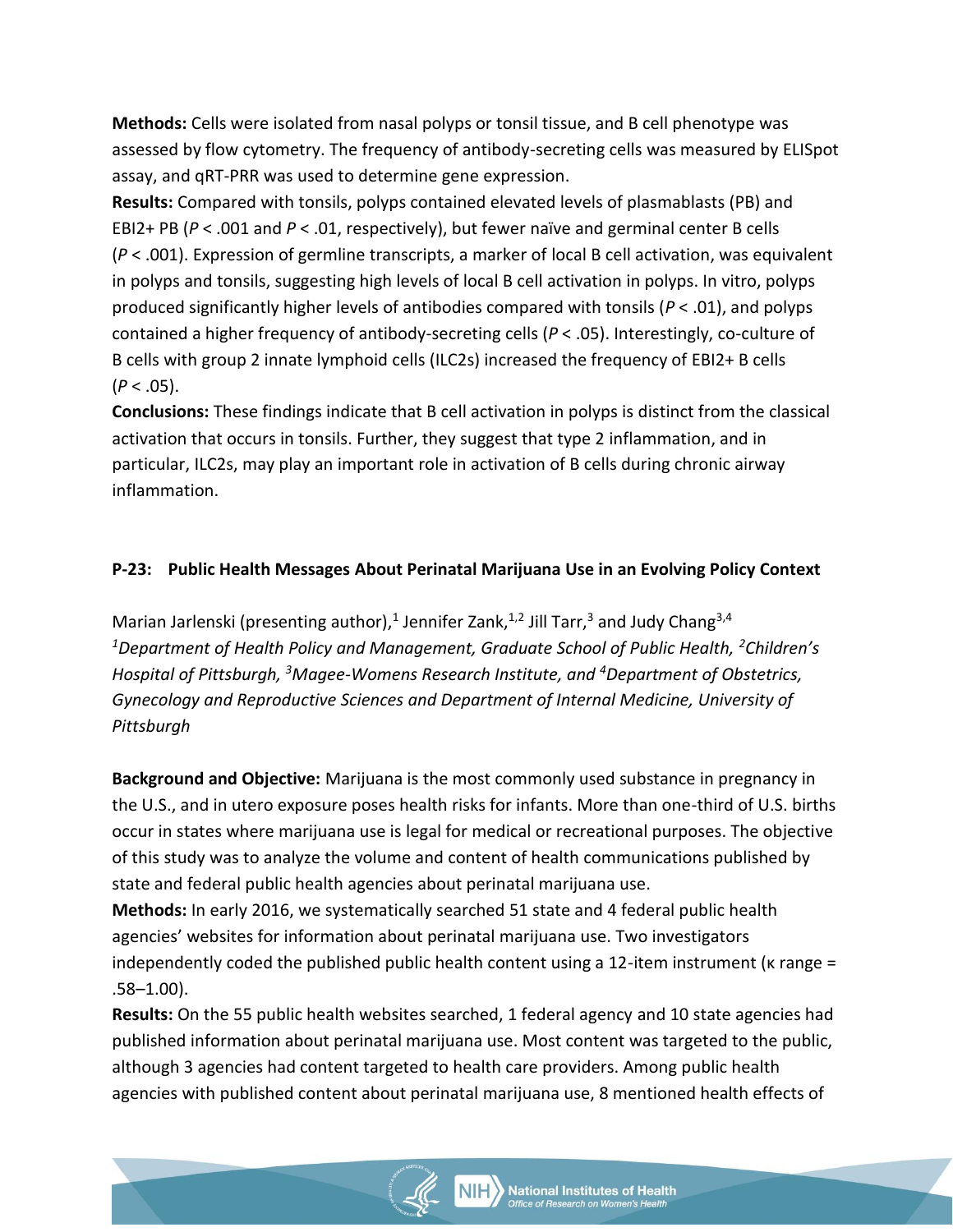marijuana during breastfeeding, 5 included resources to stop using marijuana, 5 mentioned implications of marijuana use for infant safety and parenting, and 2 mentioned potential legal consequences. Common messages about perinatal health effects included pregnancy complications and longer-term cognitive effects in infants and children exposed in utero. The most common message for quitting perinatal use was to talk to a physician.

**Conclusions:** Despite rapidly changing state policies regarding the legal status of marijuana use, the volume of public health messages about perinatal marijuana use is low, and the content of messages differs across state agencies.

#### **P-24: Developmental Programming of Pulmonary Vascular Dysfunction by Perinatal Hypoxia Is Sex Dependent**

Colleen Glyde Julian (presenting author), Gabriel Wolfson, and David A. Schwartz *Department of Medicine, School of Medicine, University of Colorado* 

**Background and Objective:** Perinatal exposures alter susceptibility to adult-onset disease. Because developmental processes that are required for efficient pulmonary gas transfer are incomplete at birth, the lung and its pulmonary circulation are particularly vulnerable. Our human studies demonstrate that perinatal hypoxia ( $P_{HX}$ ) raises the risk of pulmonary vascular dysfunction (PVD) among male high-altitude residents. We sought to develop a murine model in which the degree and timing of environmental hypoxia could be strictly controlled to directly test the hypothesis that P<sub>HX</sub> increases susceptibility to hypoxia-induced PVD during adulthood. **Methods:** Experiments were performed using three groups of C57/BL6 mice distinguished by the timing of normoxic (N<sub>x</sub>) or hypoxic (H<sub>x</sub>) exposure: Nx controls (C-C),  $P_{HX}$  + adult H<sub>x</sub> ( $P_{HX}$ -H<sub>x</sub>), and perinatal N<sub>X</sub> + adult H<sub>X</sub> (C-H<sub>x</sub>). For the perinatal normoxia and H<sub>X</sub> (PH<sub>X</sub> or H<sub>x</sub>), pregnant dams were placed in a hyperbaric (760 mmHg) or hypobaric chamber (375 mmHg) from gestational day 14 through postnatal day 4. All animals were housed in a normoxic environment from postnatal day 5 to 3 weeks. Adult exposures lasted from 3 to 8 weeks of age. Pulmonary hemodynamic (via echocardiography) and right ventricular systolic pressure measurements were performed in 8-week-old offspring. Intracardiac blood samples were used to measure hematocrit. ANOVA with multiple comparisons was used to identify differences between groups.

**Results:** P<sub>HX</sub> reduced pulmonary artery acceleration time and pulmonary valve peak flow velocity and increased right ventricular wall thickness, right ventricular systolic pressure, and hematocrit in male pups only.

**Conclusions:** Our studies demonstrate that P<sub>HX</sub> increases hypoxia-induced PVD and that such effects are sex dependent.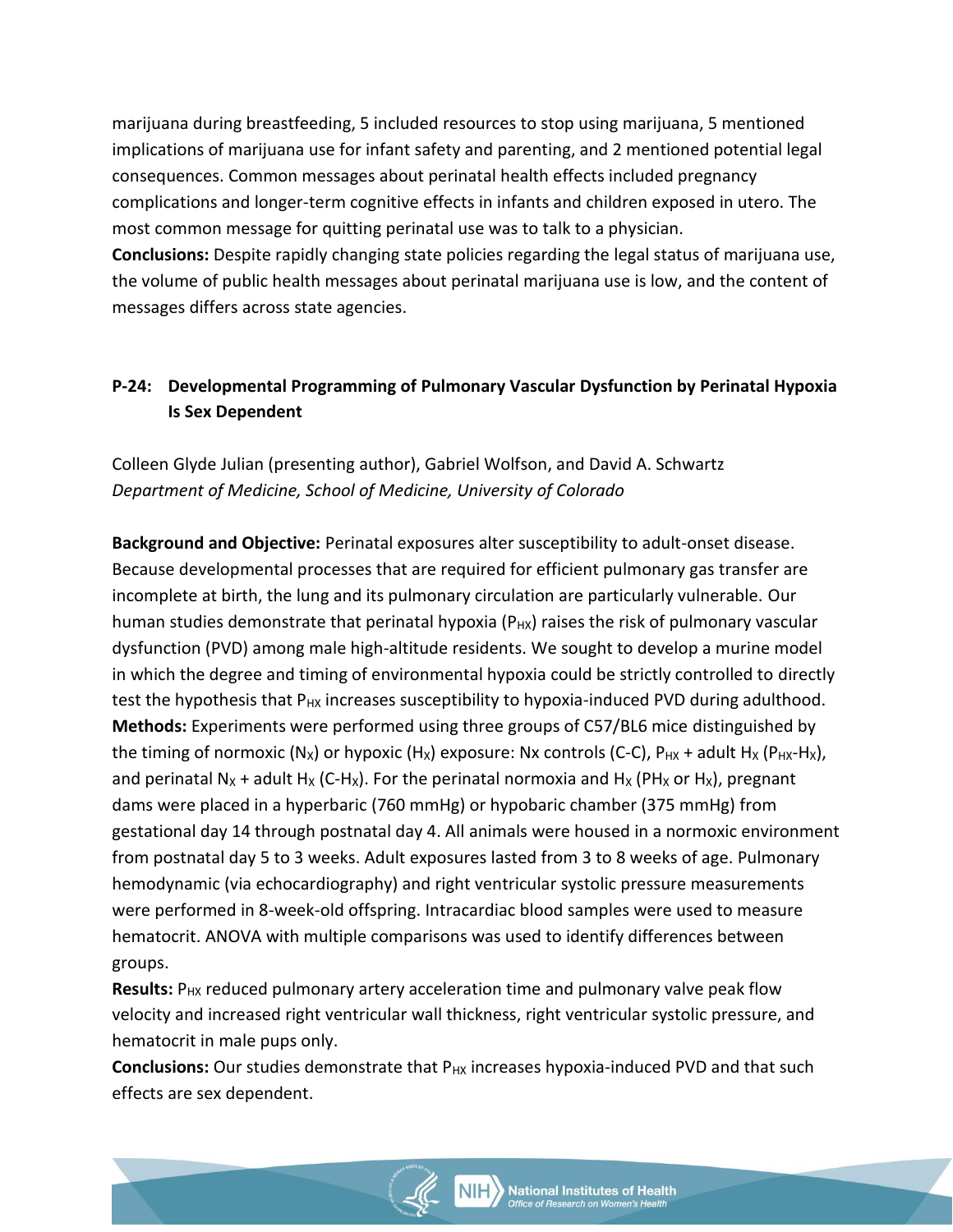#### **P-25: The Urinary Microbiome: Does It Play a Role in Urge Urinary Incontinence and Its Severity?**

Lisa Karstens (presenting author),<sup>1,2</sup> Mark Asquith,<sup>3</sup> Sean Davin,<sup>3</sup> Patrick Stauffer,<sup>3</sup> Damien Fair,<sup>4</sup> William T. Gregory,<sup>2</sup> Jim Rosenbaum,<sup>3</sup> Shannon McWeeney,<sup>1</sup> and Rahel Nardos<sup>2</sup> *<sup>1</sup>Division of Bioinformatics and Computational Biology, <sup>2</sup>Division of Urogynecology and Reconstructive Surgery, <sup>3</sup>Division of Arthritis and Rheumatic Diseases, and <sup>4</sup>Department of Behavioral Neuroscience, Oregon Health & Science University* 

**Background and Objective:** Traditionally, the urinary tract has been thought to be sterile in the absence of a clinically identifiable infection. However, recent evidence suggests that the urinary tract harbors a variety of bacteria, known collectively as the urinary microbiome, even when clinical cultures are negative. Whether these bacteria promote health or contribute to disorders such as urge urinary incontinence (UUI) remains unknown. The goal of this prospective study was to determine how the urinary microbiome differs between women with and without UUI and to identify if characteristics of the urinary microbiome are associated with UUI severity. **Methods:** We collected urine from clinically well-characterized women with UUI (n = 10) and normal bladder function (n = 10). To characterize the resident microbial community, we amplified the bacterial 16S rRNA gene by PCR and sequenced it with Illumina MiSeq. Linear models based on the negative binomial distribution were used to identify differentially abundant bacteria, and Pearson's correlation coefficient was used to identify relationships between diversity and symptom severity.

**Results:** We identified the presence of a polymicrobial community in the female bladder. We found 14 bacteria that have significantly different relative abundances between control and UUI samples. Furthermore, we established that increasing symptom severity is significantly associated with decreased microbial diversity in women with UUI.

**Conclusions:** Our study provides evidence that supports the existence of the urinary microbiome. Our results suggest that the urinary microbiome may play an important role in the pathophysiology of UUI and that loss of diversity may be associated with clinical severity.

# **P-26: Association of Serum Adiponectin and Adipsin with Systemic Sclerosis and Its Subtypes**

Benjamin Korman (presenting author),<sup>1</sup> Roberta Marangoni,<sup>1</sup> Monique Hinchcliff,<sup>1</sup> Sanjiv Shah,<sup>2</sup> Mary Carns,<sup>1</sup> Rosalind Ramsey-Goldman,<sup>1</sup> and John Varga<sup>1</sup>

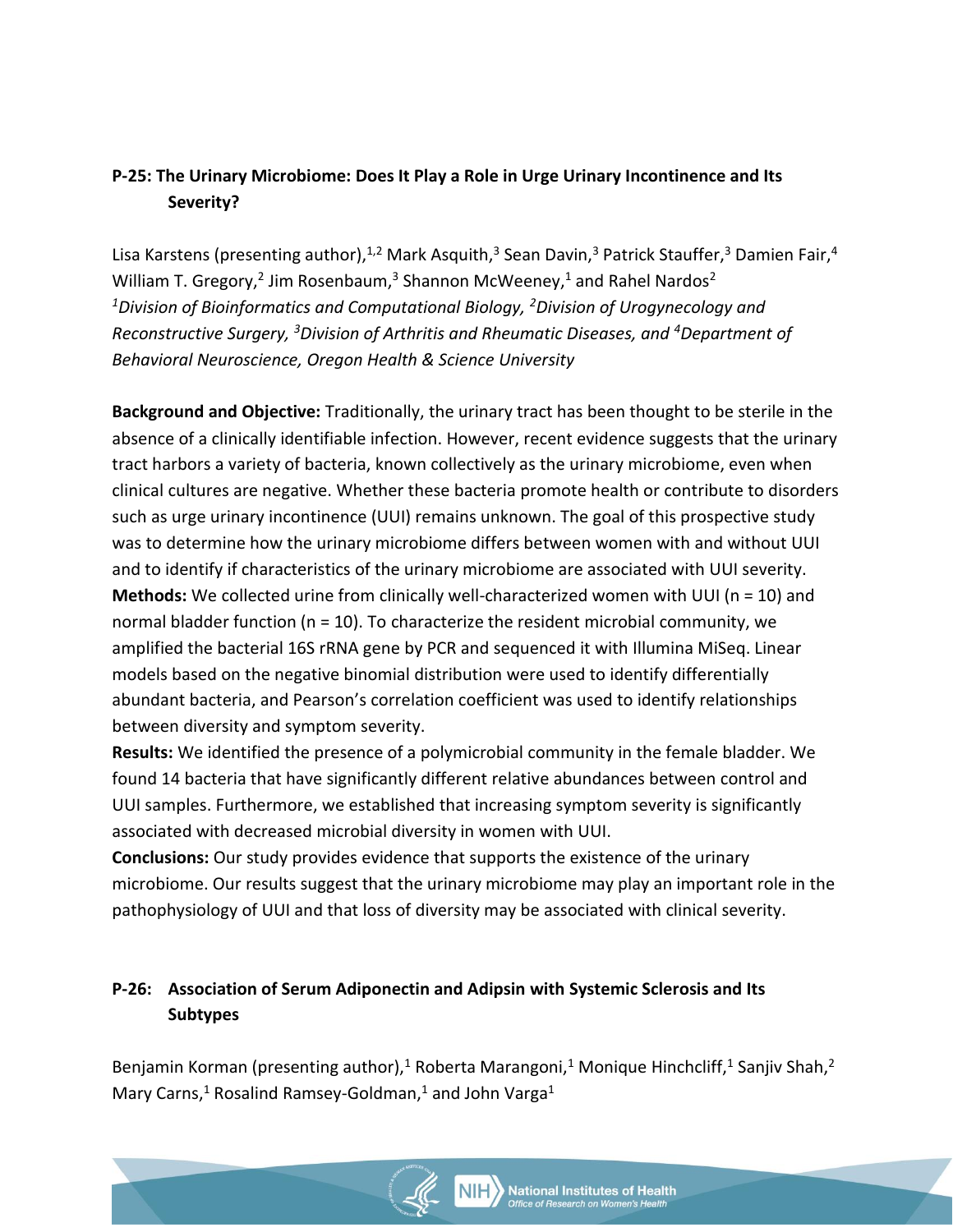# *<sup>1</sup>Division of Rheumatology and <sup>2</sup>Division of Cardiology, Department of Medicine, Feinberg School of Medicine, Northwestern University*

**Background and Objective:** Systemic sclerosis (SSc) is a multisystem autoimmune fibrotic disorder that disproportionately affects women. Recent evidence suggests that adipose tissue plays a role in the pathogenesis of this disorder. Adipokines are hormones that are secreted by adipose tissue and affect inflammation, vascular function, and fibrosis, the hallmarks of SSc. In this study, we sought to assess whether serum adipokine levels correlate with SSc and relevant disease subtypes.

**Methods:** Multiplex luminex-based adipokine assays to assess visfatin, resistin, leptin, adipsin, and adiponectin levels were performed in 198 SSc patients and 33 control individuals. All patients underwent standard clinical assessments, including autoantibody testing and determination of the modified Rodnan skin score (MRSS), had pulmonary function tests and high-resolution chest CT scans, and underwent echocardiograms within 6–12 months of serum collection. Echocardiograms were read using a standardized research protocol. **Results:** Visfatin, resistin, and leptin levels did not show significant associations with SSc or its subtypes. Adipsin was associated with SSc. Both adipsin and adiponectin showed strong associations with antibody status and the MRSS, although limited cutaneous SSc and diffuse cutaneous SSc showed very different patterns, and associations were not seen within these groups. Adipsin was associated with multiple markers of cardiac involvement in SSc. **Conclusions:** This study affirms the association of adiponectin with SSc and finds new associations between adipsin and SSc, antibody status, the MRSS, pulmonary hypertension, and cardiac parameters. Adipokine profiles may be useful in assessing risk and monitoring internal organ manifestations of SSc.

# **P-27: Sex Differences in Cumulative Exposure to Tenofovir as Determined via Hair Levels in VOICE, iPrEx OLE, and PrEP Demo**

Catherine A. Koss (presenting author),<sup>1</sup> Peter Bacchetti,<sup>2</sup> Edward Livant,<sup>4</sup> Howard Horng,<sup>3</sup> Nyaradzo Mgodi,<sup>5</sup> Brenda Gati,<sup>6</sup> Kailazarid Gomez Feliciano,<sup>7</sup> Stephanie Horn,<sup>7</sup> Albert Liu,<sup>8</sup> David Glidden,<sup>2</sup> Robert Grant,<sup>1</sup> Leslie Z. Benet,<sup>3</sup> Alexander Louie,<sup>3</sup> Z. Mike Chirenje,<sup>5</sup> Jeanne Marrazzo,<sup>9</sup> and Monica Gandhi,<sup>1</sup> on behalf of the MTN-003 Protocol Team *<sup>1</sup>Department of Medicine, <sup>2</sup>Department of Epidemiology and Biostatistics, and <sup>3</sup>School of Pharmacy, University of California, San Francisco; <sup>4</sup>University of Pittsburgh; <sup>5</sup>University of Zimbabwe–University of California, San Francisco Collaborative Research Program, Harare, Zimbabwe; 6Makerere University–Johns Hopkins University Research Collaboration, Kampala,* 

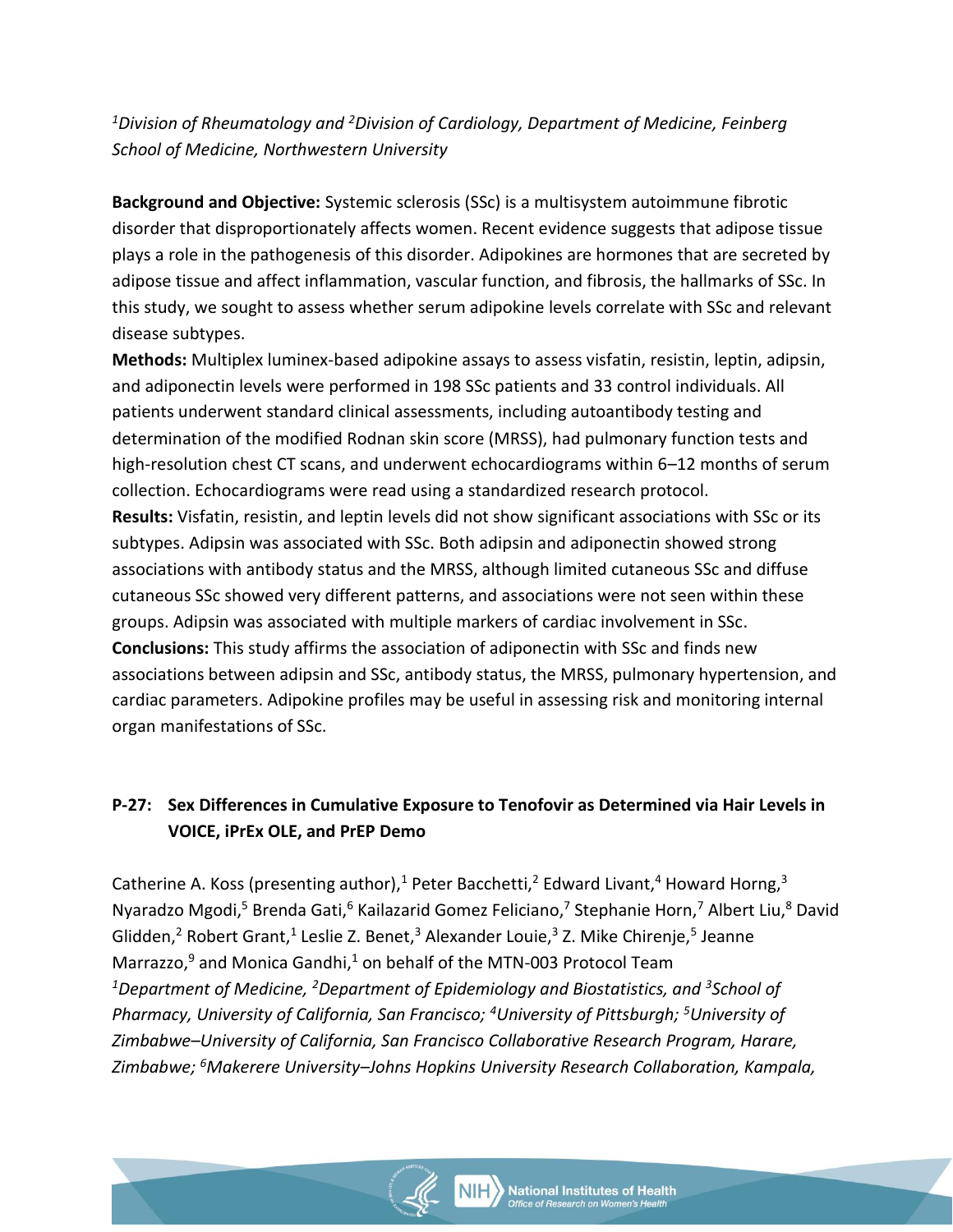# *Uganda; <sup>7</sup>FHI 360, Durham, North Carolina; <sup>8</sup>San Francisco Department of Public Health; <sup>9</sup>Department of Medicine, University of Alabama, Birmingham*

**Background and Objective:** Pre-exposure prophylaxis (PrEP) protected individuals at risk for HIV but uninfected from acquiring HIV in several trials, and is broadly recommended. In the VOICE trial, however, tenofovir disoproxil fumarate (TDF)/emtricitabine (FTC)-based PrEP did not prevent HIV acquisition in women. Tenofovir (TFV) was detected in plasma, reflecting exposure/adherence in recent days, in fewer than one-third of participants. Hair concentrations represent cumulative drug exposure/adherence over weeks to months. The objective of this study was to compare hair concentrations of TFV from participants in the VOICE trial and 2 open-label PrEP studies in order to evaluate sex differences in cumulative exposure and adherence to PrEP.

**Methods:** Hair samples were collected from a subset of VOICE participants who had been assigned to the TDF/FTC group. TFV hair concentrations, measured via liquid chromatography tandem mass spectrometry, were compared with self-reported adherence and with hair levels in 2 open-label PrEP studies in men and transwomen. The median age of the 47 VOICE participants was 28.4 years, 56.3% were married, and their median time on the study before hair collection was 1.1 years.

**Results:** There was little correlation between self-reported adherence and hair concentrations. TFV hair levels were undetectable in 45% of the 47 women in VOICE vs. in 25% of 838 personvisits in the iPrEx OLE study (*P* = .006) and in 2% of 875 person-visits in PrEP Demo (*P* < .001). Median TFV hair concentrations (in pg/mg) were 2.4 (IQR BLQ−16.8) in VOICE, 17.1 (2.2–35.2) in iPrEx OLE (*P* < .001), and 34.5 (26.1–44.4) in PrEP Demo (*P* < .001), corresponding to an estimated 0.2, 2.9, and 6.0 TDF doses/week taken, respectively.

**Conclusions:** This VOICE hair substudy is the first to examine cumulative TFV exposure/adherence via hair concentrations in women, among whom the failure to detect the drug was far higher than it was in men in open-label PrEP studies. Further examination of behavioral and biological factors leading to sex differences in drug concentrations is needed to optimize this important prevention modality in women.

# **P-28: Reproductive Coercion, Intimate Partner Violence, and Pregnancy Risk Among Adolescent Women in Foster Care**

Heather L. McCauley (presenting author)<sup>1</sup> and Elizabeth Miller<sup>2</sup> *<sup>1</sup>Department of Pediatrics, School of Medicine; and <sup>2</sup>Division of Adolescent and Young Adult Medicine, Children's Hospital of Pittsburgh, Medical Center, University of Pittsburgh* 

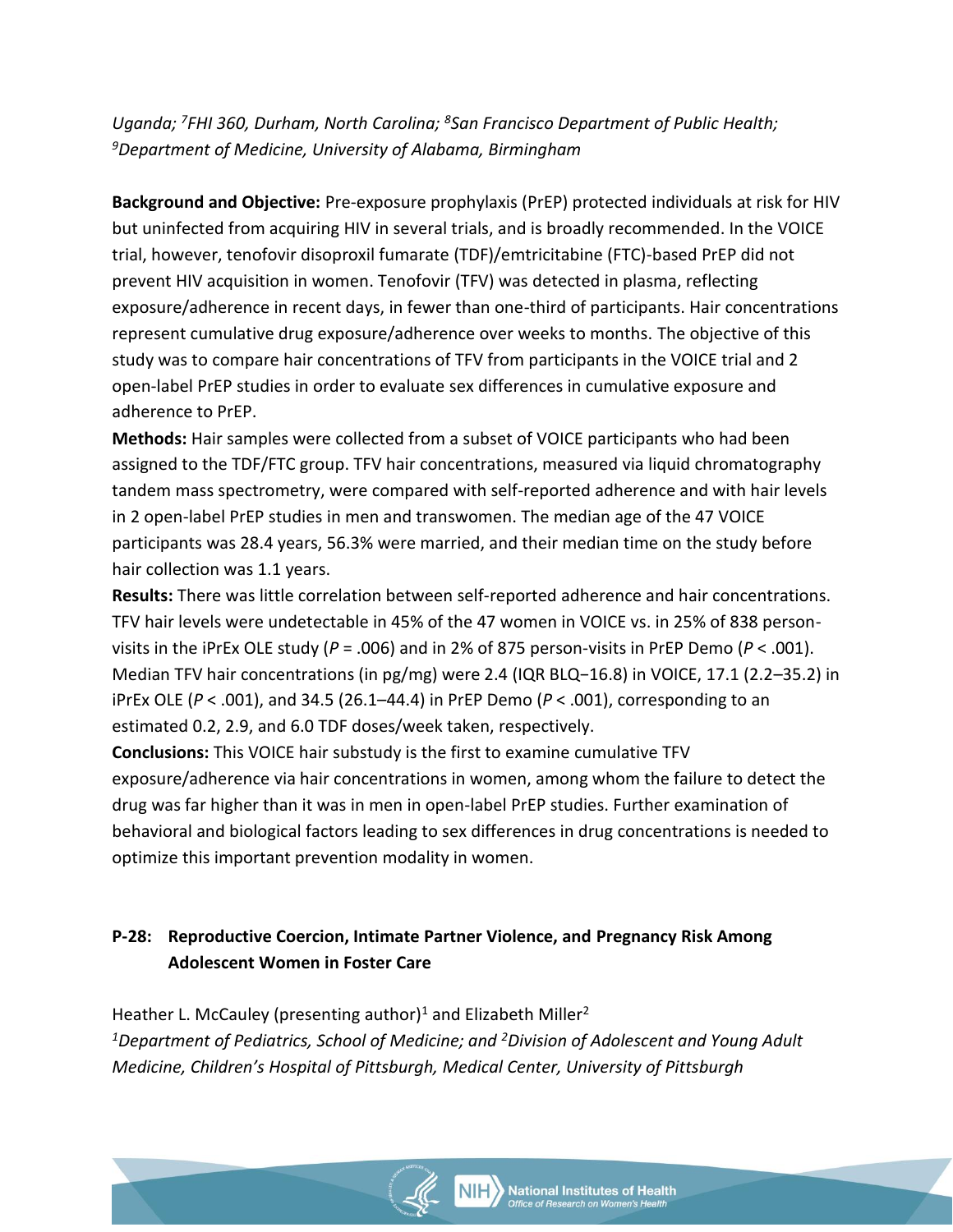**Background and Objective:** Reproductive coercion (RC) is an increasingly recognized mechanism linking intimate partner violence (IPV) and poor reproductive health among young women, but studies on RC have focused on clinical or college samples. The objective of this study was to document the prevalence of RC in a community-based sample and determine whether RC was associated with pregnancy risk.

**Methods:** Adolescent women aged 16–24 years were recruited from youth-serving agencies affiliated with the Allegheny County, Pennsylvania, foster care system (n = 121) to complete a computer-based survey. Associations between RC and study outcomes were assessed via descriptive statistics and logistic regression.

**Results:** Lifetime RC was reported by 34% of the sample, while 63% of women had experienced IPV. RC was associated with elevated odds of IPV (adjusted odds ratio [AOR] = 4.1, 95% confidence interval [CI], 1.5, 11.1), gang rape (AOR = 3.2, 95% CI, 1.02, 10.0), having a sex partner 5 or more years older (AOR = 12.0, 95% CI, 4.0, 36.7), using alcohol or drugs before sex (AOR = 4.7, 95% CI, 1.9, 11.5), and trading sex for money or drugs (AOR = 6.0, 95% CI, 1.6, 22.2), in models controlling for demographics. Two-fifths and one-quarter of women reported pregnancy and unwanted pregnancy, respectively. In adjusted models, RC increased women's odds for pregnancy outcomes more than two-fold (pregnancy, AOR = 2.4, 95% CI, 1.03, 5.7; unwanted pregnancy, AOR = 2.7, 95% CI, 1.1, 6.7).

**Conclusions:** Practitioners working with pregnant or parenting foster youth may benefit from integrating targeted discussion about RC into their assessments and ensuring that their clients have access to confidential reproductive and sexual health services.

#### **P-29: Sex Differences in Medication Use Following a Dementia Diagnosis in Older Adults**

Daniela C. Moga (presenting author),  $1,2$  Qishan Wu, 2 and Gregory Jicha $3,4$ *<sup>1</sup>Department of Pharmacy Practice and Science, <sup>2</sup>Department of Epidemiology, <sup>3</sup>Department of Neurology, and <sup>4</sup>Sanders-Brown Center on Aging, University of Kentucky* 

**Background and Objective:** Alzheimer's disease and other dementias represent an important and growing public health issue. Early diagnosis is often elusive, and misdiagnosis can lead to inappropriate treatment. Previous research has shown an association between misdiagnosis and inappropriate treatment, as well as between sex and a misdiagnosis of dementia. Our study examined sex differences related to treatment following a diagnosis of dementia, specifically whether women and men were treated to similar extents with cognitive enhancers and potentially inappropriate medications (i.e., psychotropic medications).

**Methods:** We identified participants aged 65 years or older enrolled in the National Alzheimer's Coordinating Center (NACC) and newly diagnosed with dementia between 2005 and 2014. We

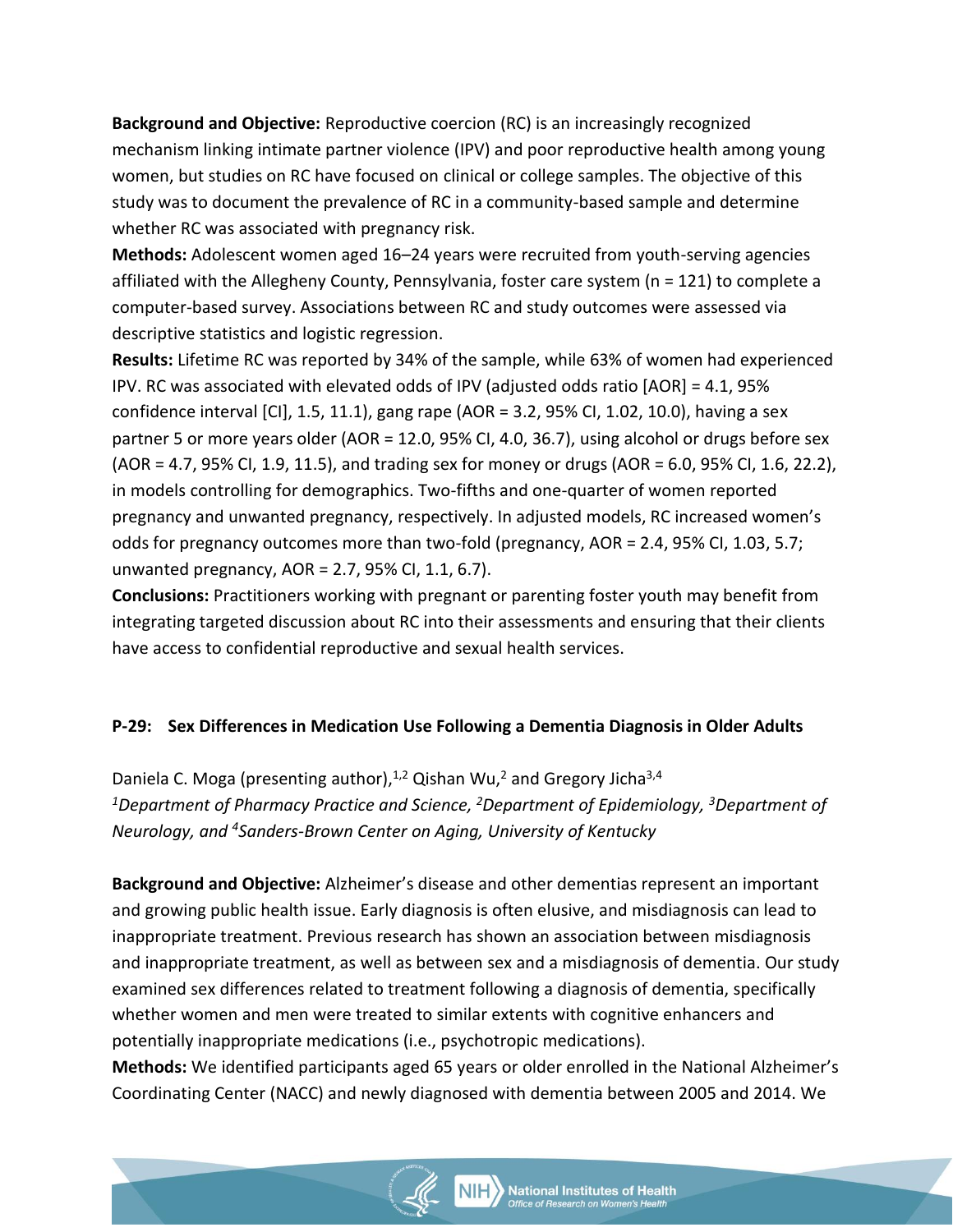evaluated sex differences in clinical diagnosis and investigated differences in the use of cognitive enhancers and psychotropic medications between women and men following diagnosis while they were participating in the cohort. Multivariable logistic regression was performed to investigate the role of sex and determine the adjusted odds ratios (aORs) with associated 95% confidence intervals (CIs).

**Results:** Of the 31,872 NACC enrollees, we identified 2,565 (1,329 women) with incident dementia. Of these, 2,387 (1,239 women) were aged ≥ 65 years at diagnosis and were included in our analyses. Although more women were diagnosed with Alzheimer's disease (66% vs. 60%), they used cognitive enhancers less (45% vs. 56%; aOR = 0.64, 95% CI, .64–.76) and psychotropic medication more (47% vs. 36%; aOR = 1.62, 95% CI, 1.33–1.98) than men.

**Conclusions:** Our study showed that women are treated less with cognitive enhancers and more with potentially inappropriate medications (i.e., psychotropic medications); future studies are needed to investigate the optimal approach to address these disparities.

#### **P-30: It Weigh(t)s on You: Everyday Discrimination and Obesity Among Latino Women and Men**

Kristine M. Molina (presenting author),<sup>1</sup> Noemi Rivera-Olmedo,<sup>1</sup> and Milagros C. Rosal<sup>2</sup> *<sup>1</sup>Department of Psychology, University of Illinois at Chicago; <sup>2</sup>Division of Preventive and Behavioral Medicine, Department of Medicine, Medical School, University of Massachusetts*

**Background and Objective:** Discrimination is robustly associated with depression, and depression is linked to obesity. These are 2 health indicators in which disparities exist by gender and ethnicity. However, no study to date has examined whether discrimination is *indirectly* associated with accumulation of excess body fat via increased depressive symptoms, and whether these effects differ by gender. We examined (1) the indirect effects of everyday discrimination on body mass index (BMI) and waist circumference, and (2) whether this effect differed between Latino women and men.

**Methods:** Participants included 602 adults of predominantly Latino Caribbean heritage recruited from a community health center in Lawrence, Massachusetts. We used the Everyday Discrimination Scale and the Center for Epidemiological Studies Depression Scale. Anthropometric measures included BMI (weight [pounds]/height [inches]<sup>2</sup> x 703) and waist circumference (measured twice in centimeters; the average was used).

**Results:** Descriptive analyses showed that women reported significantly higher levels of depressive symptoms and gender-specific BMI levels, whereas men reported higher levels of discrimination. Structural equation modeling analyses revealed, however, that the hypothesized model fit the data adequately for both men and women, with no significant

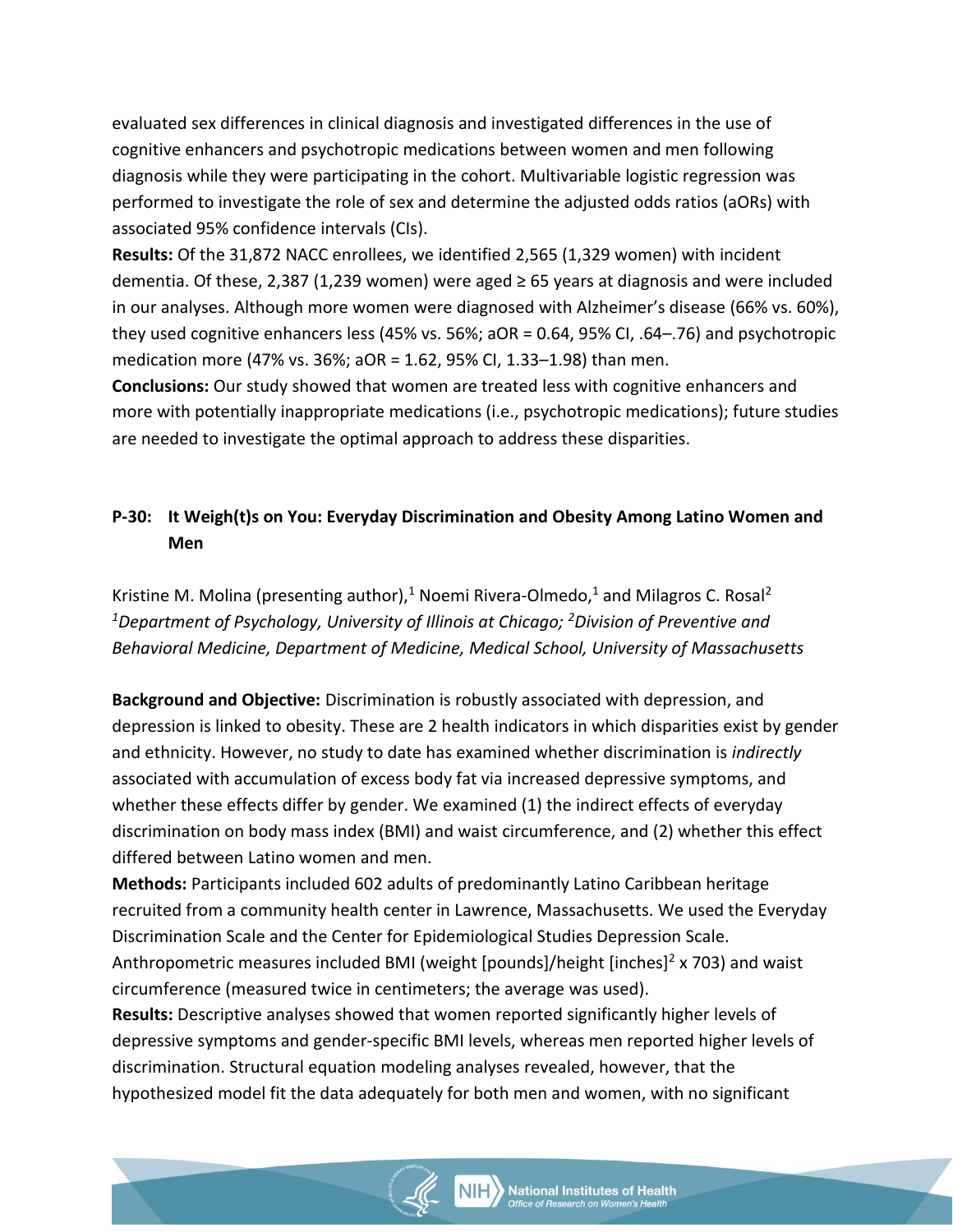gender differences. Thus, results for the total sample showed that discrimination was directly associated with increased depressive symptoms, higher levels of BMI, and larger waist circumference.

**Conclusions:** Rather than an indirect effect, our research found support for a direct, positive association between discrimination and obesity indicators, suggesting that discrimination may be implicated in obesity disparities for both Latino women and men. Future studies should examine potential gender-specific mechanisms by which discrimination may impact obesity.

#### **P-31: Awareness of and Reactions to the Controversy Over Mammography Among Ethnic Immigrant Women**

Rebekah H. Nagler, Jennifer A. Lueck, and Lauren S. Gray *School of Journalism and Mass Communication, University of Minnesota* 

**Background and Objective:** The past 20 years have witnessed substantial expert disagreement about the use of mammography to screen for breast cancer, and this disagreement routinely plays out in the media. Evidence suggests that some women are aware of the controversy over mammography, but less is known about whether ethnic immigrant and other underserved women have heard about this controversy and, if so, how they react to it. The objective of this study was to explore awareness among ethnic immigrant women of the mammography controversy and their reactions to it.

**Methods:** We conducted 6 community-engaged focus groups (n = 53) with women aged 35–55 years from 3 ethnic immigrant communities (Somali, Latina, and Hmong). A grounded theory approach was used to identify themes; NVivo 10 was used to enhance analyses.

**Results:** Several themes emerged: 1) low awareness of the mammography controversy across groups, despite self-reported attention to health information; 2) high intentions to be screened, even after being told about the controversy; 3) few reported discussions with clinicians of mammography's risks and benefits; 4) substantial interest in learning more about mammography and breast cancer, but some low self-efficacy to obtain such information; and 5) questions about whether health recommendations matter and what qualifies as evidence. **Conclusions:** Given ongoing expert disagreement about mammography screening, it is important for clinicians to help women understand mammography's risks and benefits so that they can make an informed choice. This is particularly critical for ethnic immigrant and other underserved women, who may be less able to access, attend to, process, retain, and act on health information (a phenomenon known as communication inequality).

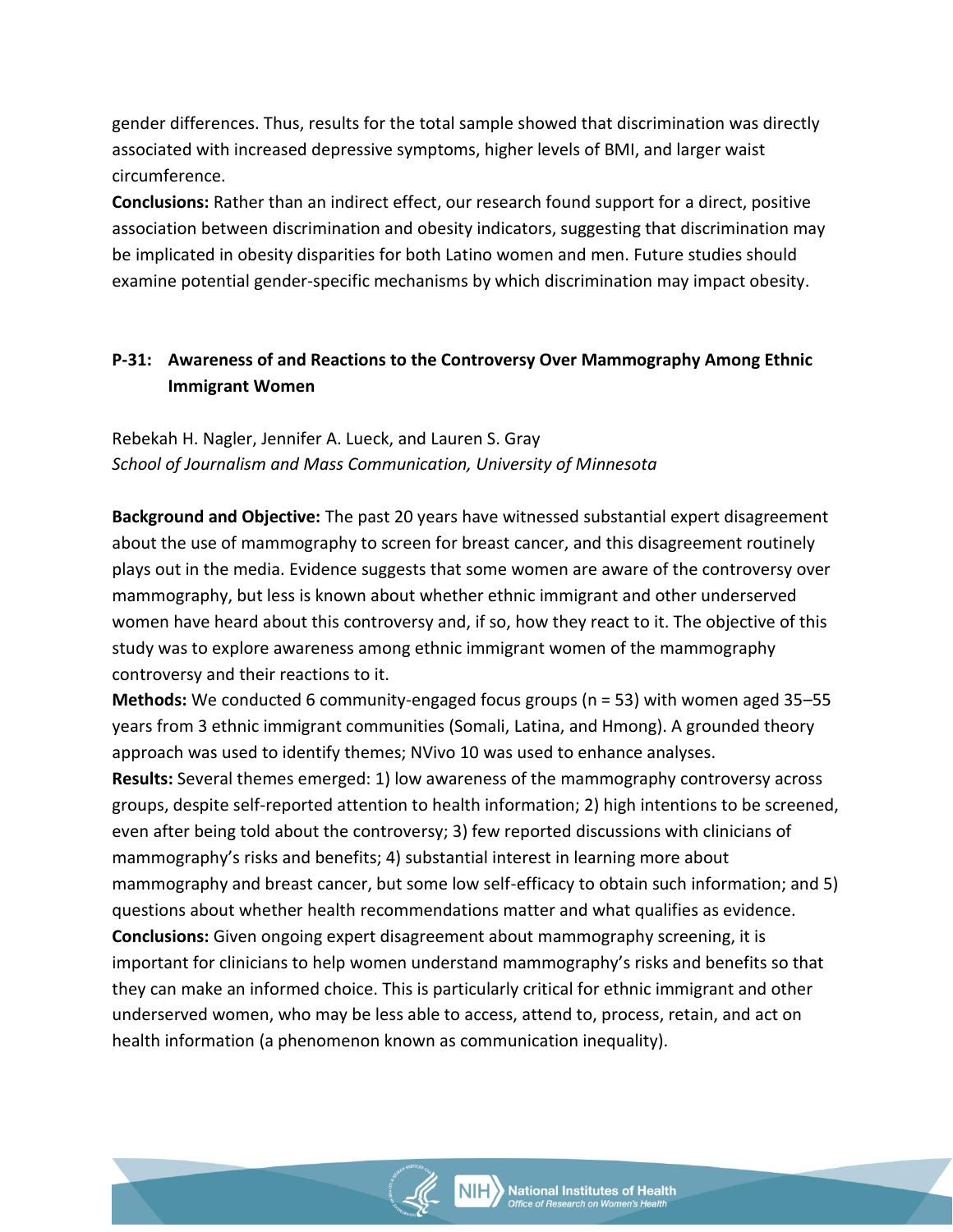# **P-32: Iterative Testing of a Mobile Health Program for Postpartum Women at Elevated Risk for Cardiometabolic Disease**

Jacinda M. Nicklas (presenting author),<sup>1</sup> Jennifer A. Leiferman,<sup>3</sup> Sheana S. Bull,<sup>3</sup> Cynthia N. Hazel,<sup>3</sup> Susan J. Gilbert,<sup>4</sup> Dean A. Hovey,<sup>4</sup> and Linda A. Barbour<sup>2</sup> *<sup>1</sup>Division of General Internal Medicine and <sup>2</sup>Division of Endocrinology, Metabolism, and Diabetes, School of Medicine, University of Colorado; <sup>3</sup>Department of Community and Behavioral Health, Colorado School of Public Health; <sup>4</sup>Digifit, Inc.* 

**Background and Objective:** Postpartum women whose conditions during pregnancy indicate elevated risk for cardiovascular disease and diabetes can decrease their risk via postpartum weight loss, and yet traditional face-to-face interventions are often unsuccessful. Our objective was to iteratively test and improve a theory-based mobile health (mHealth) program designed to help overweight/obese postpartum women decrease their risk for cardiometabolic disease. **Methods:** The mHealth *Fit After Baby* program delivers daily evidence-based content; facilitates tracking of weight, diet, and steps; and provides weekly coaching. We conducted 3 rounds of beta-testing focused on usability, navigability, and acceptability. We analyzed feedback and implemented changes to the app and program after each round of testing.

**Results:** Twenty-six postpartum women participated in pilot testing (4 in round 1, 13 in round 2, and 9 in round 3). Their mean age was 33 (SD = 4) years; and mean BMI (weight [kilograms]/ height [meters]<sup>2</sup> was 33 (SD = 6); 92% were White and 8% were Asian. Participants' most recent pregnancy was complicated by preeclampsia (35%), preterm delivery (31%), gestational hypertension (42%), gestational diabetes (27%), and/or delivery when the newborn was small for gestational age (15%). We demonstrated an increase in participant satisfaction and in the number of coaching interactions from round 1 to round 3. The primary themes from feedback were to 1) improve navigation through a different home screen; 2) increase content focused on challenges faced by new mothers and on diet (including recipes) and exercise (including workouts); and 3) better describe points and badges and how to earn them. **Conclusions:** Through a process of iterative testing we were able to improve the mHealth *Fit After Baby* program in preparation for a larger randomized trial.

#### **P-33: Milk Production in Mothers With and Without Signs of Insulin Resistance**

Laurie Nommsen-Rivers (presenting author),<sup>1</sup> Sarah Riddle,<sup>1</sup> Amy Thompson,<sup>2</sup> Laura Ward,<sup>1</sup> and Erin Wagner<sup>1</sup>

*1Cincinnati Children's Hospital Medical Center and 2College of Medicine, University of Cincinnati* 

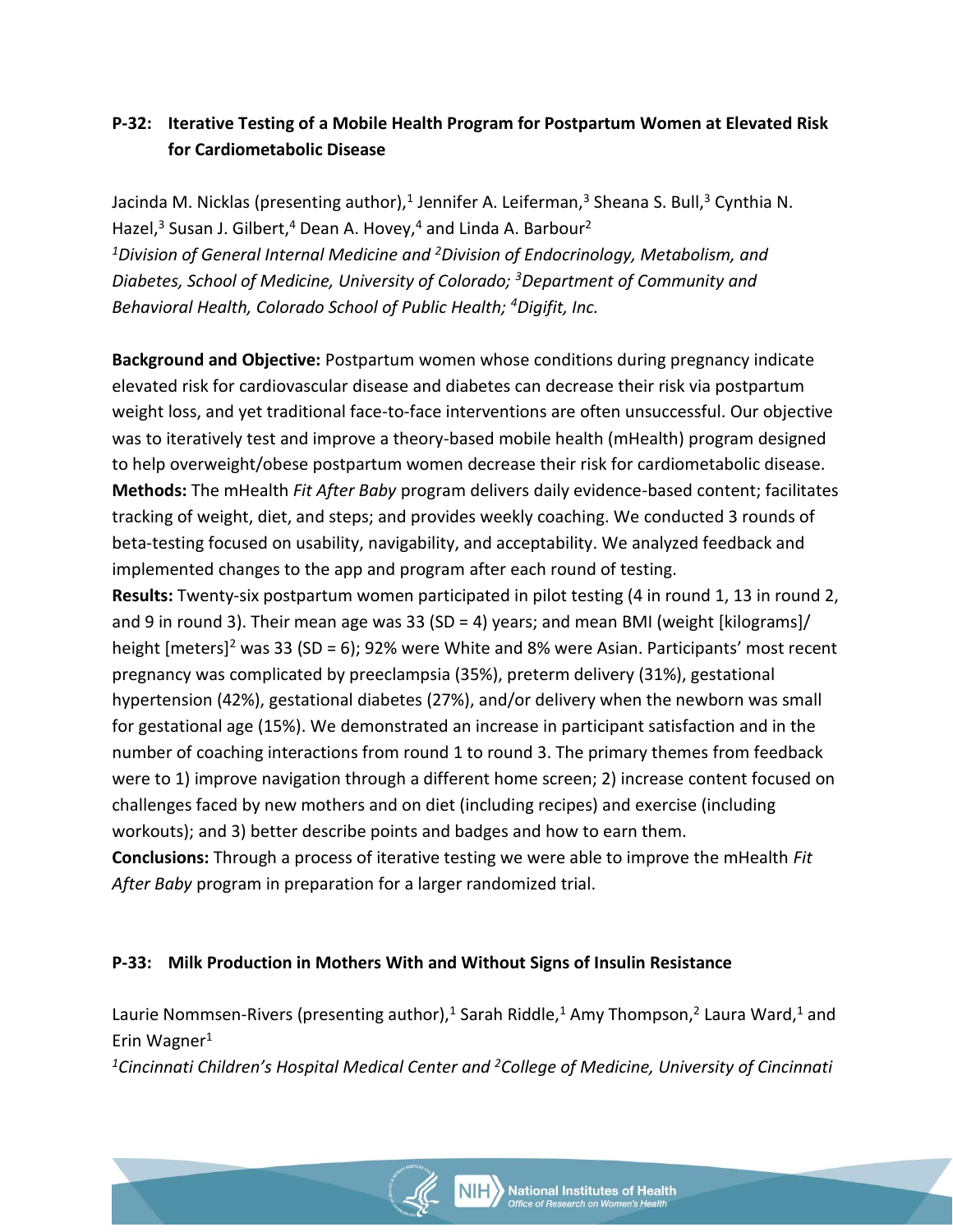**Background and Objective:** Maternal obesity is associated with a shortened duration of breastfeeding. Insulin resistance (IR) is a physiologic hallmark of obesity and may underlie lactation difficulties in obese and other insulin-resistant mothers. Our objective was to compare 24-hour milk production in mothers with signs of IR versus mothers without such signs. **Methods:** We examined baseline data from the MALMS study, a randomized placebocontrolled trial using metformin to augment low milk supply. Baseline eligibility included milk production insufficient to sustain healthy newborn weight gain, mother 1–8 weeks postpartum, healthy term infant, and desire to increase milk production. At baseline, all women recorded milk production over 24 hours and underwent evaluation for trial eligibility, including the following signs of IR: fasting plasma glucose > 95 mg/dL, abdominal obesity, recent gestational diabetes, or polycystic ovary syndrome. We compared baseline 24-hour milk production in IR versus no-IR groups with the *t*-test.

**Results:** Of 40 women with baseline measurements, 27 (68%) exhibited signs of IR. Mean ages (+ SD) of the mother (31 + 5 years) and infant (4 + 2 weeks) were similar between IR and no-IR groups, but milk production was significantly lower in IR versus no IR: 259 + 199 vs. 465 + 191 mL/day, respectively, *P* = .004.

**Conclusions:** Exclusively breastfeeding infants typically consume 550–850 mL of milk per day. While poor lactation management may have contributed to low production in some of our participants, our results strongly suggest an additional deficit attributable to IR. Metformin is a first-line antidiabetic drug, but our trial is the first to determine its feasibility in treating low milk production.

*Funding source: NIH 5 K12 HD051953 (PI, Joel Tsevat), Bridging Interdisciplinary Research Careers in Women's Health (BIRCWH award to L N-R).*

# **P-34: Induction of Cancer Stem Cell Markers Following Treatment with Molecularly Targeted Therapies in Epithelial Ovarian Cancer Cell Lines**

Harsh B. Pathak (presenting author), Jeff Hirst, and Andrew K. Godwin *Department of Pathology and Laboratory Medicine, Medical Center, University of Kansas* 

**Background and Objective:** New treatment options that improve survival of patients with epithelial ovarian cancer (EOC) are sorely needed. Major hurdles include development of drug resistance, leading to tumor recurrence. Recent studies suggest that short-term treatment with frontline therapy drugs results in enrichment of tumor cells with cancer stem cell-like properties. These stem-like tumor cells are thought to promote eventual disease recurrence and death in these women. A variety of molecularly targeted drugs have been evaluated in EOC

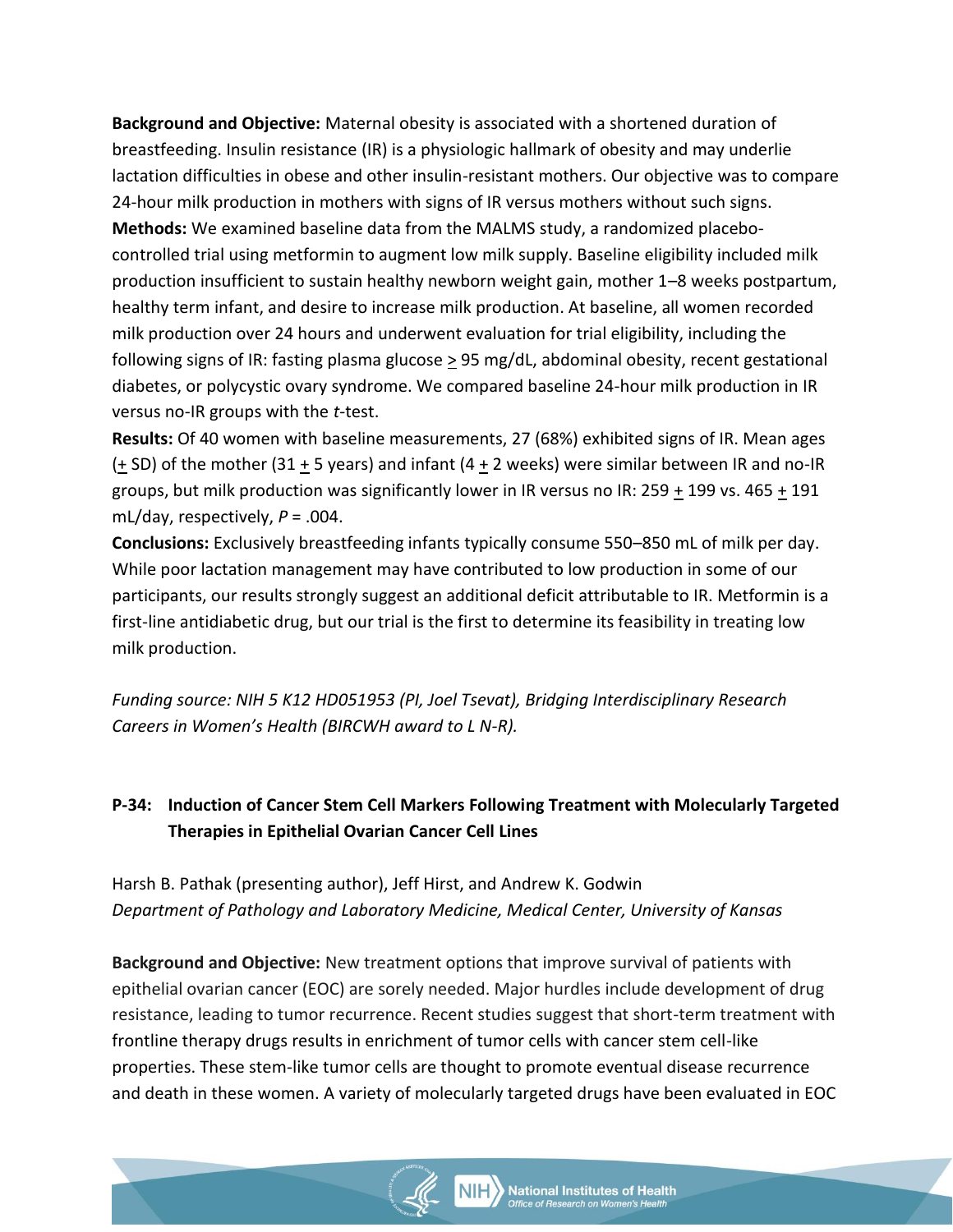patients and either shown no efficacy or an initial response but no improvement in overall survival. We sought to evaluate whether targeted therapies that have been used in phase 2 clinical trials of EOC patients promote stem cell-like phenotypes in EOC cells.

**Methods:** TaqMan assays were used to measure gene expression following drug treatment of the EOC cell line A1847.

**Results:** Following treatment with high concentrations of targeted therapies, drug-resistant tumor cells that survived expressed significantly elevated levels of stem cell markers, including *ALDH1*, *KLF4*, *NANOG*, *OCT4*, and *SOX2*. The degree of expression varied by drug type. In many instances, the residual cells were capable of repopulating the cultures after the drug was removed.

**Conclusions:** EOC is a heterogeneous disease with subpopulations of tumor cells having stem cell-like properties. Drugs targeting activated signaling pathways in EOC will not be able to cure this disease when used as single agents. Combining these types of drugs with drugs that specifically target stem cell pathways may provide more efficacious outcomes in EOC patients.

#### **P-35: Exploring Provider Decisions to Withdraw Life-sustaining Therapy After Cardiac Arrest via Simulated Vignettes Varying by Race and Gender**

Sarah M. Perman (presenting author),<sup>1</sup> Allan V. Prochazka,<sup>2</sup> Edward P. Havranek,<sup>3</sup> and Stacie L. Daugherty<sup>3</sup>

*<sup>1</sup>Department of Emergency Medicine, <sup>2</sup>Department of Medicine, and <sup>3</sup>Division of Cardiology, School of Medicine, University of Colorado* 

**Background and Objective:** Despite worse cardiac arrest characteristics than men, women have better survival to hospital admission, although lower survival to hospital discharge. We sought to explore the role of race and gender in providers' decisions to withdraw life-sustaining therapy (LST) in comatose survivors of cardiac arrest.

**Methods:** Faculty and trainees in cardiology, emergency medicine, neurology, and critical care were sent 2 clinical vignettes that varied by race/gender. Each vignette described a comatose cardiac arrest patient with similar neuroprognostic predictors who was treated with therapeutic hypothermia. Participants were asked if at 36 hours post-arrest they would recommend continued LST versus withdrawing LST, and what was the likelihood of (1) good neurologic recovery, and (2) survival to hospital discharge.

**Results:** Of 357 individuals contacted, 171 (48%) responded. Recommendations for withdrawing LST did not differ by race (Caucasian 17.8% vs. African American 18.6%) or gender (male 16.9% vs. female 19.5%). Participants gave similarly dismal neurologic prognoses and prospects for survival by gender as well as for Caucasians versus African Americans. Trainees

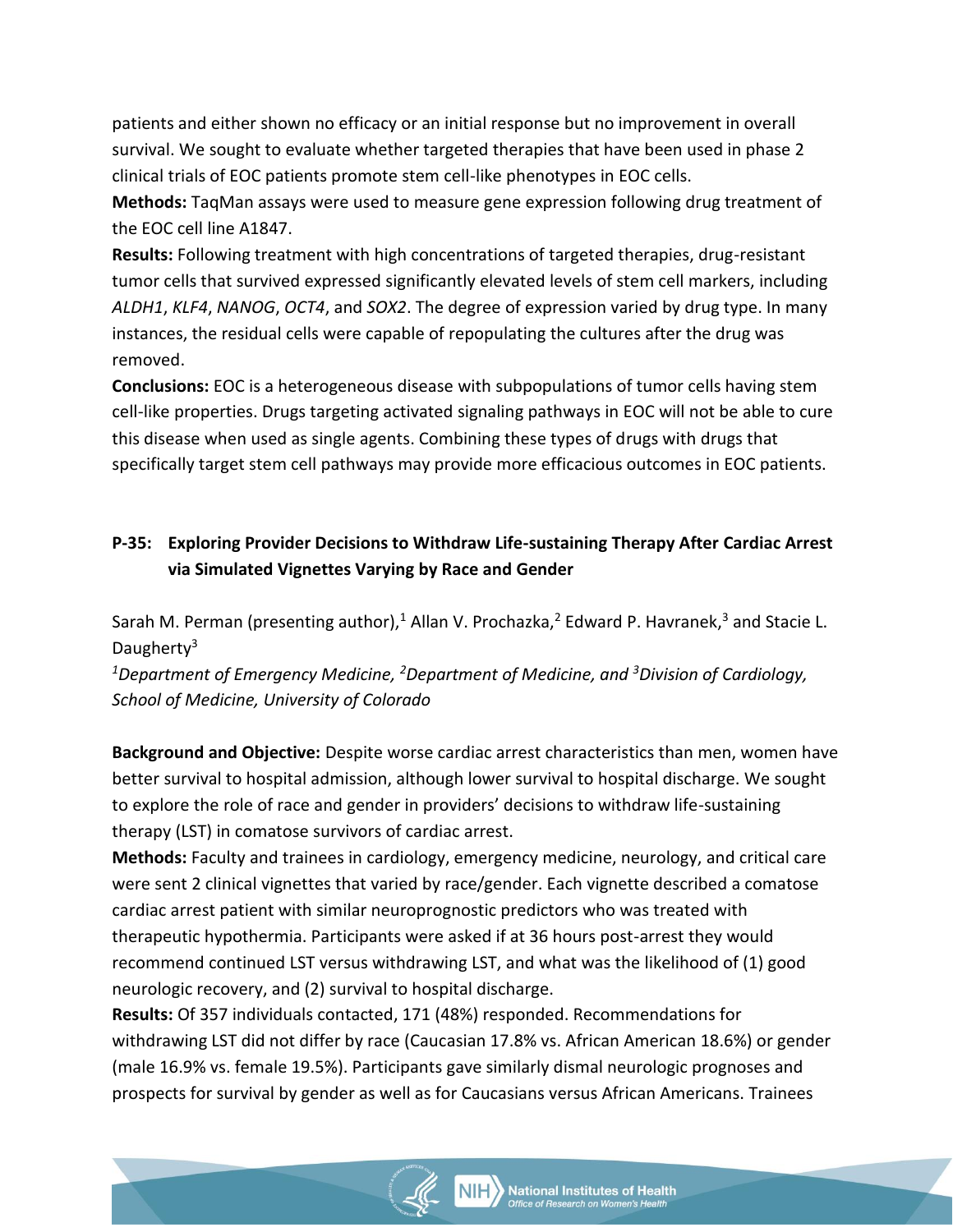were more likely to recommend withdrawing LST than were attending physicians (22% vs. 14%). When queried on the appropriate timing for neuroprognostication, 12% of respondents reported that no such guideline exists, and 29% felt that neuroprognostication at ≤ 48 hours is appropriate.

**Conclusions:** In simulated patient scenarios, race and gender did not result in varied recommendations. The guideline for delaying neuroprognostication until 72 hours was not always adhered to (18% did not adhere to it), and projections for recovery were worse than the literature suggests.

#### **P-36: Sexually Dimorphic Increase in Brain Kynurenic Acid After Sleep Deprivation**

Ana Pocivavsek (presenting author), Annalisa M. Baratta, Austin D. Buchla, and Marian A.R. Thomas

*Maryland Psychiatric Research Center, Department of Psychiatry, School of Medicine, University of Maryland* 

**Background and Objective:** Restful periods at night have been associated with memory consolidation, whereas prolonged periods of poor sleep quality result in neurocognitive dysfunction and memory impairment. Our current experiments were designed to test the hypothesis that kynurenic acid (KYNA), a neuroactive metabolite of the kynurenine pathway (KP) of tryptophan degradation implicated in disrupting memory consolidation, is elevated in the brain after disturbances in sleep.

**Methods:** As sleep patterns are sexually dimorphic and fluctuations in ovarian hormones negatively affect sleep, we investigated the effect of sleep deprivation (SD) on KP metabolism in both male and female rodents. Adult rats were sleep deprived by gentle handling for 6 h, and KP metabolites were analyzed in the brain and plasma immediately after SD.

**Results:** In the hippocampus, KYNA levels were elevated by 296% in male rats (control: 74 ± 10 fmoles/mg protein; SD: 293 ± 77 fmoles/mg protein). In striking contrast, hippocampal KYNA levels in female animals were not significantly altered after SD (control:  $38 \pm 3$  fmoles/mg protein; SD:  $48 \pm 6$  fmoles/mg protein). In the serum, no significant changes in KYNA or its bioprecursor kynurenine were observed in male or female rats.

**Conclusions:** These data demonstrate a striking sexual dimorphism in the elevation of brain KYNA after an acute period of SD. Ongoing experiments in our laboratories are designed to examine the functional implications of this phenomenon and to assess the possible role of estrogen and other hormones in protecting the female rodent from an increase in brain KYNA levels after SD.

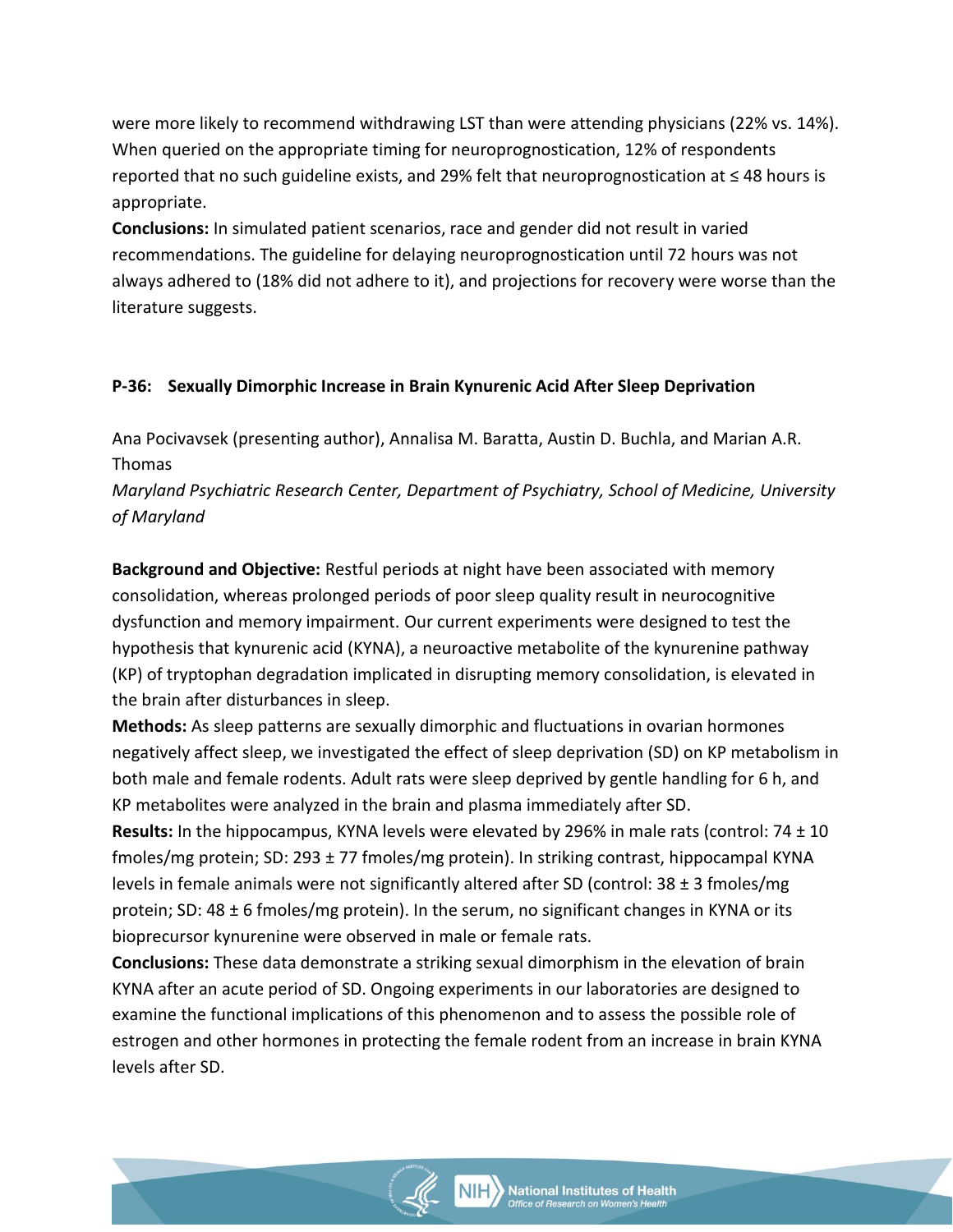# **P-37: Associations of Peripheral Endothelial Function and Arterial Stiffness with Measurements of Glucose Tolerance and Metabolic Dysfunction in Obese Women with Polycystic Ovary Syndrome**

Sushant Ranadive (presenting author),<sup>1</sup> Antigoni Z. Lalia,<sup>2</sup> Michael J. Joyner,<sup>1,3</sup> Amir Lerman,<sup>4</sup> and Alice Y. Chang<sup>2</sup>

*<sup>1</sup>Department of Anesthesiology; <sup>2</sup>Division of Endocrinology, Diabetes, and Nutrition, Department of Internal Medicine; <sup>3</sup>Department of Physiology and Biomedical Engineering; and <sup>4</sup>Department of Cardiology, College of Medicine, Mayo Clinic* 

**Background and Objective:** Polycystic ovary syndrome (PCOS) is a common disorder of androgen excess that is strongly associated with insulin resistance, obesity, endothelial dysfunction, and arterial stiffness. In lean women with PCOS without insulin resistance, there is greater peripheral endothelial dysfunction without differences in arterial stiffness compared with matched controls. We sought to determine in obese women with PCOS whether characteristics associated with obesity and insulin resistance correlated differently with peripheral endothelial function than with measurements of arterial stiffness.

**Methods:** Glucose was measured during a 3-hour oral 75-gram oral glucose tolerance test (OGTT) in 18 obese women (32.9  $\pm$  6.2 years) diagnosed with PCOS with androgen excess and anovulation. Peripheral flow-mediated dilation was assessed using digital arterial tonometry and calculated as the reactive hyperemia index (RHI). Pulse wave velocity (PWV) and augmentation index (AIx) were obtained using applanation tonometry. Associations of clinical variables with RHI, PWV, and AIx were evaluated with linear regression analysis. **Results:** Nearly two-fifths (38.9%) of participants had an RHI < 2 and higher glucose during the OGTT than women with an RHI > 2. RHI did not correlate with dyslipidemia but was associated with weight and waist circumference. PWV and AIx were associated with total cholesterol, HDL, and LDL, but they did not correlate consistently with glucose throughout the OGTT. **Conclusions:** In obese women with PCOS, peripheral endothelial function was associated with different measurements of metabolic dysfunction than was arterial stiffness.

*Sources of Research Support: Building Interdisciplinary Careers in Women's Health Award K12HD065987 to AYC; CTSA Grant Number UL1 TR000135 from the National Center for Advancing Translational Sciences, St. Jude Medical Foundation, and the Mayo Foundation.* 

#### **P-38: Poly-L-Lactic Acid Corrosion Casting for Microvascular Scaffold Fabrication: Implications for Breast Reconstruction**

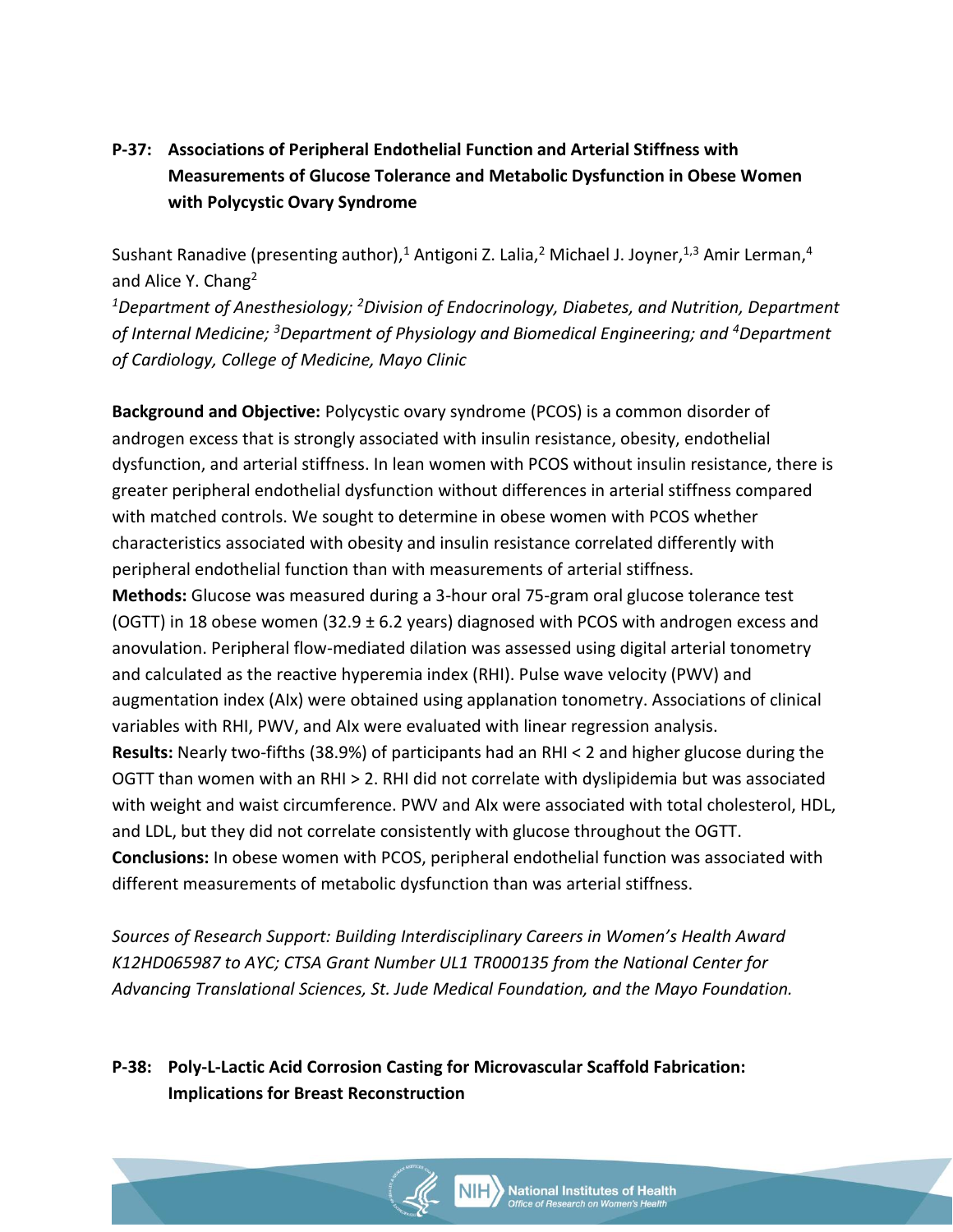Dino Ravnic (presenting author),<sup>1</sup> Sulei Xu,<sup>2</sup> Xiang Li,<sup>2</sup> Surge Kalaba,<sup>3</sup> Ping He,<sup>2</sup> and Jian Yang<sup>3</sup> *<sup>1</sup>Department of Surgery, <sup>2</sup>Department of Cellular and Molecular Physiology, and <sup>3</sup>Department of Cellular and Molecular Physiology, College of Medicine, Pennsylvania State University* 

**Background and Objective:** Post-mastectomy breast reconstruction has become the standard of care, with autologous adipocutaneous free tissue transfer gaining popularity despite its potential for surgical morbidity and limited availability. Tissue engineering promises therapeutic potential, but its clinical relevance is hampered by the ability to recreate a perfusable vasculature that nourishes the surrounding parenchyma. Corrosion casting uses an injectable toxic and non-biodegradable resin to precisely cast blood vessels in 3D, and after parenchymal digestion it may prove useful in microvascular scaffold fabrication. We decided to evaluate the potential of an FDA-approved dermal filler (poly-L-lactic acid [PLLA]) to broaden corrosion casting approaches to the engineering of microvascular tissue by pursuing 2 objectives: 1) document its suitability as an intravascular injectable biopolymer, and 2) evaluate its ability to promote endothelial cell adhesion and viability.

**Methods:** Increasing concentrations of PLLA were dissolved in chloroform. Utilizing a rat liver model (n = 9) the hepatic vessels were flushed free of blood, fixed, perfused with PLLA, explanted, and then allowed to harden. Using microscopy, polymer retention and vascular detail were examined. Human umbilical vein endothelial cells were cultured on PLLA that had been coated with either collagen or fibronectin.

**Results:** PLLA 20 mg/ml offered perfusability while maintaining vascular detail. Fibronectincoated PLLA allowed for endothelial cell seeding and viability.

**Conclusions:** PLLA may serve as an injectable nontoxic biopolymer during corrosion casting, and after parenchymal digestion it may offer a microvascular scaffold that is amenable to endothelial and subsequent adipocutaneous seeding. Timed PLLA degradation allows for luminal creation, and its perfusability would accelerate the expansion of tissue engineering to patients undergoing breast reconstruction.

# **P-39: Reduced Airway SIgA in Women with COPD Is Associated with Estrogen Receptor Signaling**

Bradley W. Richmond (presenting author),<sup>1,2</sup> Rui-Hong Du,<sup>1</sup> Dawn C. Newcomb,<sup>1</sup> Pierre Massion,  $1,3,4$  Timothy S. Blackwell,  $1-4$  and Vasiliy V. Polosukhin<sup>1</sup> *<sup>1</sup>Department of Medicine, Division of Allergy, Pulmonary, and Critical Care Medicine; 2Department of Cell and Developmental Biology; and 3Department of Cancer Biology, School of* 

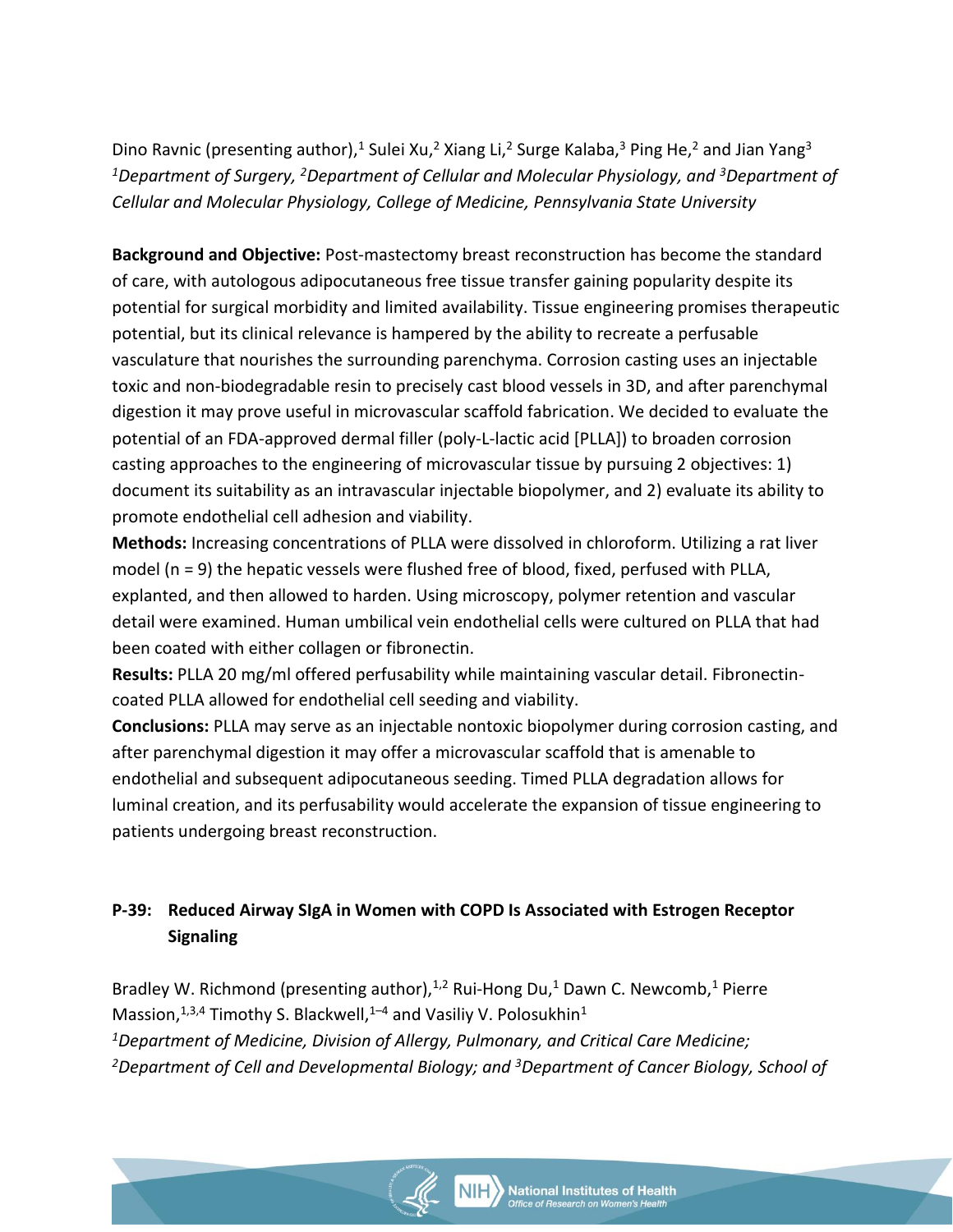*Medicine, Vanderbilt University; <sup>4</sup>Department of Veterans Affairs Medical Center, Nashville, Tennessee* 

**Background and Objective:** Emerging evidence suggests that localized secretory immunoglobulin A (SIgA) deficiency in small airways plays a causal role in the pathogenesis of chronic obstructive pulmonary disease (COPD). Delivery of SIgA to the mucosal surface is dependent upon expression of the polymeric immunoglobulin receptor (pIgR), which binds IgA at the basolateral membrane of airway epithelial cells and facilitates receptor-mediated transcytosis of IgA to the apical surface. Here, we investigated a potential role for estrogen signaling in the regulation of pIgR expression in the lung to determine whether SIgA is decreased in bronchoalveolar lavage (BAL) fluid from women compared to men, and to determine whether pIgR expression in the murine lung is affected by estrogen signaling. **Methods:** SIgA levels were measured in BAL fluid from 16 women and 7 men with mild COPD using a specific ELISA. pIgR mRNA and protein expression were quantified in lung lysates of estrogen receptor 1 and 2 null mice and controls by qPCR and western blotting, respectively. Pair-wise analyses were made using *t*-tests, with  $\alpha$  = 0.05.

**Results:** SIgA levels were lower in BAL fluid from women with mild COPD compared to men with mild COPD (4.2 versus 6.9 mg/ml,  $P < .005$ ). Both ER1 and ER2 null mice tended to have higher pIgR mRNA expression compared to wild-type female and male mice, suggesting that estrogen may suppress pIgR in the lung.

**Conclusions:** Estrogen-dependent signaling may suppress pIgR expression in the lung in a murine model. These findings may explain why younger women (i.e., premenopausal) are at higher risk for developing COPD.

#### **P-40: Probing Chemical Cues from the Ovarian Microenvironment**

Laura M. Sanchez (presenting author), Katherine E. Zink, and Joanna E. Burdette *Department of Medicinal Chemistry and Pharmacognosy, University of Illinois at Chicago* 

**Background and Objective:** In high-grade serous ovarian cancer, the 5-year survival rate is less than 10%. A contributing factor to this low percentage is that because of a lack of diagnostic tests, most patients present with widespread disease at the time of diagnosis. Goal 2 of the ORWH Strategic Plan calls for "work toward devising minimally invasive technologies for rapid and accurate screening, diagnosis, and treatment of diseases." Our work seeks to exploit and expand our knowledge of imaging mass spectrometry (IMS) to probe the small-molecule signaling that governs early metastasis of ovarian cancer.

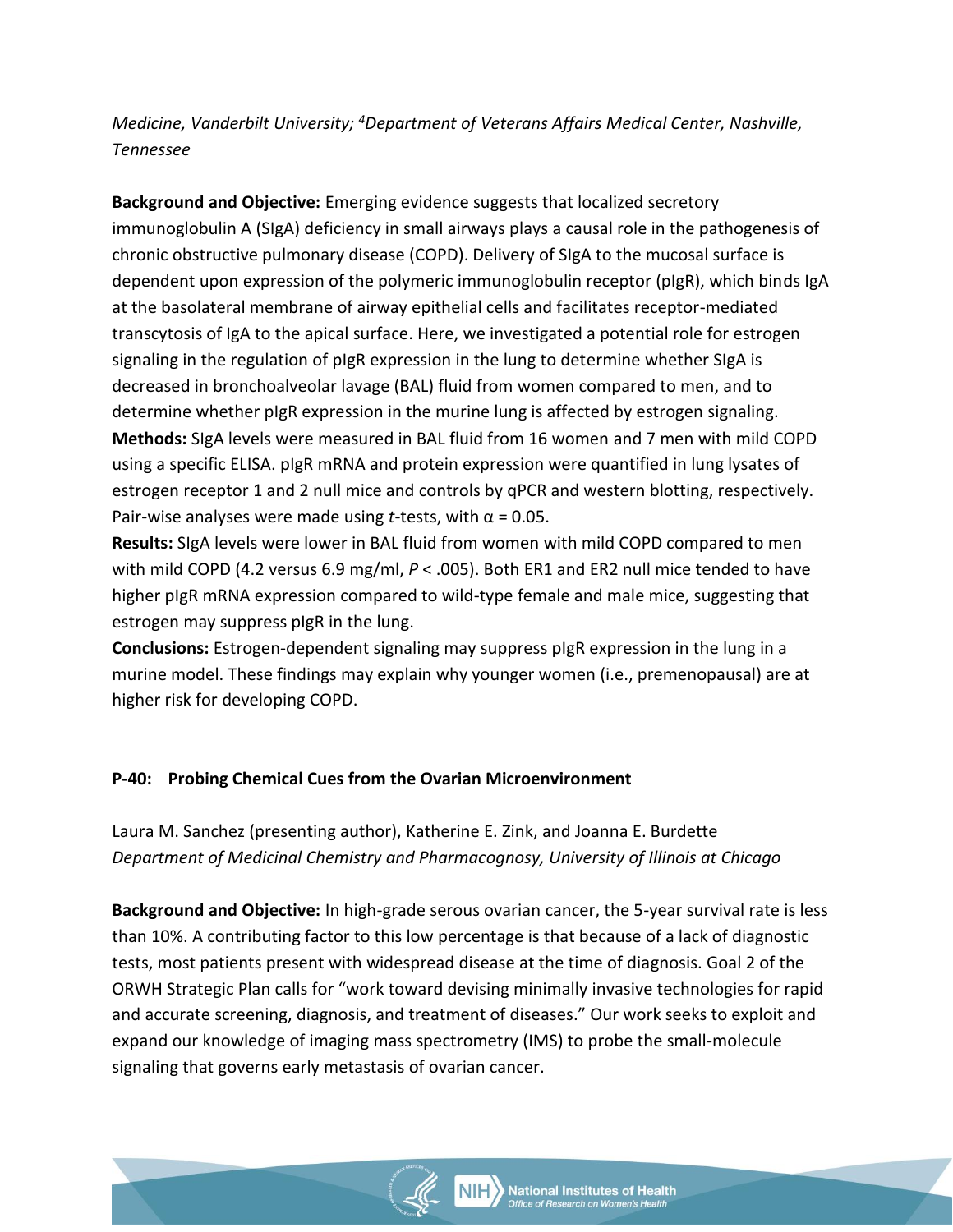**Methods:** IMS is a powerful tool that allows for a chemical inventory defined by mass signals to be gathered from a biological sample along with spatial information. We hypothesized that cells derived from fallopian tubes that give rise to high-grade serous ovarian cancers express smallmolecule signatures in order to rapidly colonize collagen surfaces that are exposed after ovulation. Our objectives were to adapt the IMS workflow to be compatible with agaroseembedded mammalian cell lines and to identify secreted small molecules from murine oviductal epithelial cells, the equivalent of the human fallopian tube, as they colonize the collagen.

**Results:** Our preliminary results demonstrated that our IMS platform can indeed be modified to be compatible with mammalian cell lines.

**Conclusions:** This method will allow us to explore new avenues in colonization and cellular signaling pathways that fallopian tube cells exploit to colonize the ovary microenvironment. The long-term goal is to disrupt these signals and block early metastasis of ovarian cancer.

# **P-41: Readmission and Prolapse Recurrence: Quality Measures in Female Pelvic Reconstructive Surgery for Older Women**

Tatiana V.D. Sanses (presenting author),<sup>1</sup> Jan M. Hanley,<sup>2</sup> Peter Zhang,<sup>1</sup> Holly E. Richter,<sup>3</sup> Steve R. Gambert,<sup>1</sup> and Chris S. Saigal<sup>4</sup>

*<sup>1</sup>School of Medicine, University of Maryland; <sup>2</sup>RAND Corporation; <sup>3</sup>School of Medicine, University of Alabama at Birmingham; <sup>4</sup>David Geffen School of Medicine, University of California, Los Angeles*

**Background and Objective:** There are no quality measures in female pelvic reconstructive surgery specific to older women. We decided to evaluate 30-day inpatient readmission and 12 month prolapse recurrence after abdominal and vaginal prolapse surgeries in older women. **Methods:** This retrospective cohort study utilized the 2003–2010 Medicare files. It included women aged ≥ 65 years who underwent abdominal sacrocolpopexy (ASC), vaginal sacrospinous ligament suspension (SSLS), or uterosacral ligament suspension (USLS) with at least 12-month follow-up. The primary outcome was 30-day inpatient readmission. Twelve-month prolapse recurrence was determined by the subject's needing surgical or conservative re-treatment for prolapse. Postoperative complications were evaluated. We used Pearson's chi-square and ANOVA tests to detect differences between procedures and logistic regression models to estimate odds ratios (ORs) for main outcomes.

**Results:** Thirty-day readmission was highest after ASC (7.4%, compared with SSLS [3.5%] and USLS [4.5%], *P* < .01). Prolapse recurrence did not differ between the procedures. The ASC group had higher rates of gastrointestinal complications (OR = 8.5; 95% CI, 4.3, 16.6) and

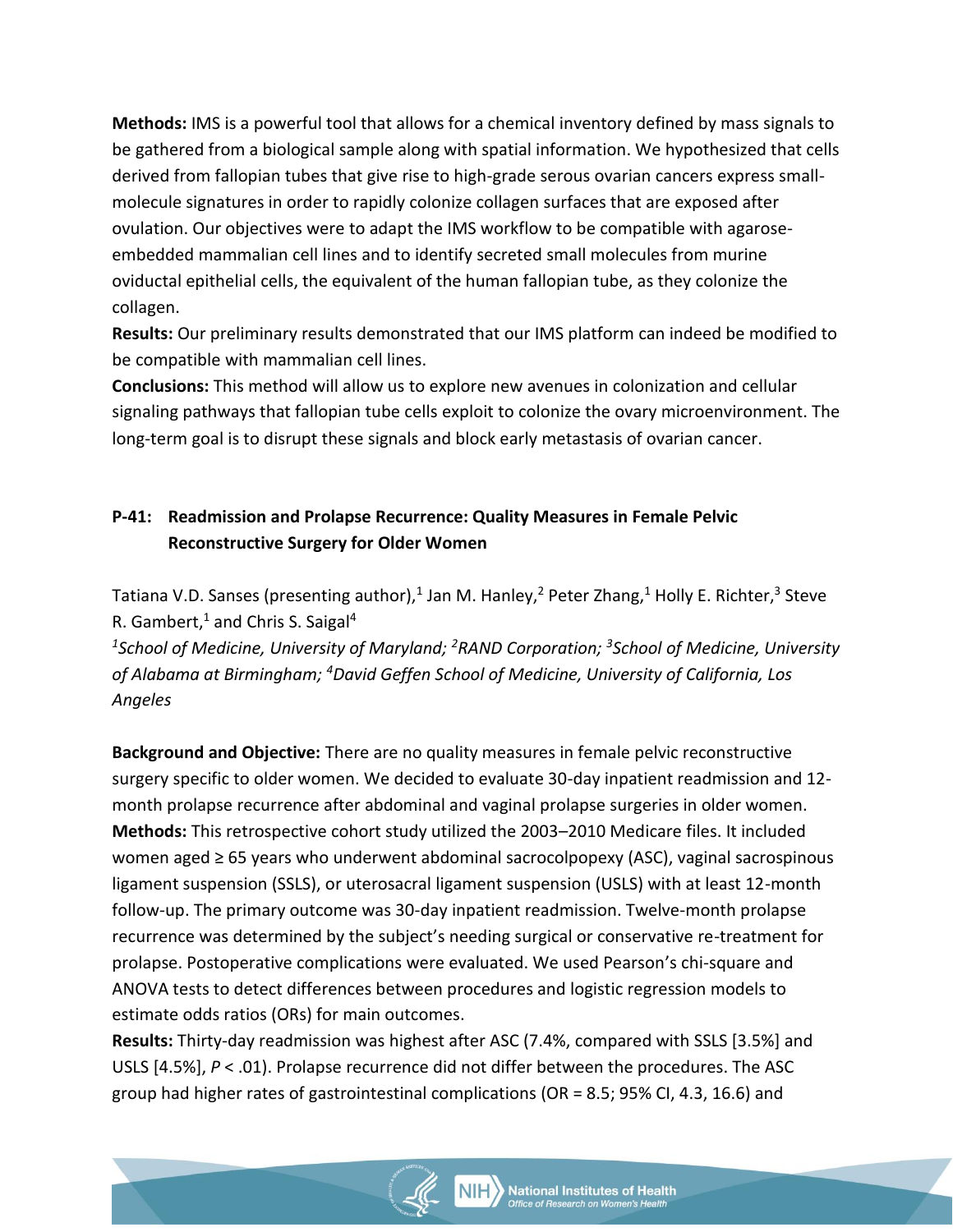surgical site infections (OR = 1.8; 95% CI, 1.2, 2.8) than SSLS or USLS. The USLS group had the highest rates of bladder injury (4.9% vs. 3.2% [SSLS] and 2.4% [ASC], *P* = .04) and ureter injury (3.7% vs. 1.6% [SSLS] and 1.2% [ASC], *P* < .01) as well as bladder dysfunction (13.7% vs. 10.5% [SSLS] and 9.0% [ASC], *P* = .02).

**Conclusions:** We estimated national 30-day inpatient readmission and 12-month prolapse recurrence after abdominal and vaginal prolapse surgeries in older women. Our study provides information to create quality measures in female pelvic reconstructive surgery and data on surgical outcomes and complications specific to older women.

#### **P-42: The Role of Sex in Postoperative Cognitive and Functional Decline**

Katie J. Schenning (presenting author),<sup>1</sup> Charles Murchison,<sup>2</sup> Nora Mattek,<sup>2</sup> Lisa Silbert,<sup>2</sup> Jeffrey Kaye,<sup>2</sup> and Joseph Quinn<sup>2</sup>

*<sup>1</sup>Department of Anesthesiology & Perioperative Medicine and <sup>2</sup>Department of Neurology, Oregon Health & Science University*

**Background and Objective:** Older adults receive more than one-third of the over 40 million anesthetics delivered yearly in the United States, and these individuals are at the highest risk for postoperative cognitive decline. The role of sex in postoperative cognitive decline is unknown. We sought to determine whether exposure to general anesthesia (GA) and surgery in older adults is associated with an accelerated deterioration of cognition, function, and brain volumes, and whether this decline is more pronounced in women.

**Methods:** We performed a retrospective cohort analysis in 2 natural history studies of cognitive aging (n = 527). After controlling for age, years of education, and the Cumulative Illness Rating Scale, we used mixed-effects models to assess the relationship between exposure to GA/surgery and longitudinal change in measures of cognition, function, and brain volumes. **Results:** Of the 527 participants, 182 underwent a total of 331 procedures under GA after enrollment in the study. While men exposed to surgery/GA experienced a more rapid rate of decline than their unexposed counterparts on the Mini-Mental State Examination (MMSE) (*P* = 0.009), on the Instrumental Activities of Daily Living Scale (*P* = 0.024), and on the Clinical Dementia Rating Scale Sum of Boxes (CDR-SOB, *P* = 0.027), women exposed to surgery/GA experienced a significantly more rapid rate of deterioration than men in the following outcomes: MMSE (*P* < .001), CDR (*P* = .003), CDR-SOB (*P* < .001), Activities of Daily Living Scale (*P* < .001), Delayed Logical Memory (*P* = .011), and ventricular volume (*P* = .005). **Conclusions:** In this retrospective cohort analysis, exposure to surgery/GA in older women was associated with more rapid rates of decline in measures of cognition, function, and brain volumes than older men.

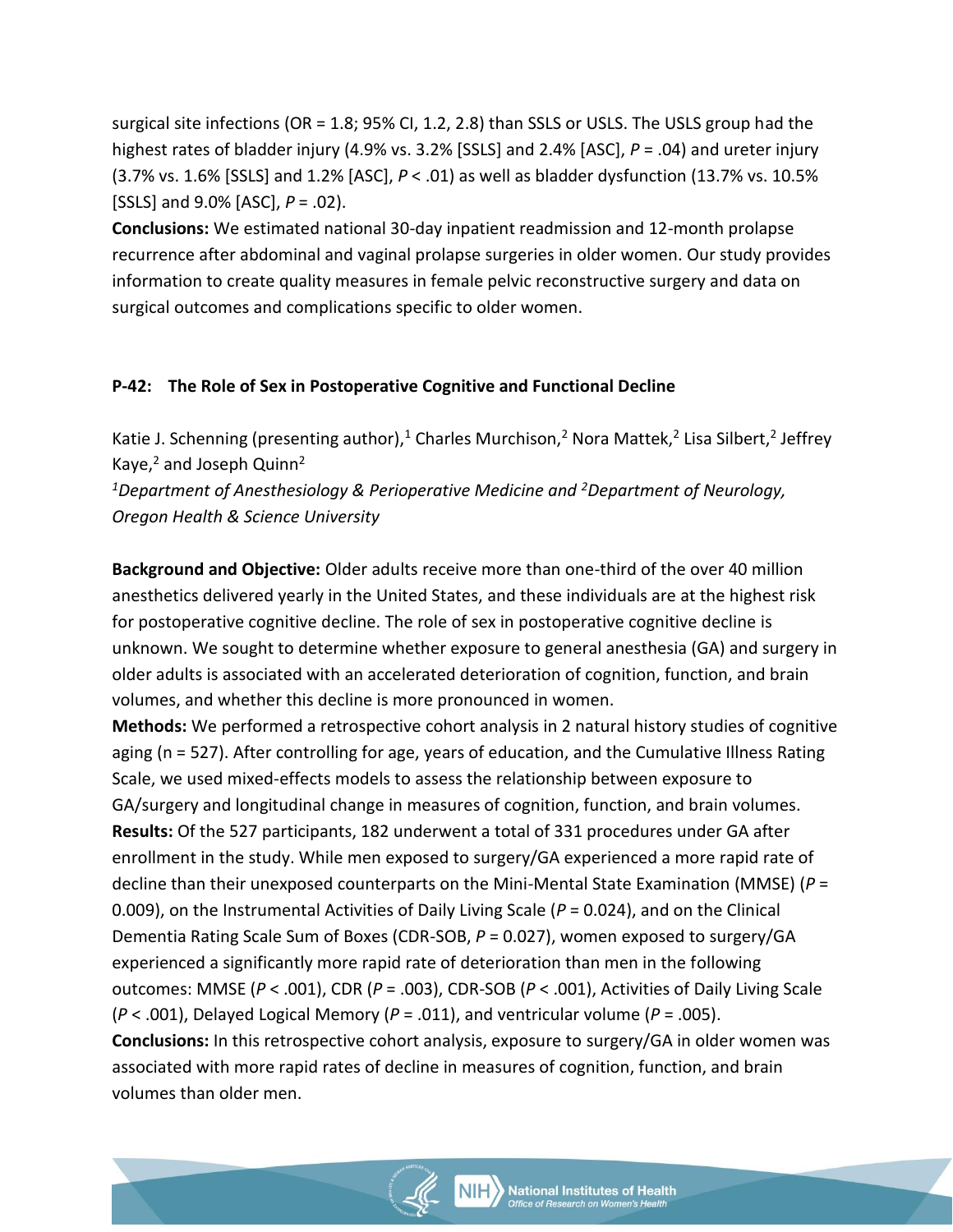#### **P-43: Reproductive Health Among Female Ebola Virus Disease Survivors**

John S. Schieffelin (presenting author),<sup>1</sup> Fatima Kamara,<sup>5</sup> Donald S. Grant,<sup>5</sup> Jeffrey Shaffer,<sup>4</sup> Marie Krousel-Wood,<sup>2</sup> and Robert F. Garry<sup>3</sup>

*<sup>1</sup>Department of Pediatrics, <sup>2</sup>Department of Medicine, and <sup>3</sup>Department of Microbiology and Immunology, School of Medicine, and <sup>4</sup>Department of Biostatistics and Bioinformatics, School of Public Health and Tropical Medicine, Tulane University; <sup>5</sup>Kenema Government Hospital, Sierra Leone* 

**Background and Objective:** The West African Ebola outbreak of 2013–2015 infected 28,610 people and caused 11,308 deaths. Reports from both the recent and past outbreaks have described myriad sequelae among survivors, including joint pain, headaches, vision problems, and depression. Amenorrhea has been occasionally reported. We sought to gain a better understanding of Ebola virus disease (EVD) sequelae, with an emphasis on women's reproductive health.

**Methods:** This study was carried out in Kenema District, Sierra Leone, approximately 16 months after the last reported case in the district. Eligible subjects had a documented history of EVD. All data was collected using standardized questionnaires and data collection forms. **Results:** A total of 103 subjects were enrolled, of whom 69 (67%) were female. Fifty-one (74%) of the females were aged 15 years or older. Six percent of the females reported amenorrhea prior to having EVD, while 45% (*P* < .001) reported amenorrhea in the 12 months after recovering from EVD, and 40% (*P* < .001) reported amenorrhea in the past month. To determine the cause of amenorrhea, we performed a pilot study of 19 female EVD survivors. Two patients with amenorrhea were excluded because of a positive pregnancy test. FSH and prolactin levels of females with and without amenorrhea were compared. The mean FSH levels were 21.7 milliinternational units (mlU)/ml (2.4−54.4) and 11.9 mlU/ml (1.0−80.2) for the amenorrheic and non-amenorrheic groups, respectively, while prolactin levels were 7.7 ng/ml (4.7−9.8) and 26.0 ng/ml (2.7−112.1), respectively. No significant differences were noted.

**Conclusions:** More research is needed to identify gender differences in EVD survivors and the causes of morbidity to improve survivor care and treatment.

#### **P-44: Adapting an Evidence-based Recovery Intervention for Rural Women with Depression**

Claire Snell-Rood (presenting author), Lisa Ruble, and Nancy Schoenberg *Department of Behavioral Science, University of Kentucky* 

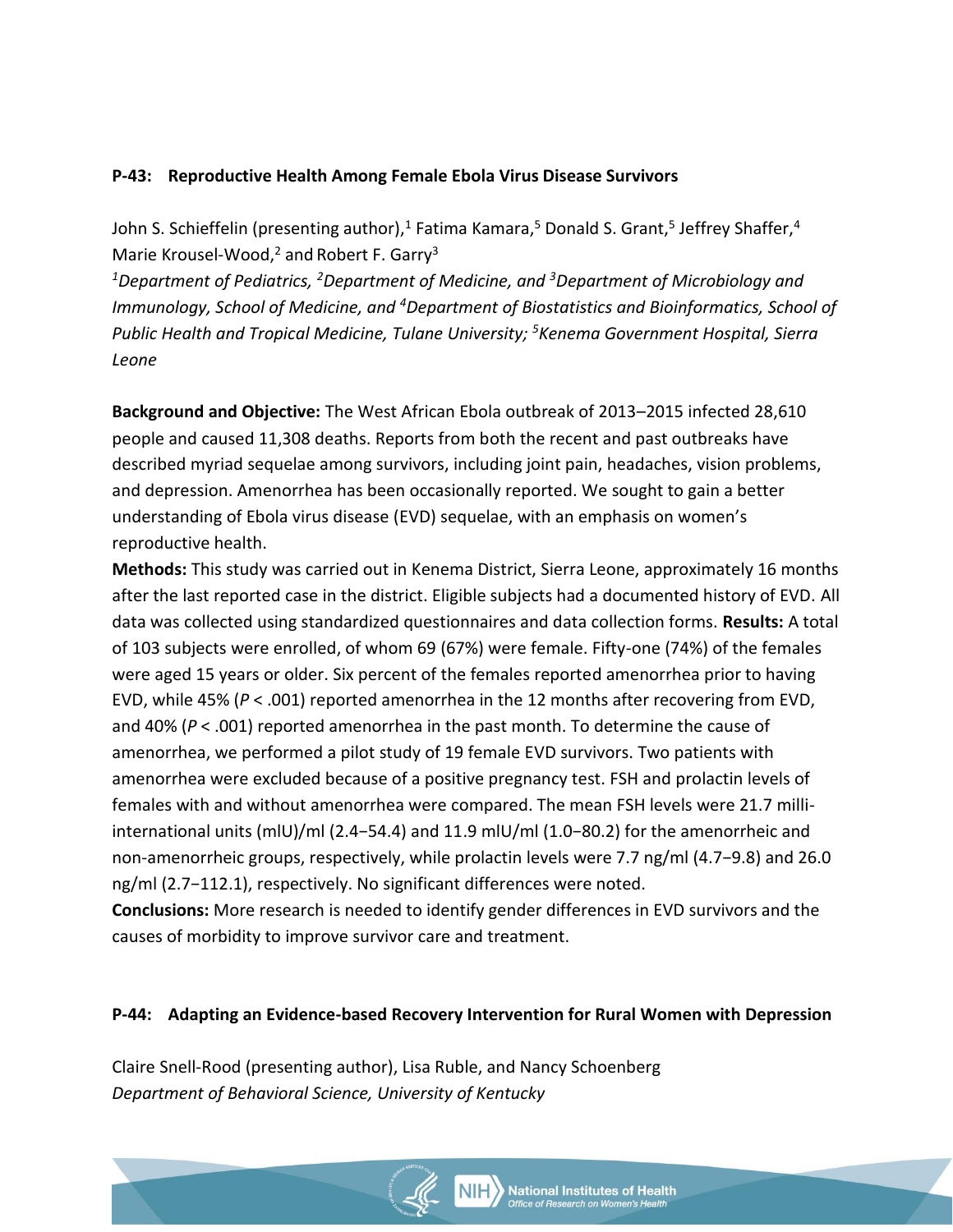**Background and Objective:** The prevalence of depression among rural women is nearly 4 times the national average, and yet limited services and social barriers restrict access to treatment. Guided by formative research on depression among Appalachian women, we selected a culturally appropriate intervention—Wellness Recovery Action Planning (WRAP)—to be implemented through community health workers (CHWs). Adaptations needed to be made to WRAP's delivery to encourage the participation of women whose poverty and depression are significant barriers to involvement. We aimed to identify strategies to adapt WRAP in order to encourage the participation and retention of rural women with depression.

**Methods:** In 4 focus groups with Appalachian women with depression (n = 10) and diverse health professionals ( $n = 10$ ) who serve them, we examined how the evidence-based intervention should be adapted. Data were analyzed through content analysis and used to adapt WRAP. In follow-up interviews ( $n = 10$ ), we solicited feedback on the adapted protocol to refine the adapted intervention.

**Results:** Consumers and providers recommended that health care professionals provide official referrals to WRAP and that the program be located in a health facility. The role of CHWs should be expanded to develop participants' trust, particularly through preintervention visits and contact outside of intervention sessions to maintain the relationship and provide logistic support. Women's retention in WRAP would be improved by offering incentives, ensuring confidentiality, and ensuring that materials are accessible for all literacy levels.

**Conclusions:** Adapting evidence-based mental health programs for rural women requires framing them as interventions for general health, ensuring facilitators can build meaningful relationships, and sustaining a welcoming environment.

#### **P-45: Association Between Sex and CD4 Cell Regeneration After Initiating Combination Antiretroviral Therapy in Resource-limited Settings**

Kristen A. Stafford (presenting author)<sup>1</sup> and Robert R. Redfield<sup>2</sup> *<sup>1</sup>Department of Epidemiology and Public Health and <sup>2</sup> Institute of Human Virology, School of Medicine, University of Maryland* 

**Background and Objective:** Conflicting evidence exists regarding sex-based differences in the immunologic outcomes of combination antiretroviral treatment (cART). In resource-limited settings, sex-based differences in immune reconstitution are often attributed to higher adherence among women. We sought to estimate the association between sex and mean CD4 cell count over time by stratum of baseline CD4 cell count among a group of HIV-infected patients with high adherence to cART.

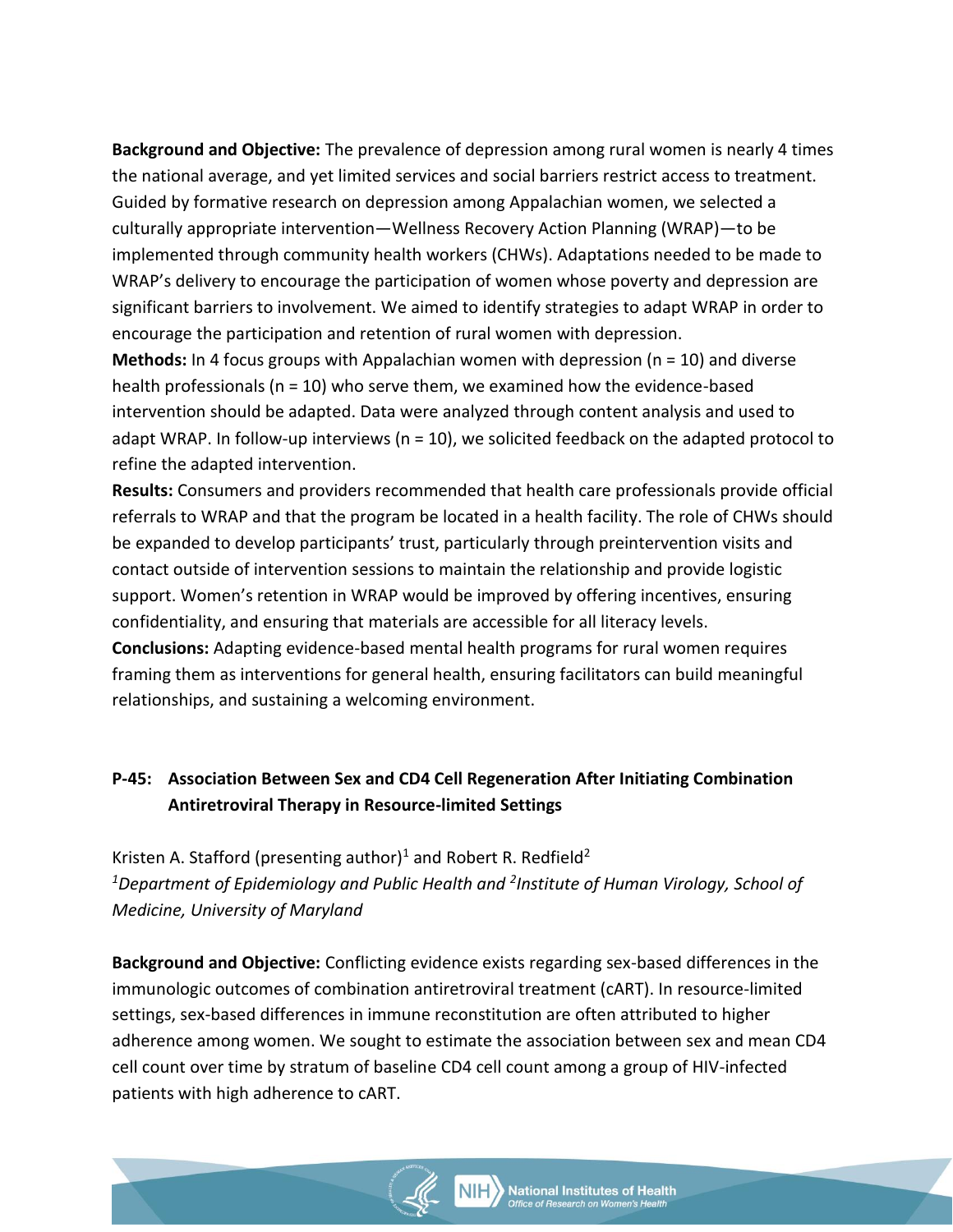**Methods:** Retrospective cohort study of adults followed for 5 years after beginning cART in 157 PEPFAR-funded clinics in 4 countries in sub-Saharan Africa. General linear regression models accounting for repeated measures were used to generate estimates.

**Results:** A total of 129,755 adults met study eligibility criteria, and 81,402 had an adherence level ≥ 95% in their first year of cART. In the baseline stratum of 0 to 200 cells, the mean difference in a comparison of women with men was +6 cells at baseline and +83 cells at 5 years, with an average mean difference of +61. In the stratum of 201–350 cells there was no difference by sex at baseline, and at 5 years the mean difference was +62 cells (women over men), with an average mean difference of +58 cells. In the highest stratum (> 350 cells) women had +21 cells at baseline and +58 at 5 years, with an average mean difference of +85 cells. When subjects with < 95% adherence were included the mean differences were moderately attenuated.

**Conclusions:** Women demonstrated higher CD4 cell regeneration over time after starting cART when compared with men with having an equivalent number of CD4 cells at baseline.

#### **P-46: Adherence to the 2012 National Cervical Cancer Screening Guidelines at the Extremes of Age: A Retrospective Review**

Deanna Teoh (presenting author),<sup>1</sup> Gretchen Hultman,<sup>2</sup> Levi Downs,<sup>1</sup> Melissa Geller,<sup>1</sup> Eileen Harwood,<sup>3</sup> Chap Le,<sup>4</sup> Rachel Isaksson Vogel,<sup>1</sup> Genevieve Melton-Meaux,<sup>2</sup> and Shalini Kulasingam $3$ 

*<sup>1</sup>Department of Obstetrics, Gynecology, and Women's Health; <sup>2</sup>Department of Surgery; <sup>3</sup>Division of Epidemiology & Community Health, School of Public Health; and <sup>4</sup>Department of Biostatistics, University of Minnesota* 

**Background and Objective:** To determine the prevalence of cervical cancer screening in women aged younger than 21 years or older than 65 years within the Fairview Health System. **Methods:** The electronic health record was queried for all Pap tests performed in women < 21 or > 65 between September 1, 2012, and August 31, 2014. Each chart was manually reviewed to determine the indication for the Pap test and whether the test was indicated based on the 2012 national cervical cancer screening guidelines.

**Results:** A total of 61,715 Pap tests were performed. Of these, < 1% (n = 512) were performed in women < 21. Approximately 51% (n = 259) of tests in younger women were not indicated per the 2012 guidelines; if tests in patients within 6 months of their 21st birthday were coded as not indicated, then 94% of tests of women < 21 were not indicated. Reasons for non-indicated tests in this age group included routine health maintenance (66.4%), pregnancy (27%), and patient request (7%). Approximately 2% (n = 1,327) of Pap tests were performed in women >

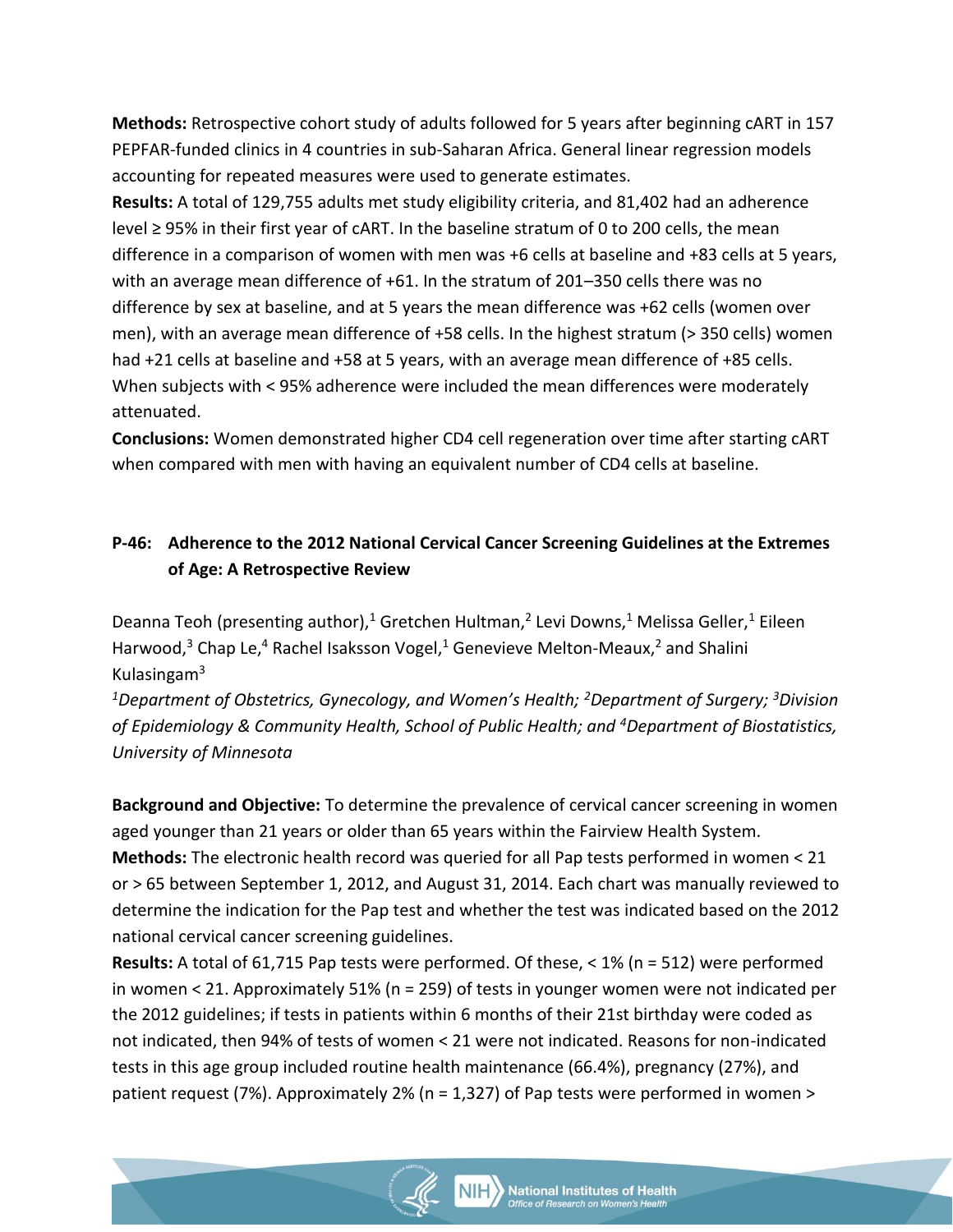65, of which 40% were not indicated. The reasons in this group for non-indicated tests were routine health maintenance (88%), patient request (7%), non-indicated follow-up of a previous abnormal test (5%), and history of CIN2+ > 20 years previously (.6%). Of note, the most common reason for indicated testing in women > 65 was inadequate documentation of previous screening (56%).

**Conclusions:** Using conservative criteria, almost half of Pap tests performed in women who were aged either < 21 or > 65 years did not adhere to guidelines. Better education is needed regarding indications for Pap tests during pregnancy or following previous abnormal Pap tests.

#### **P-47: Vaginal Birth After Cesarean: Characteristics and Outcomes by U.S. Birth Setting**

Ellen Tilden (presenting author),<sup>1</sup> Melissa Cheyney,<sup>4</sup> Jeanne-Marie Guise,<sup>2</sup> Cathy Emeis,<sup>1</sup> Frances Biel,<sup>2</sup> and Jonathan Snowden<sup>2,3</sup>

*<sup>1</sup>School of Nursing, <sup>2</sup>Department of Obstetrics and Gynecology, and <sup>3</sup>School of Public Health, Oregon Health & Science University; <sup>4</sup>Department of Anthropology, Oregon State University* 

**Background and Objective:** In spite of 2010 clinical guidelines aimed at increasing U.S. rates of vaginal birth after cesarean (VBAC), VBAC rates remain low. Rates of U.S. out-of-hospital birth increased between 2010 and 2014. Little is known about the characteristics and outcomes of women delivering out of hospital via VBAC. We sought to compare practice patterns and neonatal outcomes of VBAC in hospital, home, and birth center settings.

**Methods:** We used national birth certificate and linked infant death certificate data to identify VBAC deliveries between 2007 and 2010.

**Results:** Less than 9% of 1,138,813 births were VBACs in any setting (n = 109,970), with 96.5% of VBAC deliveries occurring in hospitals (n = 106,823). Women delivering in out-of-hospital settings had a significantly lower risk of intervention (labor induction 0.03 [95% confidence interval (CI), 0.02, 0.05, *P* < .001]; labor augmentation 0.06 [95% CI, 0.04, 0.07, *P* < .001]) compared with those born in hospital. Neonates born out of hospital had higher morbidity risk (Apgar < 7 [adjusted odds ratio (AOR) 1.62 (95% CI, 1.13, 2.82), *P* < .001], Apgar < 4 [AOR 1.79 (95% CI, 0.42, 2.48), *P* = 0.014]) and greater risk of neonatal seizures (AOR 7.29 [95% CI, 2.5, 21.26], *P* = 0.003) but equivalent mortality and risk of ventilator support (perinatal death, AOR 2.18 [95% CI, 0.76–6.29], neonatal death, AOR 2.18 [95% CI, 0.76, 6.29], infant death (AOR 1.58 [95% CI, 0.72, 3.49], and ventilator support [AOR 1.36 (95% CI, 0.75, 2.46)]) compared with those born in hospital.

**Conclusions:** VBAC rates are low in all settings. Equivalent perinatal mortality outcomes by setting may reflect a failure to disaggregate women who intended out-of-hospital VBAC but

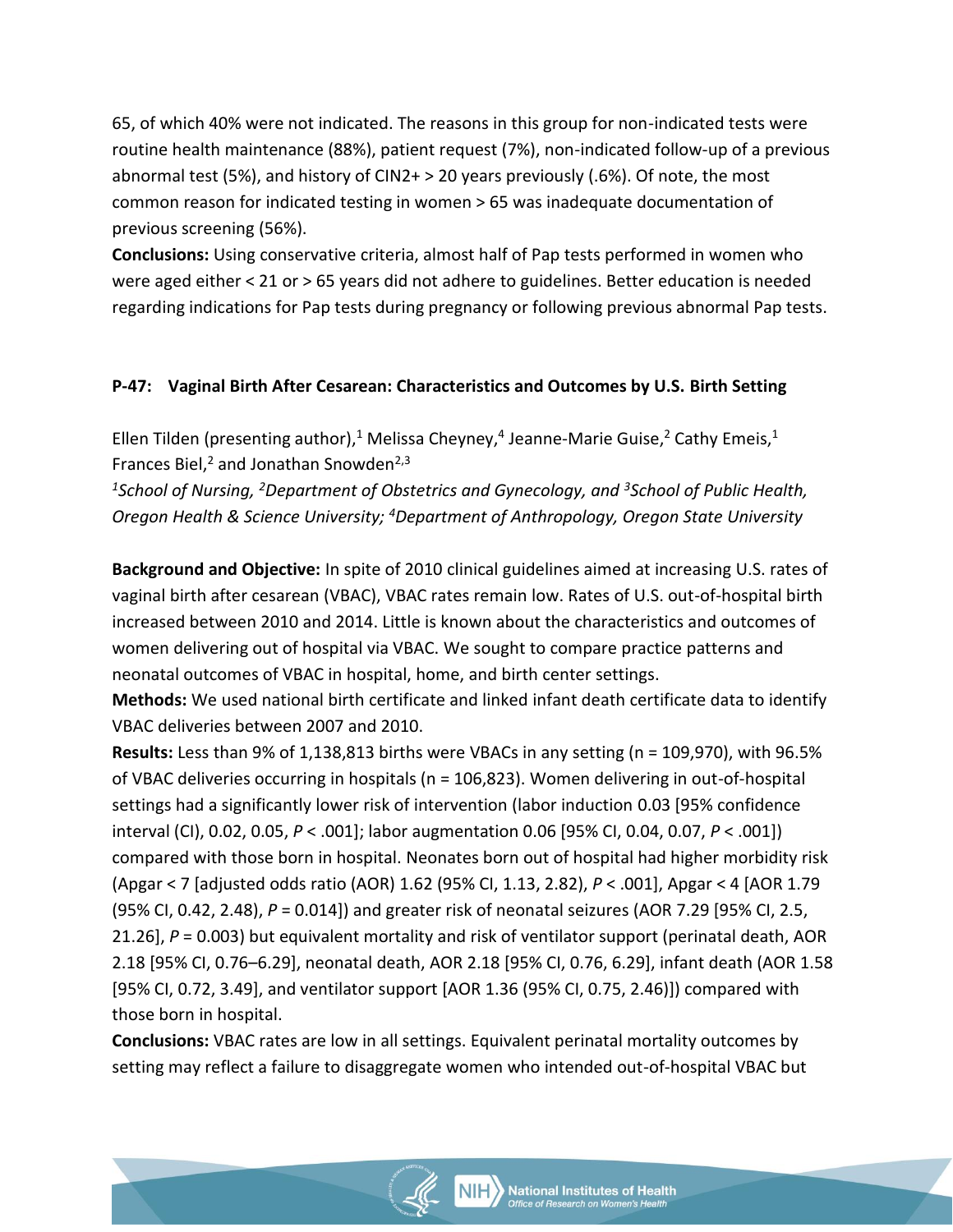transferred to the hospital prior to birth. Lower intervention rates evident in out-of-hospital settings may reflect variations in practice patterns.

#### **P-48: Distinctive Reproductive and Metabolic Phenotypes in Peripubertal Girls at Risk for Polycystic Ovary Syndrome: PCOS Daughters Compared with Morbidly Obese Girls**

Laura C. Torchen (presenting author),<sup>1</sup> Richard Legro,<sup>3</sup> and Andrea Dunaif<sup>2</sup> *<sup>1</sup>Department of Pediatrics and <sup>2</sup>Department of Medicine, Feinberg School of Medicine, Northwestern University; <sup>3</sup>Department of Obstetrics and Gynecology, College of Medicine, Pennsylvania State University* 

**Background and Objective:** Polycystic ovary syndrome (PCOS) is a highly heritable disorder. Daughters of affected women (PCOS-d) develop increased testosterone (T) levels, a diagnostic criterion of PCOS, by early puberty. Obese girls (OB-g) also have increased T levels throughout puberty. Whether this increase in T production represents an early marker of PCOS in these girls is unknown. We aimed to compare reproductive and metabolic phenotypes in PCOS-d and OB-g, two groups of girls considered to be high risk for PCOS.

**Methods:** We studied 40 premenarchal PCOS-d, 25 OB-g, and 19 lean control girls of comparable age. An early-morning fasting blood sample was collected for measurement of anti-Müllerian hormone (AMH), T, sex hormone binding globulin, estradiol, dehydroepiandrosterone, androstenedione, glucose, insulin, leptin, and adiponectin levels. Free T levels were calculated.

**Results:** PCOS-d and OB-g had similar increases in free T levels, compared with lean control girls. AMH levels differed, with significantly increased AMH in PCOS-d, compared with OBg. Differences in metabolic variables were accounted for by differences in body mass index. **Conclusions:** Although PCOS-d and OB-g have similarly increased free T, their AMH levels differ. The lower AMH levels in OB-g may suggest that they lack an increase in ovarian follicles, a key feature of the PCOS phenotype. Differences in these reproductive phenotypes may relate to the differing effects of PCOS susceptibility genes compared with the effect of obesity on development of the PCOS phenotype. Alternatively, early hyperandrogenemia in obese girls may not be an early marker of PCOS but rather an expected finding in peripubertal obesity.

#### **P-49: Sex Differences in Post-traumatic Hippocampal Neurogenesis**

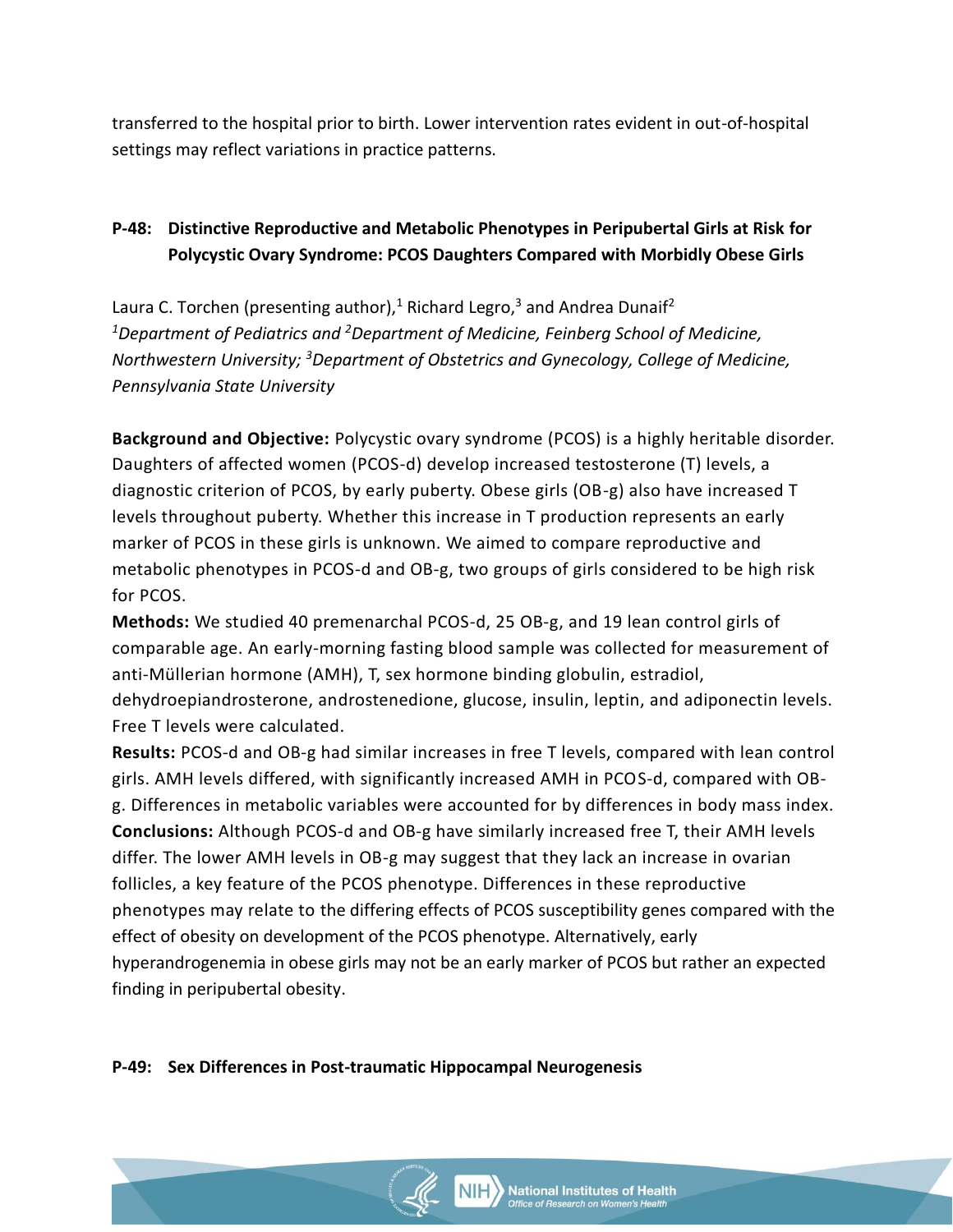Laura E. Villasana (presenting author),<sup>1</sup> Austin Peters,<sup>1,2</sup> Gary L. Westbrook,<sup>3</sup> and Eric Schnell<sup>1,4</sup> *<sup>1</sup>Department of Anesthesiology & Perioperative Medicine, <sup>2</sup>School of Medicine, and <sup>3</sup>Vollum Institute, Oregon Health & Science University; <sup>4</sup>Portland Veterans Affairs Medical Center* 

**Background and Objective:** Studies suggest that women have poorer long-term cognitive outcomes than men following traumatic brain injury (TBI), including greater impairments in memory and mood. Both of these domains are sensitive to changes in the generation and integration of newborn neurons in the adult brain (neurogenesis). TBI increases neurogenesis within the hippocampus, a critical region for learning and memory, and this increase may influence cognitive recovery. The objective of this study was to determine whether there are sex differences in post-traumatic neurogenesis.

**Methods:** Adult male and female transgenic POMC-EGFP mice, which specifically express green fluorescent protein (GFP) in hippocampal adult-born neurons, underwent TBI using a controlled cortical impact or were sham treated. Two weeks later, neurogenesis was assessed by quantifying the density of GFP+ neurons within the hippocampus of each mouse. In a separate cohort of mice, proliferation of new cells in response to TBI was assessed using the mitotic marker bromodeoxyuridine (BrdU), which was injected intraperitoneally 2 days after TBI. The mice were sacrificed the following day and assessed for BrdU+ cells within the hippocampus. **Results:** Compared with males, females had a greater density of GFP+ neurons 2 weeks after TBI, but there were no sex differences in the density of BrdU+ cells 3 days after TBI. **Conclusions:** Our data suggest that female mice have a greater degree of post-traumatic neurogenesis than males. This may be due not to increases in proliferation but instead may involve other changes, such as increased neuronal survival. Regardlesss, we cannot rule out a potential bias towards greater neuronal differentiation in females.

# **P-50: Mothers and Deployment: Understanding the Experiences and Support Needs of Military Mothers of Young Children**

Tova B. Walsh (presenting author) *School of Social Work, University of Wisconsin* 

**Background and Objective:** Women comprise a growing proportion of the U.S. military. Approximately 40% of female service members have children, and deployments have demanded long separations of mothers from their children. The strain of separation is particularly acute for mothers of very young children. This study aimed to better understand the deployment and reintegration experiences of service members who are mothers of young children.

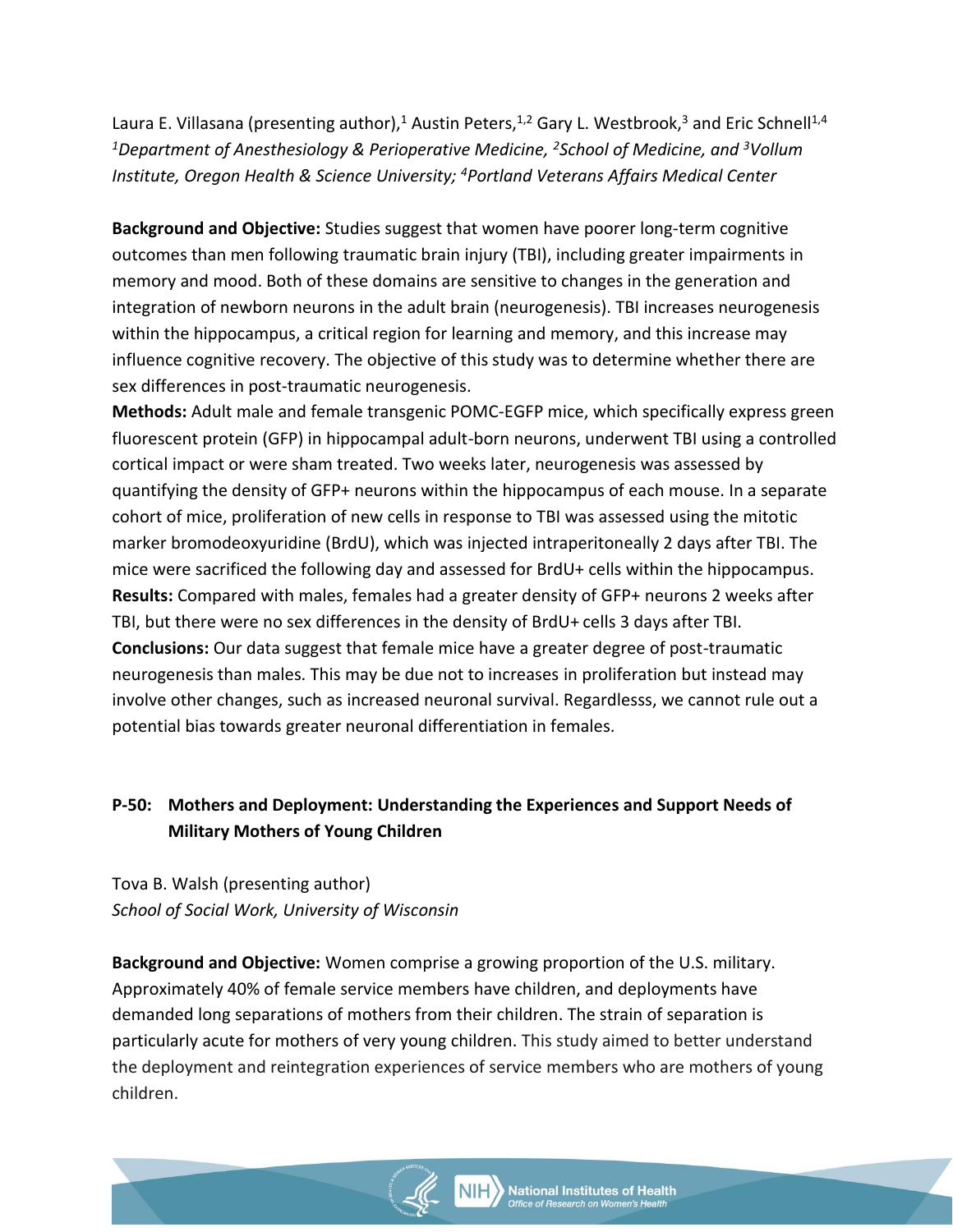**Methods:** Focus groups were conducted with women (n = 12) with 1 or more children aged 0–5 years who served in the U.S. military and deployed to Iraq or Afghanistan. Focus group discussions explored experiences before, during, and after deployment; women's health, needs, and challenges faced at each stage; available support resources; and gaps in support. Discussions were audio recorded and transcribed. Thematic data analysis was conducted, drawing on principles of grounded theory, using QSR NVivo software.

**Results:** Common challenges experienced by mothers before, during, or after deployment included coming to terms with the impossibility of fully preparing young children and themselves for the experience of extended separation; worrying that things weren't going well at home and being unable to assess the situation or intervene; and readjusting after deployment to the competing demands of life at home as a mother of a young child. Mothers described reliance on family and friends for support, and they expressed discomfort accessing services geared toward male service members and their wives.

**Conclusions:** Mothers of young children face distinct challenges across the deployment cycle. Acquiring a better understanding of their experiences and support needs can inform tailored interventions to meet their needs.

#### **P-51: Degradation of the Vasoprotective Vascular Glycocalyx in Preeclampsia**

Tracey Weissgerber (presenting author),<sup>1</sup> Natasa Milic,<sup>1,4</sup> Elisabeth Codsi,<sup>2</sup> Wendy White,<sup>2</sup> Michelle Mielke,<sup>3</sup> and Vesna Garovic<sup>1</sup>

*<sup>1</sup>Division of Nephrology and Hypertension, <sup>2</sup>Division of Maternal and Fetal Medicine, and <sup>3</sup>Department of Epidemiology, Mayo Clinic;<sup>4</sup>Department of Biostatistics, School of Medicine, University of Belgrade* 

**Background and Objective:** The vascular glycocalyx is a gel-like matrix of proteoglycans, glycoproteins, and plasma proteins positioned between the blood and the endothelium. Damage to this vasoprotective layer causes endothelial dysfunction. Glycocalyx degradation can be detected noninvasively by the greater penetration of red blood cells (RBCs) into the glycocalyx. We hypothesized that women with preeclampsia would show signs of glycocalyx degradation in sublingual microvessels.

**Methods:** Women with a normotensive pregnancy (n = 17) or preeclampsia (n = 9) were examined prior to delivery. Sidestream dark field imaging was used to record videos of RBCs flowing through the sublingual microvasculature. Glycocheck software was used to calculate the width of the portion of the glycocalyx that was permeable to RBCs and the percentage of vessels that were filled with RBCs. Repeated measures ANOVA was performed to examine the effects of preeclampsia after adjusting for vessel diameter.

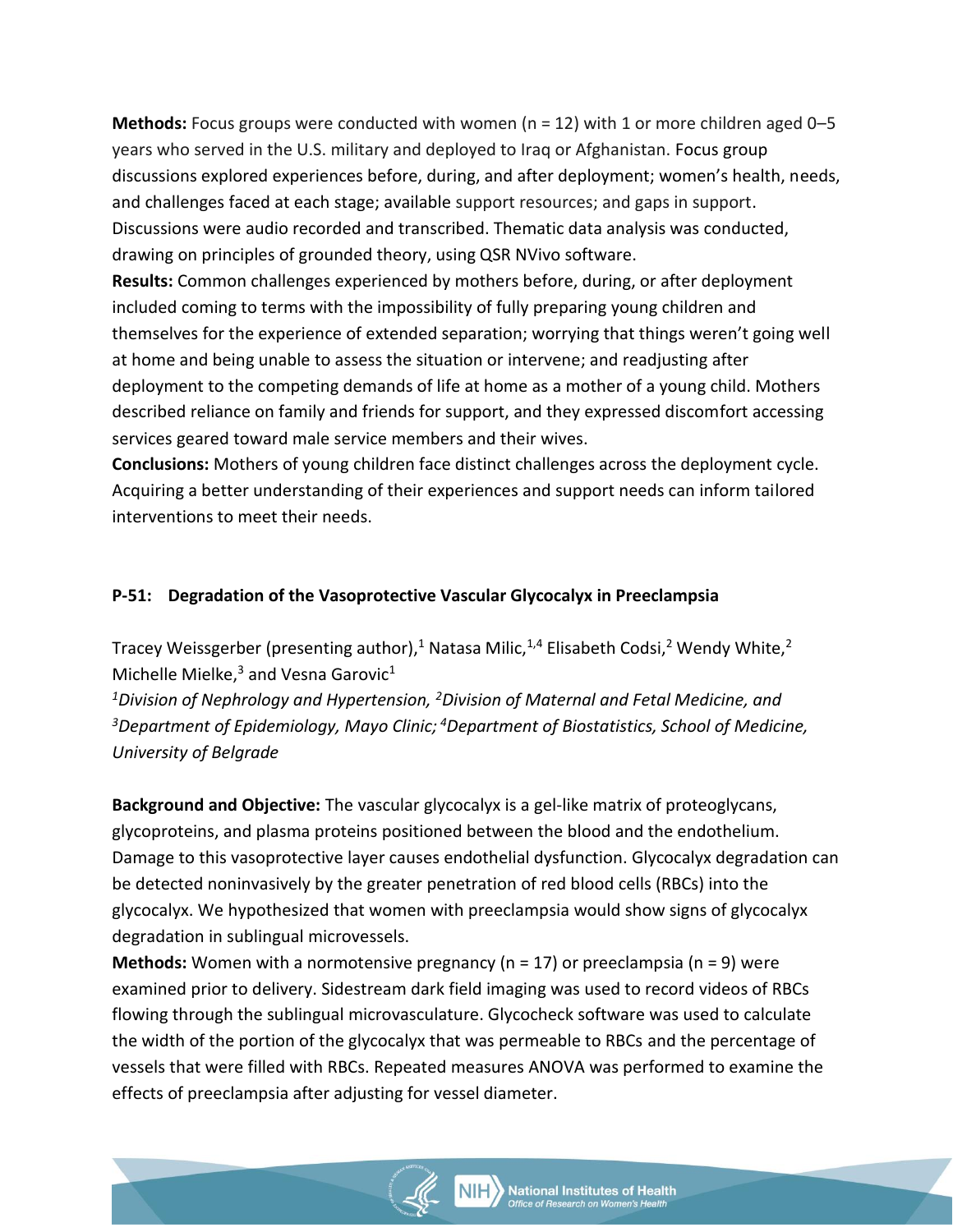**Results:** Women with preeclampsia had worse glycocalyx health when compared with normotensive pregnant women. The width of the portion of the glycocalyx that was permeable to RBCs was greater in women with preeclampsia (2.48 vs. 2.29 microns, *P* = .005). The percentage of vessel segments that were filled with RBCs was lower in women with preeclampsia, compared with women with normotensive pregnancies (55% vs. 60%, *P* = .005). Higher glycocalyx degradation and lower microvascular perfusion were observed in all vessel size categories.

**Conclusions:** Degradation of the vascular glycocalyx may contribute to the pathophysiology of preeclampsia by causing endothelial activation, microvascular injury, and reduced perfusion.

#### **P-52: Sex-Race Differences in Determinants of Adherence to Medication as Measured by Pharmacy Fill Among Older Insured Adults with Hypertension**

LaKeisha Williams (presenting author),<sup>1,2</sup> Cara Joyce,<sup>3</sup> Erin Peacock,<sup>2</sup> Lydia Bazzano,<sup>4</sup> Daniel Sarpong, $1$  Paul Muntner,<sup>5</sup> and Marie Krousel-Wood<sup>2,3,6</sup>

*<sup>1</sup>Division of Clinical and Administrative Sciences, College of Pharmacy, Xavier University of Louisiana; <sup>2</sup>Department of Medicine, School of Medicine, <sup>3</sup>Department of Biostatistics and Bioinformatics, and <sup>4</sup>Department of Epidemiology, School of Public Health and Tropical Medicine, Tulane University; <sup>5</sup>Department of Epidemiology, University of Alabama at Birmingham; <sup>6</sup>Research Division, Ochsner Health System*

**Background and Objective:** Sex and racial differences in adherence to antihypertensive medication have been reported; less is known about differences in determinants of low adherence among elderly sex-race subgroups. We sought to examine sex-race differences in determinants of low adherence to antihypertensive medication by using data on pharmacy fill among sex-race subgroups of older insured adults.

**Methods:** We employed a cross-sectional analysis using data from the Cohort Study of Medication Adherence among Older Adults (CoSMO, n = 2,122). Adherence to antihypertensive medication was calculated as the proportion of days covered (PDC); low adherence was considered a PDC less than 80%. Separate multivariate logistic regression models assessed factors associated with low adherence.

**Results:** Low adherence was identified in 22.9% of white women, 40.7% of black women, 26.3% of white men, and 37.2% of black men. Determinants associated with low adherence in white women were hypertension < 10 years (odds ratio [OR] = 1.74; 95% confidence interval [CI], 1.23, 2.47), comorbidity score ≥ 2 (OR = 1.67; 95% CI, 1.18, 2.37), overall health care dissatisfaction (OR = 2.37; 95% CI, 1.08, 5.20), and medication cost (OR = 6.07; 95% CI, 1.99, 18.54). Among black women, depressive symptoms (OR = 1.76; 95% CI, 1.00, 3.08) and

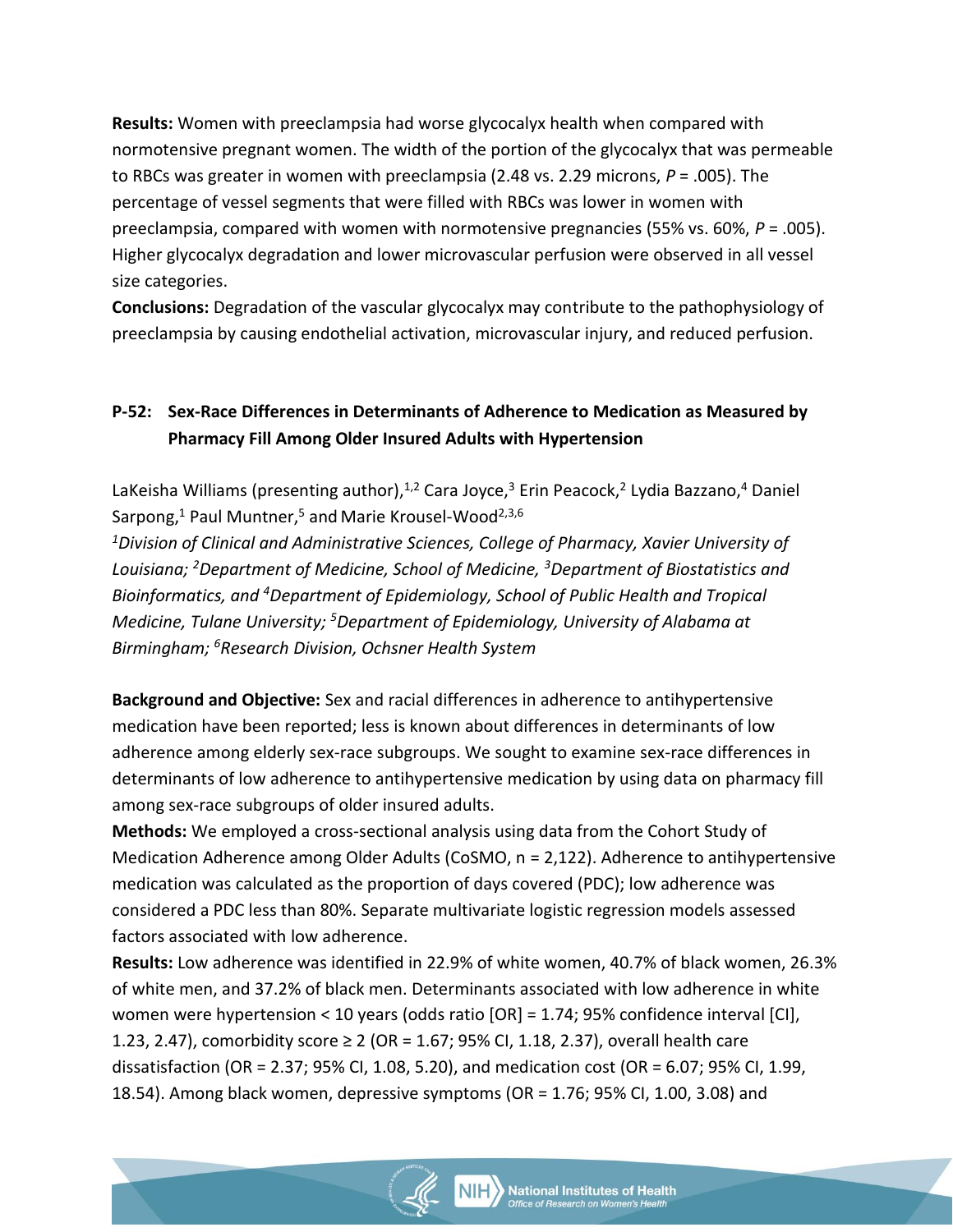medication cost (OR = 7.61; 95% CI, 2.97, 19.46) were significant determinants of low adherence. Determinants associated with low adherence in white men were not being married (OR = 1.55; 95% CI, 1.02, 2.34), medication cost (OR = 3.85; 95% CI, 1.48, 10.01) and depressive symptoms (OR = 1.88; 95% CI, 1.03, 3.43), while in black men, medication cost (OR = 3.88; 95% CI, .97, 15.59) was marginally significant.

**Conclusions:** Sex-race differences in determinants of low adherence to antihypertensive medication were identified among sex-race subgroups of older insured adults.

#### **P-53: Toward the Identification of Endotypes of Maternal-mediated Childhood Obesity**

ClarLynda Williams-DeVane (presenting author),  $1,2$  Michele Josey, 2 and Cathrine Hoyo<sup>3</sup> *<sup>1</sup>Biological and Biomedical Sciences Department and <sup>2</sup>Bioinformatics, Genomics, and Computational Chemistry Core, Biomedical/Biotechnology Research Institute; and <sup>3</sup>Department of Biological Science, Center for Human Health and the Environment, Epidemiology and Environmental Epigenomics Laboratory, North Carolina State University* 

**Background and Objective:** Given the burden of obesity on the U.S. population and economy, it is imperative that research efforts focus on decreasing the obesity rate. One such effort is through the early identification and understanding of risk in newborns. Differential epigenetic modifications are key to identifying early-life indicators of childhood obesity. Thus far, there has been limited success in identifying differential epigenetic modifications in newborn cord blood between normal and overweight/obese children because of a lack of statistical power and the use of broad indicators of disease. Here, we present a more targeted approach by investigating maternal-mediated childhood obesity, where the goal is to identify the mechanisms linking maternal obesity to obesity in the child using data from the Newborn Epigenetics STudy (NEST). **Methods:** We applied the endotypes identification in complex diseases (EICD) iterative data integration framework to NEST data in the hope of finding more about the link between maternal and child obesity.

**Results:** We have developed classifications of BMI that are specific to sex and race and evaluated growth pattern modeling as an alternative to traditional BMI classifications. The new classifications will be used in a targeted analysis of 450,000 samples of epigenetic newborn cord blood to determine if we can better identify differential epigenetic modifications in the relationship between maternal obesity and obesity or overweight in the child.

**Conclusions:** These results will lead to better use of NEST epigenetic data as part of the EICD framework, leading to the identification of putative mechanisms and probable biomarkers of maternal-mediated childhood obesity and obesity in general.